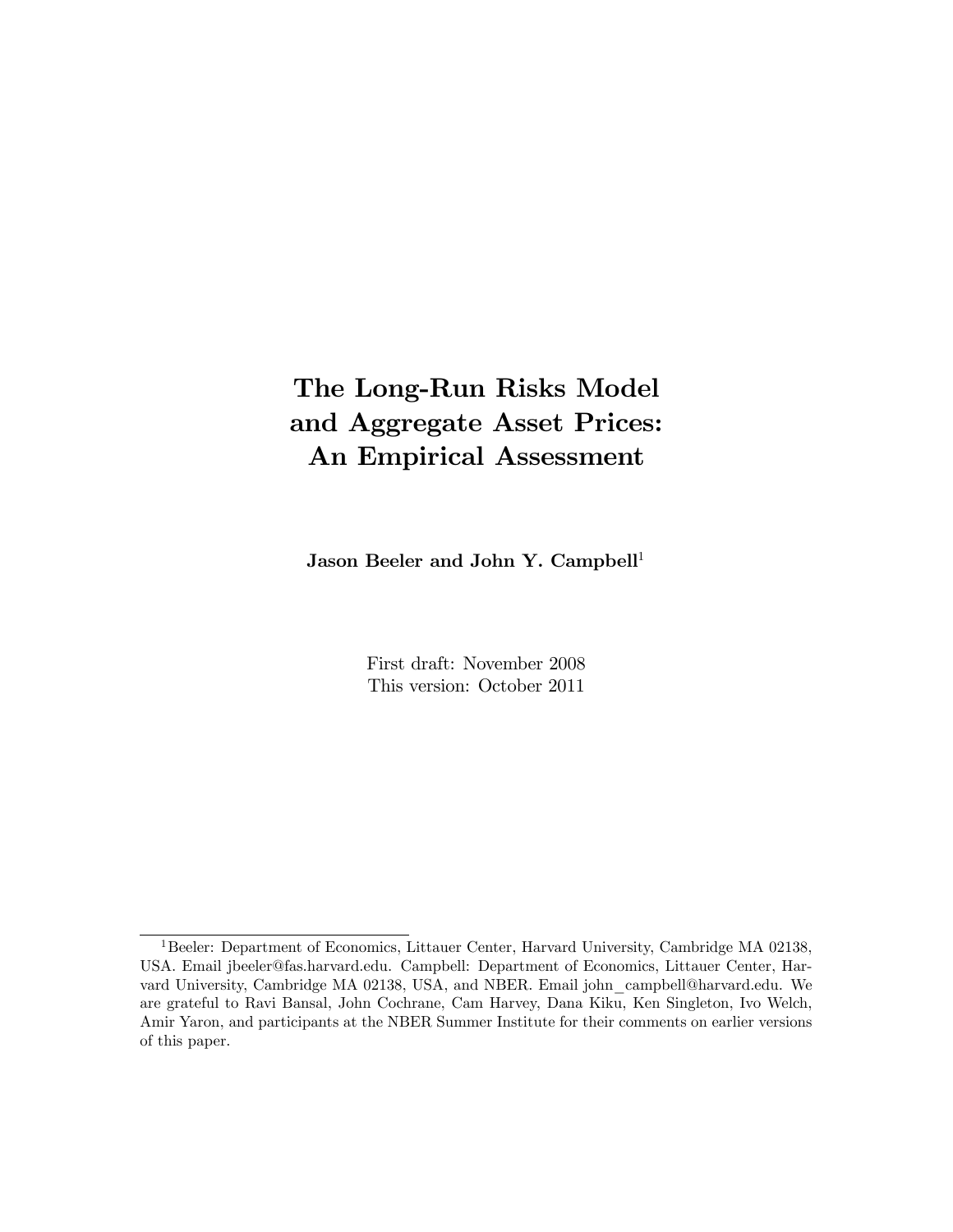#### Abstract

The long-run risks model of asset prices explains stock price variation as a response to persistent fluctuations in the mean and volatility of aggregate consumption growth, by a representative agent with a high elasticity of intertemporal substitution. This paper documents several empirical difficulties for the model as calibrated by Bansal and Yaron (BY, 2004) and Bansal, Kiku, and Yaron (BKY, 2011). US data do not show as much univariate persistence in consumption or dividend growth as implied by the model. BYís calibration counterfactually implies that long-run consumption and dividend growth should be highly predictable from stock prices. BKY's calibration does better in this respect by greatly increasing the persistence of volatility fluctuations and their impact on stock prices. This calibration Öts the predictive power of stock prices for future consumption volatility, but implies much greater predictive power of stock prices for future stock return volatility than is found in the data. The long-run risks model, particularly as calibrated by BKY, implies extremely low yields and negative term premia on inflation-indexed bonds. Finally, neither calibration can explain why movements in real interest rates do not generate strong predictable movements in consumption growth.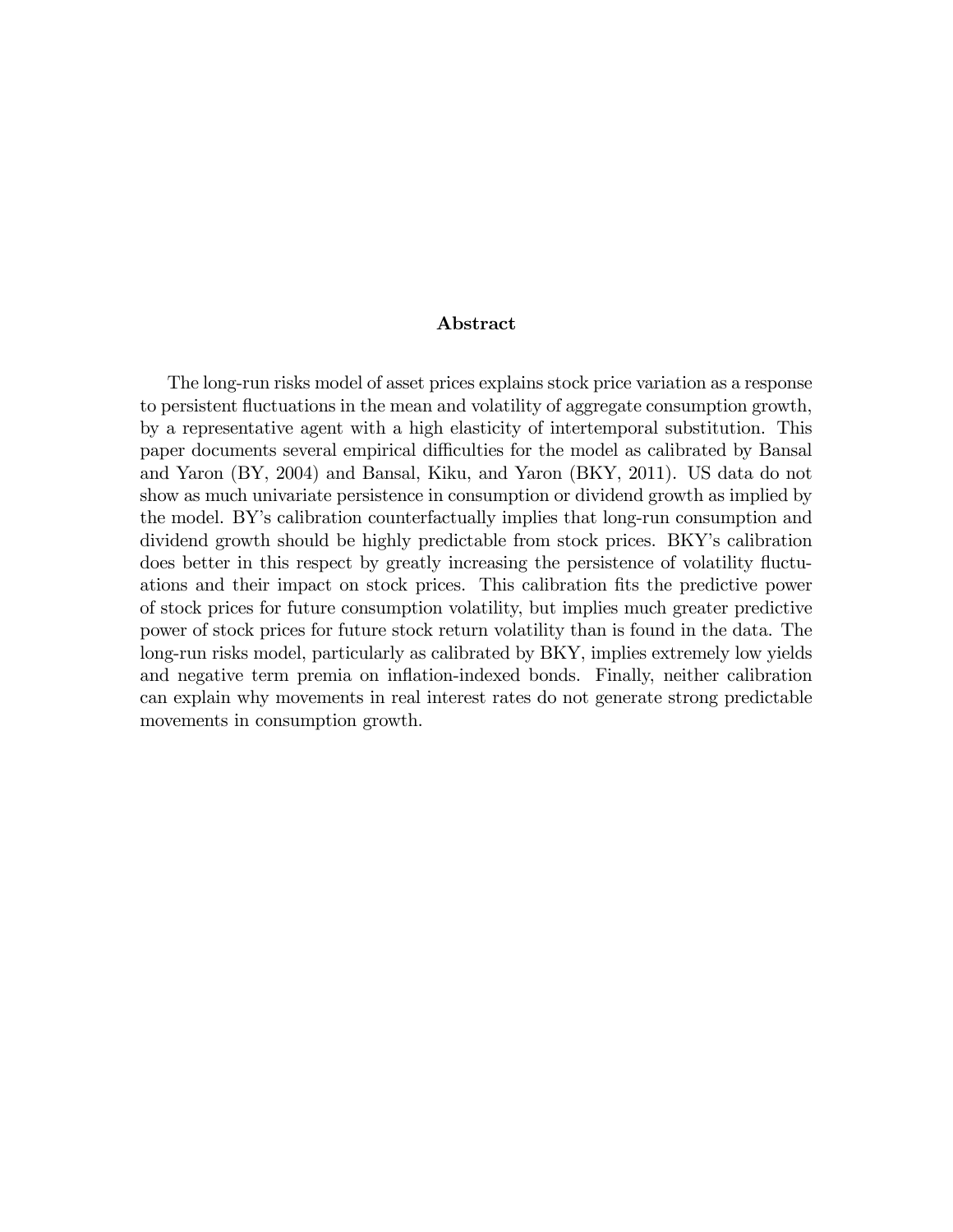## 1 Introduction

Consumption-based asset pricing models explain fluctuations in aggregate asset prices using shocks to the process driving aggregate consumption, together with assumptions about the utility function of a representative investor. A very basic question is what types of shocks are important, and different consumption-based models answer this question differently. The habit-formation model of Campbell and Cochrane (1999), for example, emphasizes shocks to the current level of consumption that move consumption in relation to a moving average of its past values, while the rare disasters model of Rietz (1988) and Barro (2006, 2009), extended by Gabaix (2010) and Wachter (2011), emphasizes changes in the probability or severity of a large drop in consumption.

Bansal and Yaron (henceforth BY, 2004) have argued that the key shocks moving aggregate stock prices are changing expectations of long-run consumption growth and its volatility. Their long-run risks model has attracted a great deal of attention, with important subsequent work by Bansal, Khatchatrian, and Yaron (2005), Bansal, Kiku, and Yaron (2007, 2010, 2011), Hansen, Heaton, and Li (2008), Bansal, Dittmar, and Kiku (2009), and Bansal and Shaliastovich (2009, 2010) among others. The purpose of this paper is to evaluate the plausibility of the claim that these shocks are the main drivers of aggregate asset prices.

The long-run risks model has four key features. First, there is a persistent predictable component of consumption growth. This component is hard to measure using univariate time-series methods, but investors perceive it directly and so it influences asset prices. In BY's original calibration of the model, this is the most important cause of stock price movements. Second, there is persistent variation in the volatility of consumption growth. A more recent calibration of the model by Bansal, Kiku, and Yaron (henceforth BKY, 2011) greatly increases the importance of changing volatility by increasing its persistence, somewhat in the spirit of Calvet and Fisher (2007, 2008). Third, consumption and dividends are not the same; the stock market is a claim to dividends, which are more volatile than consumption although correlated with consumption and sharing the same persistent predictable component and the same movements in volatility.

Finally, assets are priced by a representative investor who has Epstein-Zin-Weil preferences (Epstein and Zin 1989, Weil 1989). These preferences generalize power utility by treating the elasticity of intertemporal substitution  $(EIS)$  and the coefficient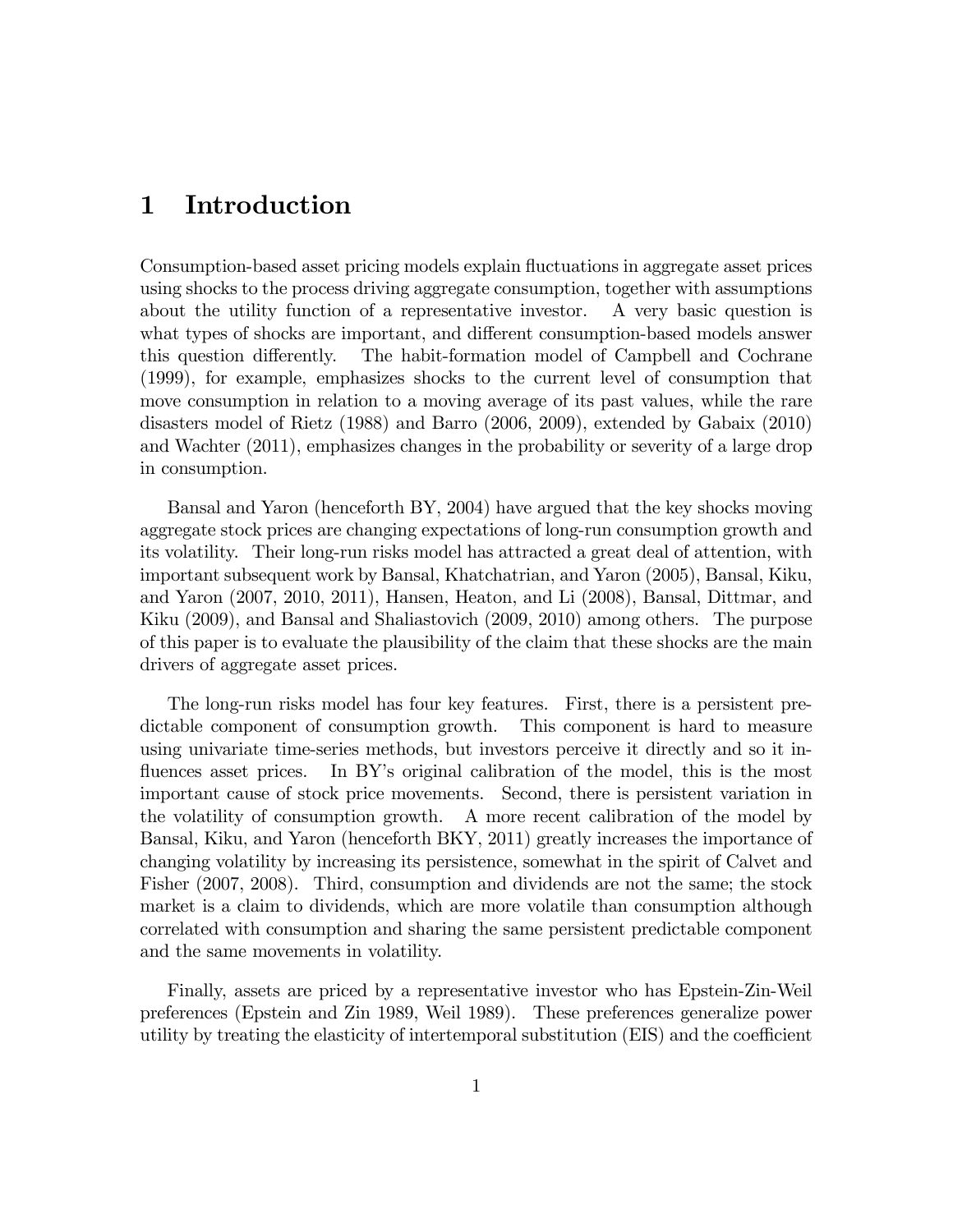of relative risk aversion (RRA) as separate free parameters. In the long-run risks model, EIS is greater than one and RRA is many times greater than one. The level of EIS ensures that stock prices rise with expected future consumption growth and fall with volatility of consumption growth, while the level of RRA delivers high risk premia. Because EIS is greater than the reciprocal of RRA, asset risk premia are driven not only by covariances of asset returns with current consumption, as in the classic power-utility models of Hansen and Singleton (1983) and Mehra and Prescott (1985), but also by the covariances of asset returns with expected future consumption growth (Restoy and Weil 1998, 2011).<sup>2</sup>

In this paper we assess the consistency of the BY and BKY calibrations of the longrun risks model with stylized facts about macroeconomic dynamics and the pricing of stocks and bonds. Some of our points have been made in recent papers by Bui (2007) and Garcia, Meddahi, and TÈdongap (2008), but our examination of the long-run risks model is more comprehensive.<sup>3</sup>

We make five main points. First, there is evidence of mean-reversion rather than persistence in US consumption and dividend series in the period since 1930 that is emphasized by BY and BKY. Even in data from the period since World War II, the persistence of consumption and dividend growth is considerably smaller than in the BY and BKY calibrations of the long-run risk model. Thus the simplest univariate time-series analysis casts doubt on the existence of the predictable variations in longrun growth that drive the long-run risks model.

Of course, predictable variations in long-run growth might exist in the data but might be masked by temporary fluctuations that are omitted from the long-run risks model. If this is the case, however, economic agents must perceive those variations in

<sup>2</sup>The Epstein-Zin-Weil model can alternatively be used to derive an augmented version of the classic Capital Asset Pricing Model, in which asset risk premia are driven not only by covariances of asset returns with the current return on the aggregate wealth portfolio, but also by covariances with news about future returns on wealth (Campbell 1993, 1996, Campbell and Vuolteenaho 2004). We do not explore this approach to the model here. Campbell  $(2003)$  gives a textbook treatment of the Epstein-Zin-Weil model under homoskedasticity.

<sup>3</sup>A similar empirical analysis by BKY analyzes only the calibration with extremely persistent consumption volatility and ignores the original BY calibration. We evaluate both calibrations for two reasons. Many contributions to the long-run risks literature continue to use a half life of volatility shocks closer to that in BY (Bansal, Kiku and Yaron (2007) Bansal and Shaliastovich (2009) Bansal and Shaliastovich (2010)), so it remains important to understand the properties of the long-run risks model with lower volatility persistence. In addition, including both calibrations builds understanding of the sensitivity of model properties to parameters.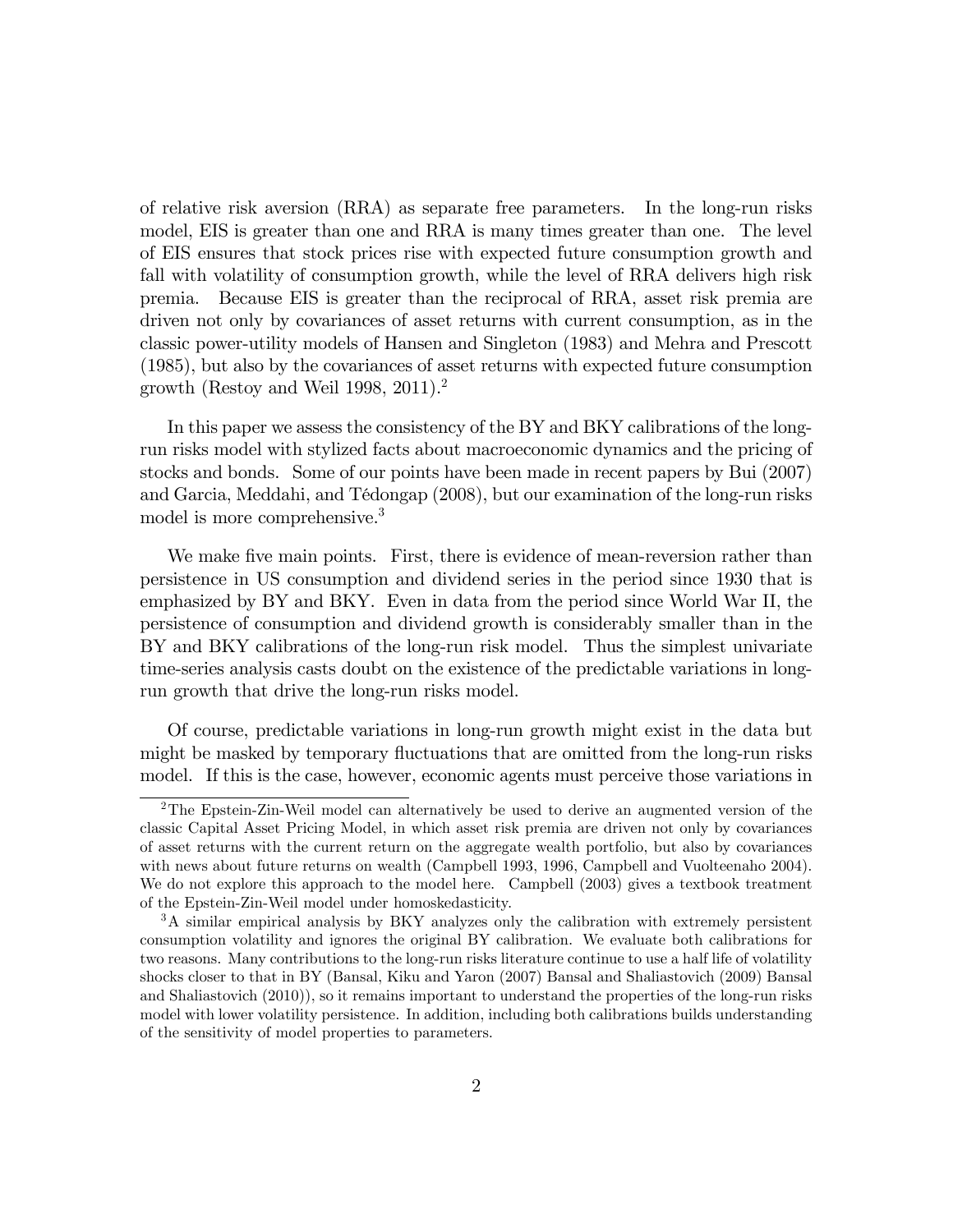order for them to influence asset prices. This means that asset prices should predict consumption and dividend growth if the long-run risks model is true. Our second main point is that the level of the stock market (as measured by the log price-dividend ratio) is a poor predictor of dividend growth and particularly of consumption growth, but a strong predictor of future excess stock returns. These patterns are inconsistent with both the BY and BKY calibrations of the long-run risks model.

BKY recognize that the original calibration of the long-run risks model by BY overstates the ability of stock prices to predict consumption and dividend growth. Accordingly they calibrate a version of the model in which predictable movements in consumption volatility are a more important influence on stock prices, thereby weakening the correlation between stock prices and subsequent consumption growth. Our third main point is that while the BKY calibration does capture an important empirical regularity—that stock prices strongly predict future consumption volatility—it creates a new puzzle by overstating the ability of stock prices to predict stock return volatility.

Fourth, we show that the long-run risks model predicts a downward-sloping term structure of interest rates on real (ináation-indexed) bonds. This is because both negative shocks to consumption growth and positive shocks to volatility lower real interest rates and raise bond prices, while at the same time driving up the marginal utility of consumption, implying that real bonds hedge against such shocks. In the model, investors are willing to accept low yields on long-term real bonds for the sake of their hedging properties. While data on real bond yields are quite limited, the implied downward slope seems too large to be consistent with the data, particularly in the BKY calibration of the model.

Our final main point is that the long-run risks model cannot explain why there is predictable variation in short-term real interest rates that is unaccompanied by predictable variation in consumption growth. The model requires that the representative investor's EIS is greater than one, but this implies a strong tendency for consumption growth to move predictably with short-term real interest rates. The data show no such pattern, which has led earlier authors such as Hall (1988) and Campbell (2003) to argue that the EIS is much smaller than one. It is true that changing volatility can weaken the relation between predictable consumption growth and the short-term real interest rate, but the magnitude of this effect is too small to reconcile the long-run risks model with the data.

The paper is organized as follows. Section 2 lays out the long-run risks model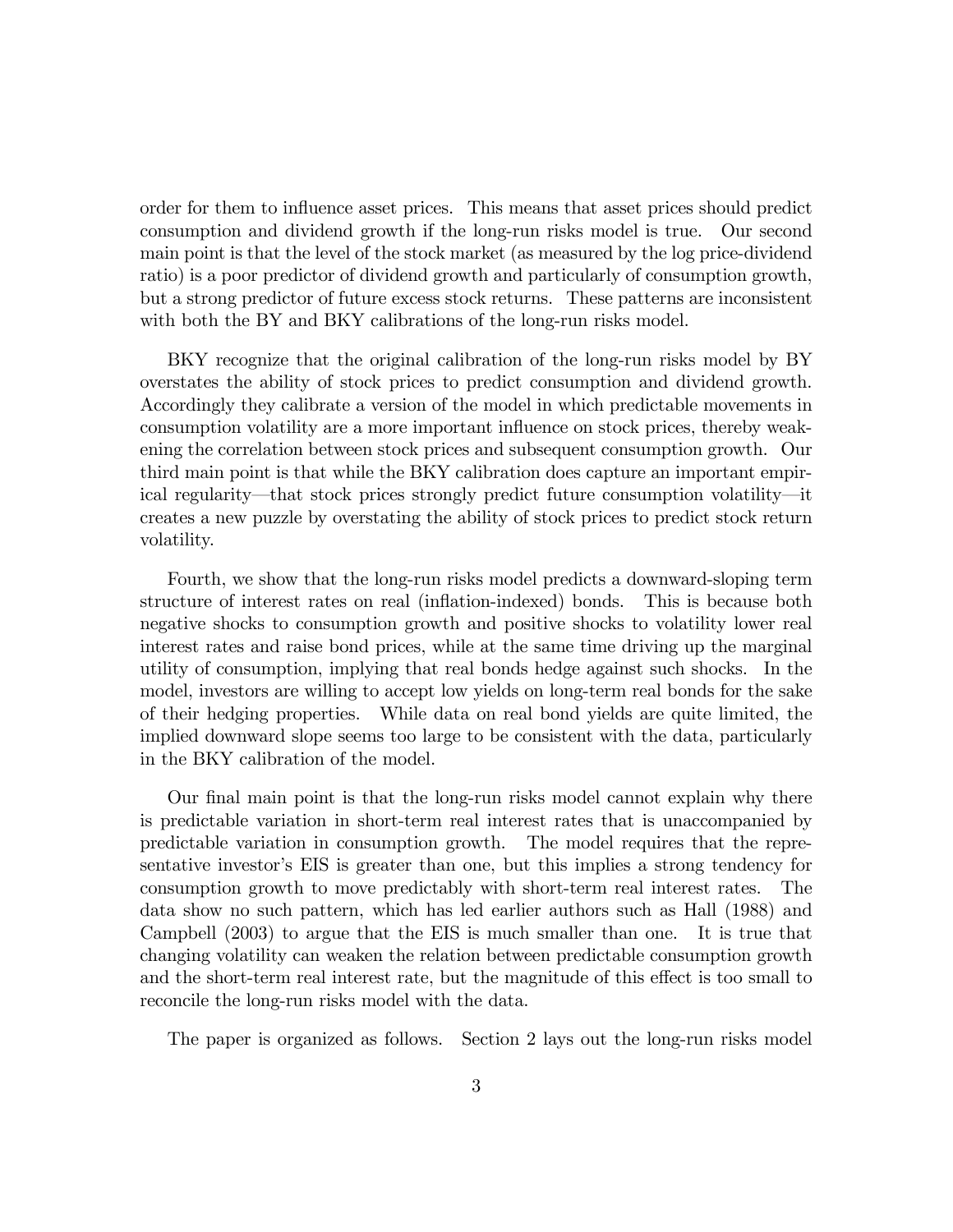and its solution, discusses the alternative calibrations of BY and BKY, and explains our simulation methodology. We use analytical solutions to a loglinear approximate model of the sort proposed by Campbell and Shiller (1988) and Campbell (1993). This method is highly accurate for reasonable values of the intertemporal elasticity of substitution, provided that one solves numerically for the parameter of loglinearization (Campbell 1993, Campbell and Koo 1997). The empirical evaluation by BKY also uses the loglinear approximation of the model.<sup>4</sup>

Section 3 explains the data that we use to evaluate the performance of the model, annual US data over the period 1930-2008 and quarterly data over the period 1947.2- 2008.4. This section presents basic moments from the data and the model as calibrated by BY and BKY, highlighting the ability of the model to fit some basic facts about asset prices and the crucial importance of volatility shocks in the BKY calibration. Finally, this section shows that higher-order univariate autocorrelations of consumption and dividend growth, particularly in the 1930-2008 sample, contrast with the predictions of the long-run risks model.

The key testable prediction of the long-run risks model is that stock prices reflect investors' rational expectations of long-run consumption growth and volatility. Section 4 examines the ability of stock prices to predict consumption growth, dividend growth, excess stock returns, and the volatility of these series. This section also discusses the temporal pattern of correlation between stock prices and consumption growth, and multivariate predictions of growth rates and excess returns that use not only the log dividend-price ratio, but also lagged dependent variables and real interest rates.

Section 5 studies the implications of the long-run risks model for the term structure of real interest rates. Section 6 examines instrumental variables (IV) estimates of the elasticity of intertemporal substitution, which are less than one in aggregate data, and asks whether the long-run risks model can explain this fact. The long-run risks model implies downward bias in the IV estimates, but this bias is not large enough to explain the very low estimates in the data. Section 7 concludes. An appendix available online (Beeler and Campbell 2011) provides further technical details.

<sup>&</sup>lt;sup>4</sup>It is also possible to derive analytical solutions to a discrete-state approximation of the model (Garcia, Meddahi, and Tédongap 2008).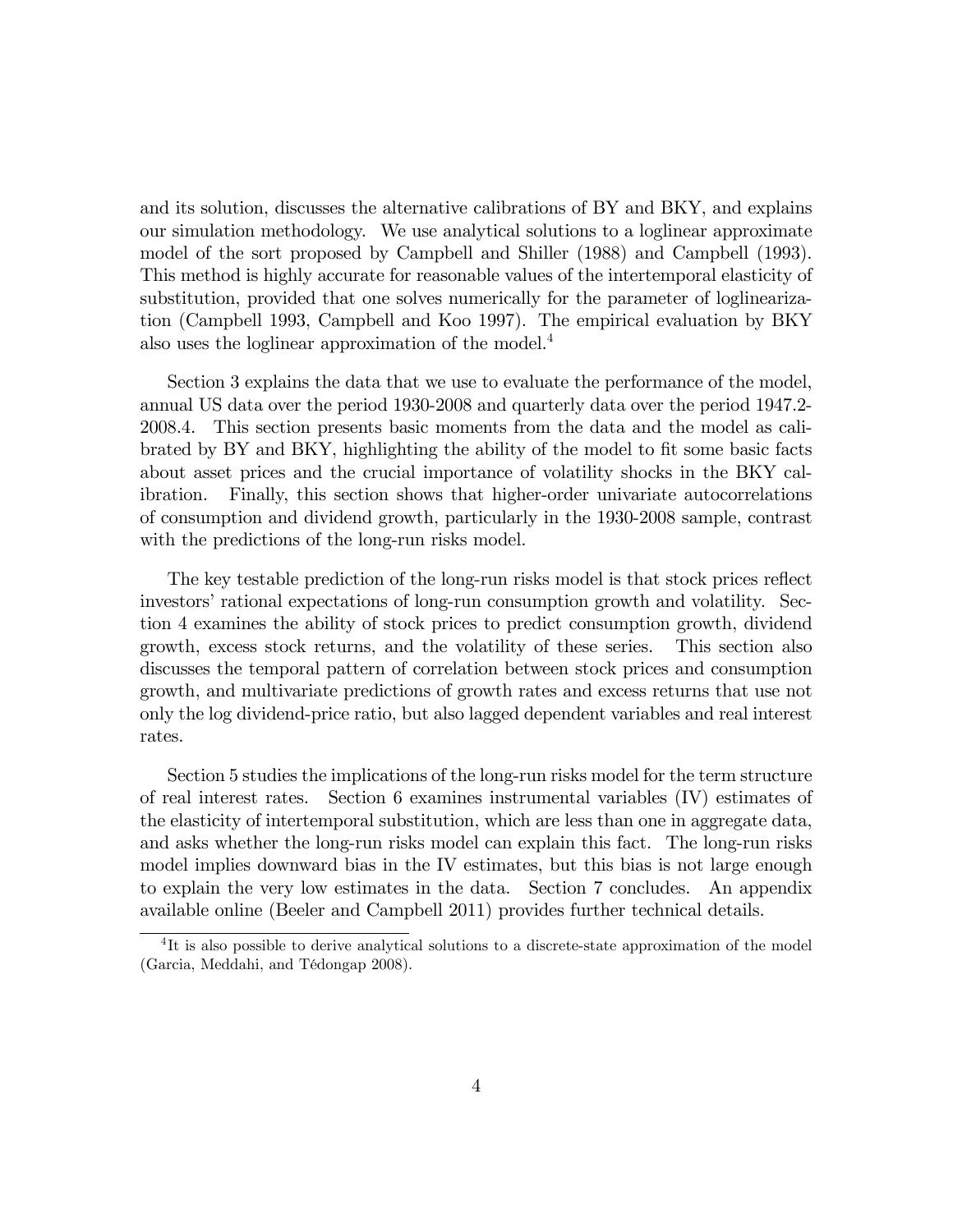## 2 The Long-Run Risks Model

#### 2.1 Model statement

Bansal and Yaron (BY, 2004) and Bansal, Kiku, and Yaron (BKY, 2011) propose the following processes for consumption and dividend growth, denoted by  $\Delta c_{t+1}$  and  $\Delta d_{t+1}$  respectively:

$$
\Delta c_{t+1} = \mu_c + x_t + \sigma_t \eta_{t+1} \nx_{t+1} = \rho x_t + \varphi_e \sigma_t e_{t+1} \n\sigma_{t+1}^2 = \overline{\sigma}^2 + \nu (\sigma_t^2 - \overline{\sigma}^2) + \sigma_w w_{t+1} \n\Delta d_{t+1} = \mu_d + \phi x_t + \varphi \sigma_t u_{t+1} + \pi \sigma_t \eta_{t+1} \nw_{t+1}, e_{t+1}, u_{t+1}, \eta_{t+1} \sim i.i.d. \mathcal{N}(0, 1).
$$
\n(1)

Here  $x_t$  is a persistently varying component of the expected consumption growth rate.  $\sigma_t^2$  is the conditional variance of consumption, also persistently time-varying, with unconditional mean  $\bar{\sigma}^2$ . The variance process can take negative values, but this will happen only with small probability if the mean is high enough relative to the volatility of variance. Dividends are imperfectly correlated with consumption, but their growth rate  $\Delta d_{t+1}$  shares the same persistent and predictable component  $x_t$  scaled by a parameter  $\phi$ , and the conditional volatility of dividend growth is proportional to the conditional volatility of consumption growth.<sup>5</sup>

#### 2.2 Solution

BY solve the long-run risks model using analytical approximations. They assume that the log price-consumption ratio for a consumption claim,  $z_t$ , is linear in the conditional mean and variance of consumption growth, the two state variables of the model:

$$
z_t = A_0 + A_1 x_t + A_2 \sigma_t^2, \tag{2}
$$

and that the log price-dividend ratio for a dividend claim,  $z_{m,t}$ , is similarly linear:

$$
z_{m,t} = A_{0,m} + A_{1,m} x_t + A_{2,m} \sigma_t^2. \tag{3}
$$

<sup>&</sup>lt;sup>5</sup>This process does not impose cointegration between consumption and dividends. Some more recent research, notably Bansal, Dittmar, and Kiku (2008) and Hansen, Heaton, and Li (2008), emphasizes such cointegration.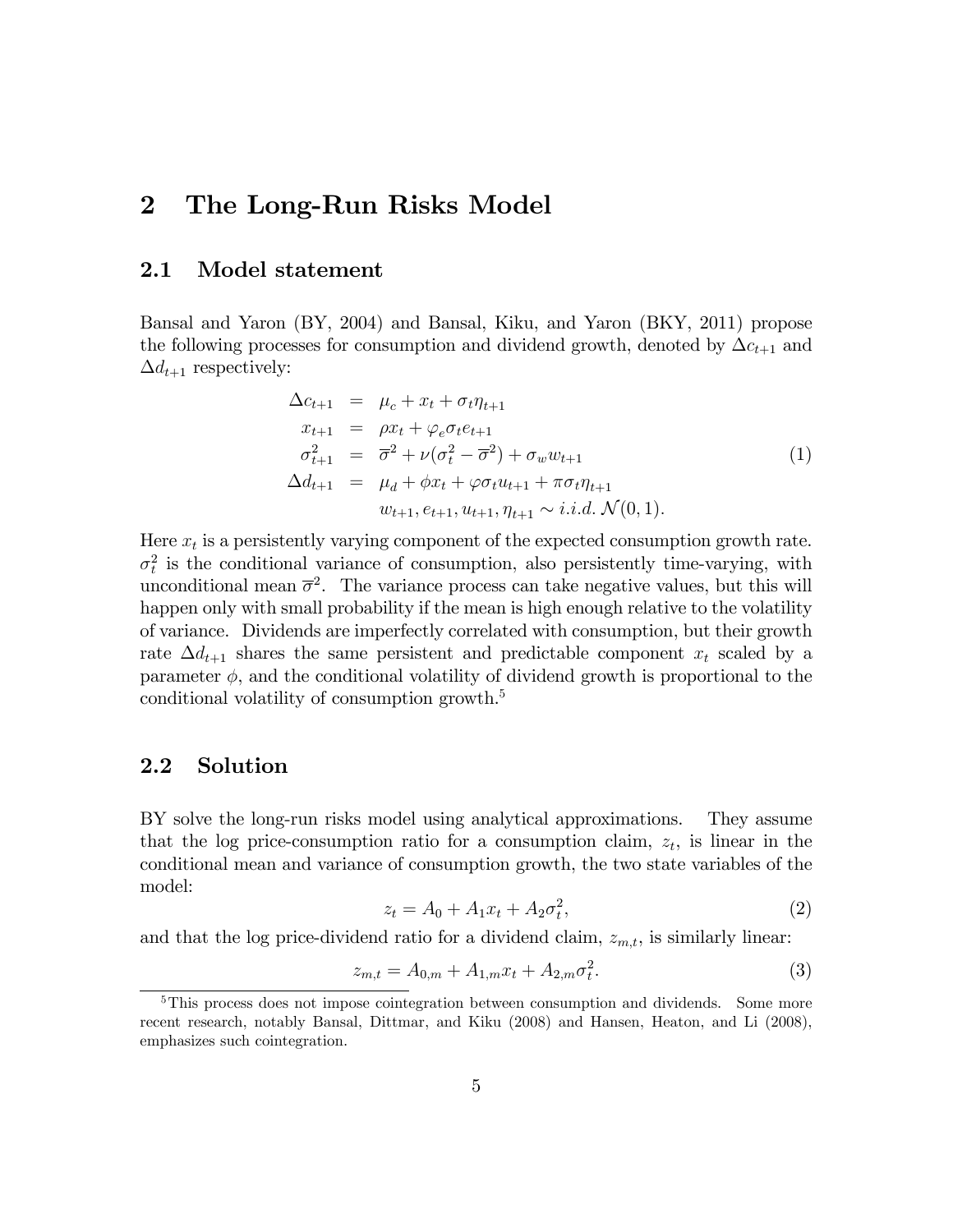Under the assumption that a representative agent has Epstein-Zin utility with time discount factor  $\delta$ , coefficient of relative risk aversion  $\gamma$ , and elasticity of intertemporal substitution  $\psi$ , the log stochastic discount factor for the economy is given by

$$
m_{t+1} = \theta \ln \delta - \frac{\theta}{\psi} \Delta c_{t+1} + (\theta - 1) r_{a,t+1},
$$
\n(4)

where  $\theta = (1 - \gamma)/(1 - 1/\psi)$  and  $r_{a,t+1}$  is the return on the consumption claim, or equivalently the return on aggregate wealth.

BY use the Campbell-Shiller (1988) approximation for the return on the consumption claim in relation to consumption growth and the log price-consumption ratio:

$$
r_{a,t+1} = \kappa_0 + \kappa_1 z_{t+1} - z_t + \Delta c_{t+1},\tag{5}
$$

where  $\kappa_0$  and  $\kappa_1$  are parameters of linearization. Substituting equations (1) and (5) into equation (4), the innovation in the log SDF can be written as

$$
m_{t+1} - \mathcal{E}_t(m_{t+1}) = -\lambda_{\eta} \sigma_t \eta_{t+1} - \lambda_e \sigma_t e_{t+1} - \lambda_w \sigma_w w_{t+1},
$$
\n(6)

where  $\lambda_{\eta} = \gamma$ ,  $\lambda_e = (1 - \theta)\kappa_1 A_1 \varphi_e$ , and  $\lambda_w = (1 - \theta) A_2 \kappa_1$ . The  $\lambda's$  represent the market prices of risk for consumption shocks  $\eta_{t+1}$ , expected consumption growth shocks  $e_{t+1}$ , and volatility shocks  $w_{t+1}$  respectively.

In order to solve the model, one must find the unknown parameters  $A_0$ ,  $A_1$ ,  $A_2$ ,  $A_{0m}$ ,  $A_{1m}$ ,  $A_{2m}$ ,  $\kappa_0$ , and  $\kappa_1$ . Conditional on the linearization parameters  $\kappa_0$  and  $\kappa_1$ , the A parameters can be found analytically. The parameters  $A_0$  and  $A_2$  determine the mean of the price-consumption ratio,  $\overline{z}$ , and the parameters  $\kappa_0$  and  $\kappa_1$  are simple nonlinear functions of  $\overline{z}$ . It is straightforward to iterate numerically until a fixed point for  $\overline{z}$  is found. Campbell (1993) and Campbell and Koo (1997) study a somewhat simpler model, without volatility shocks, and find that the loglinear approximation method is highly accurate provided that numerical iteration is used to find a fixed point for  $\overline{z}$ , but approximation accuracy deteriorates noticeably if  $\overline{z}$  is prespecified. Details of the approximate solution method for the long-run risks model are given in the online appendix (Beeler and Campbell 2011).

#### 2.3 Calibration

Table I reports parameter values from the calibrations of BY and BKY. All parameters are given in monthly terms; thus mean consumption growth of 0.0015, or 15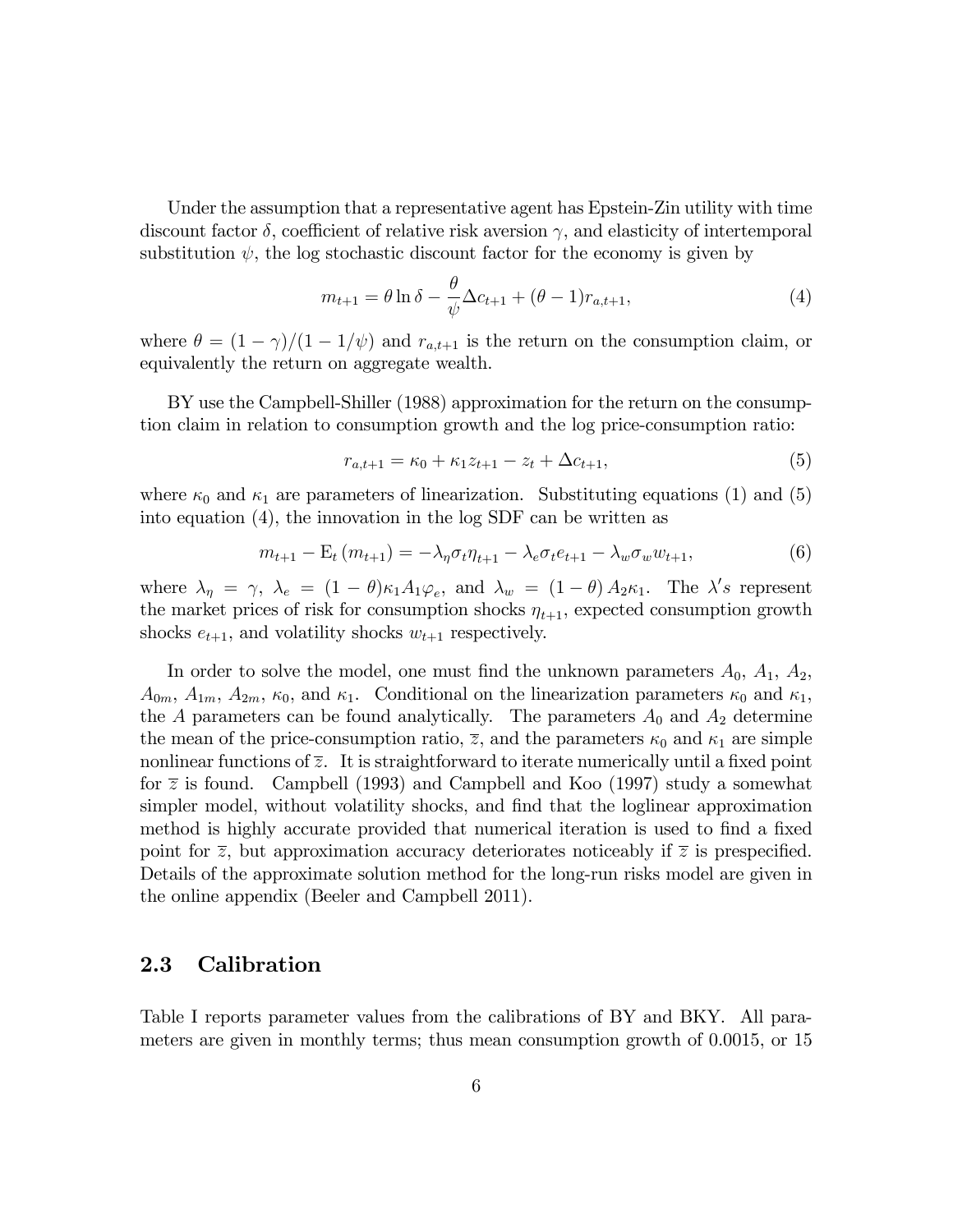basis points per month, corresponds to annualized growth of 1.8%. The monthly persistence of the predictable component of consumption growth is 0.979 in BY and 0.975 in BKY, implying half-lives of between two and three years (33 and 27 months respectively).

Dividends are more variable than consumption, and this is captured in the BY calibration by the parameters  $\phi$  and  $\varphi$ . The first measures the sensitivity of predictable dividend growth to predictable consumption growth, while the second measures the ratio of the standard deviations of dividend shocks and consumption shocks. The first parameter is 3 in BY and 2.5 in BKY, while the second is 4.5 in BY and 5.96 in BKY. Both calibrations imply that dividend growth is less predictable than consumption growth, but the difference between the two processes is accentuated in BKY. In addition, BKY introduces a contemporaneous correlation of consumption shocks and dividend shocks, using the parameter  $\pi$ , that is absent (zero) in BY.

Both calibrations of the model imply that persistent growth shocks cause extremely volatile changes in the expected long-run level of consumption and dividends, even though the conditional volatilities of expected next-period consumption and dividends are low. The average absolute magnitude of the change in the expected long-run level of consumption is 1.3% per month (not annualized) in the BY calibration and 0.9% per month in the BKY calibration. These numbers are even larger for dividends, which have a leveraged exposure to long-run risks. The average magnitude of a monthly shock to expected long-run dividends is 3.9% in the BY calibration and 2.2% in the BKY calibration.

The persistence of volatility,  $\nu$ , is 0.987 in BY, implying a half-life slightly over four years, and 0.999 in BKY, implying an essentially infinite (58-year) half-life. Volatility shocks have similar standard deviations in the two calibrations (0.0000023 in BY and 0.0000028 in BKY), but the greater persistence of volatility in BKY implies that volatility shocks are very much more important for asset prices in that calibration. The original BY calibration is driven by long-run consumption growth risk, whereas in the BKY calibration long-run volatility risk is more important.

The asset pricing properties of the long-run risk model depend on the preference parameters of the representative agent. Table I reports the parameters used in BY and BKY. BY consider relative risk aversion coefficients  $\gamma$  of 7.5 and 10, and assume an elasticity of intertemporal substitution  $\psi$  of 1.5 and a time discount factor  $\delta$  of 0.998 per month, equivalent to a pure rate of time preference of 2.4% per year. In our empirical work for BY we will use risk aversion of 10. BKY set risk aversion at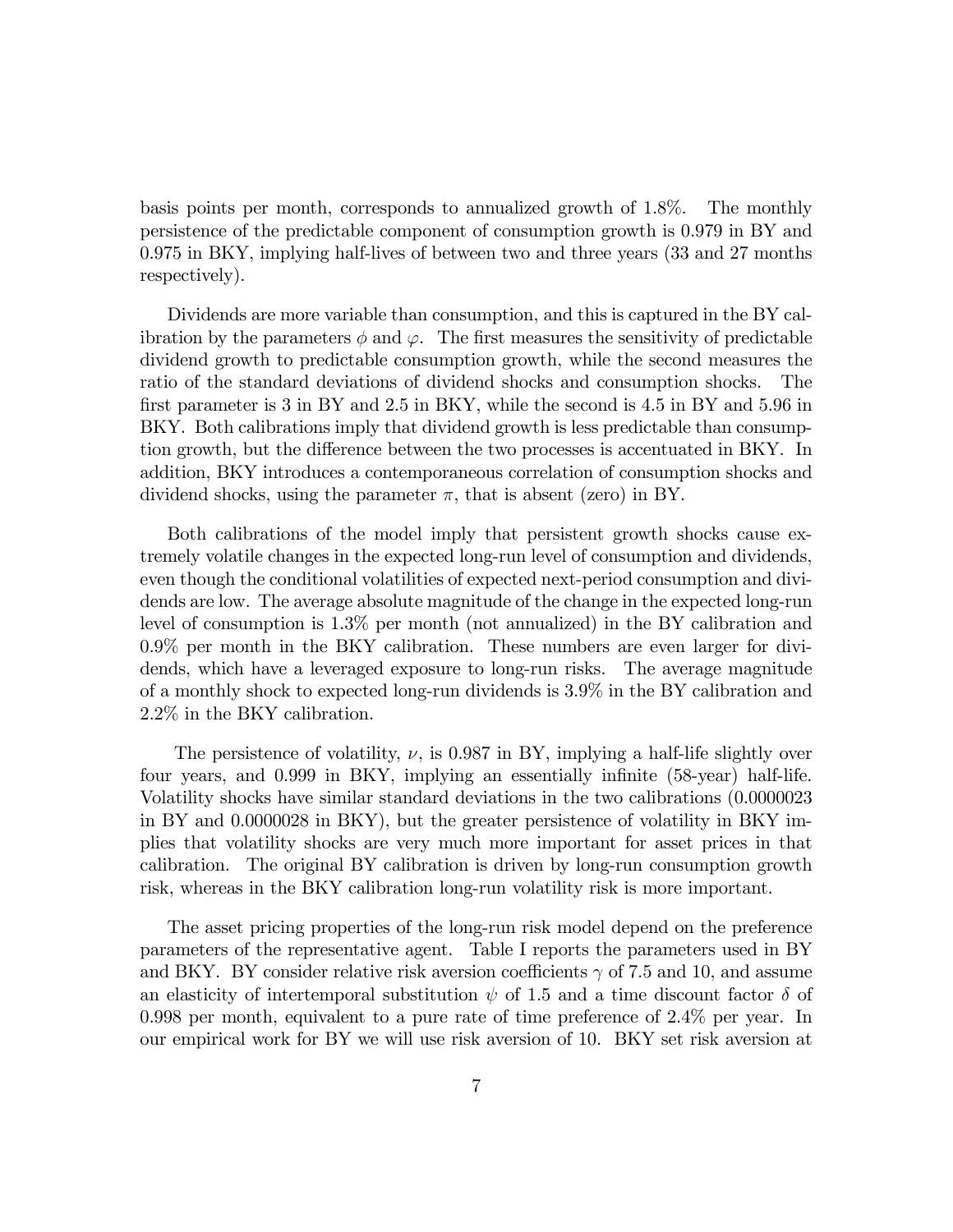10 and the EIS at 1.5, and use a higher time discount factor of 0.9989 per month, implying a pure rate of time preference of 1.3% per year.

#### 2.4 Simulation

In the remainder of the paper, we compare the model with quarterly and annual data by simulating the model at a monthly frequency and then time-aggregating the data to a quarterly or annual frequency. First, we generate four sets of i.i.d. standard normal random variables and use these to construct the monthly series for consumption, dividends, and state variables using equation (1). Next, we construct quarterly (annual) consumption and dividend growth by adding three (twelve) monthly consumption and dividend levels, and then taking the growth rate of the sum. Low-frequency log market returns and risk free rates are the sum of monthly values, while log price-dividend ratios use prices measured from the last month of the quarter or year. Because the price-dividend ratio in the data divides by the previous yearís dividends, we multiply the price-dividend ratio in the model by the dividend in that month and divide by the dividends over the previous year.

Following BY and BKY, we censor negative realizations of conditional variance, replacing them with a small positive number, but retaining sample paths along which the volatility process goes negative and is censored. Because volatility is so persistent in the BKY calibration, it is much more likely to go negative than in the BY calibration. In our simulations, we find negative realizations of volatility  $1.3\%$  of the time for the BKY process, but less than 0.001% of the time for the BY process. When we simulate 79-year paths of volatility using the BKY calibration, over half of them go negative at some point, whereas this happens less than 0.2% of the time for the BY process.

To initialize each simulation, we set state variables to their steady-state values but run each simulation for a "burn-in" period of ten years before using the output.

In subsequent tables, we report the median moments from 100,000 simulations run over sample periods equal in length to our empirical samples. We also report the fraction of the 100,000 moments that are smaller than the ones in the empirical data, that is, the percentile of the simulated moment distribution that corresponds to the empirical moment. This number (or one minus this number) can be interpreted as a p-value for a one-sided test of the long-run risks model using the particular moment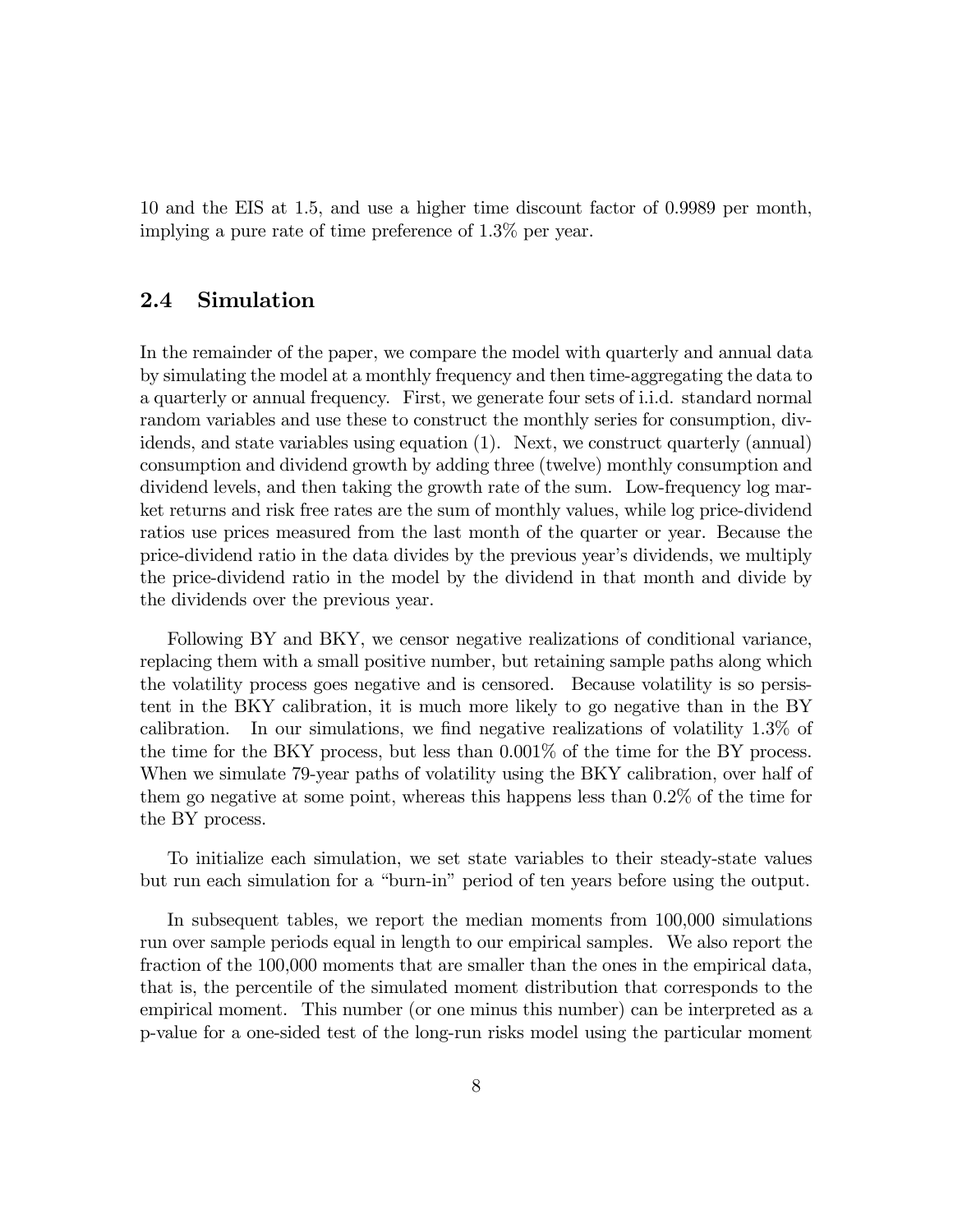under consideration. To highlight this fact, we use bold font for percentiles that are smaller than  $0.05$  (5%) or larger than  $0.95$  (95%).

### 3 Basic Moments

### 3.1 Data and sample periods

In order to evaluate the performance of the long-run risks model, we follow BY and use data on US real nondurables and services consumption per capita from the Bureau of Economic Analysis. We take stock return and dividend data from CRSP and convert to real terms using the CPI. We create a proxy for the ex-ante risk free rate by forecasting the ex-post quarterly real return on three-month Treasury bills with past one-year inflation and the most recent available three-month nominal bill yield. This procedure, which is equivalent to forecasting ináation and subtracting the ináation forecast from the nominal bill yield, is described in detail in the online appendix (Beeler and Campbell 2011).

We use the longest available annual (1930-2008) and quarterly (1947.2-2008.4) datasets that include all necessary data. The empirical work in BKY uses an identical annual dataset. BKY argue that the primary focus should be on the annual dataset because it covers the longest time period. However, we believe it is important to examine how well the long-run risks model works in the postwar era, just as any empirical analysis examines whether results are sensitive to the inclusion of a few outlier observations.

BKY argue that the Great Depression provides an extremely important few observations to include when studying asset prices. It should be noted that the Great Depression itself represents a period in history that the model is very unlikely to generate. Over the four-year period 1930-1933, consumption declined by a cumulative  $18\%$  ( $26\%$  relative to trend). Using finite-sample simulations equal in length to the long-run annual dataset, we find that four-year cumulative consumption declines larger than this occur in 6.9% of samples for the BY model and 6.6% of samples for the BKY model. Over the four-year period 1934-1937, consumption increased by a cumulative 19% (12% above trend). A four-year decline and subsequent four-year increase in consumption of equal or greater size happens in only 0.1% of samples for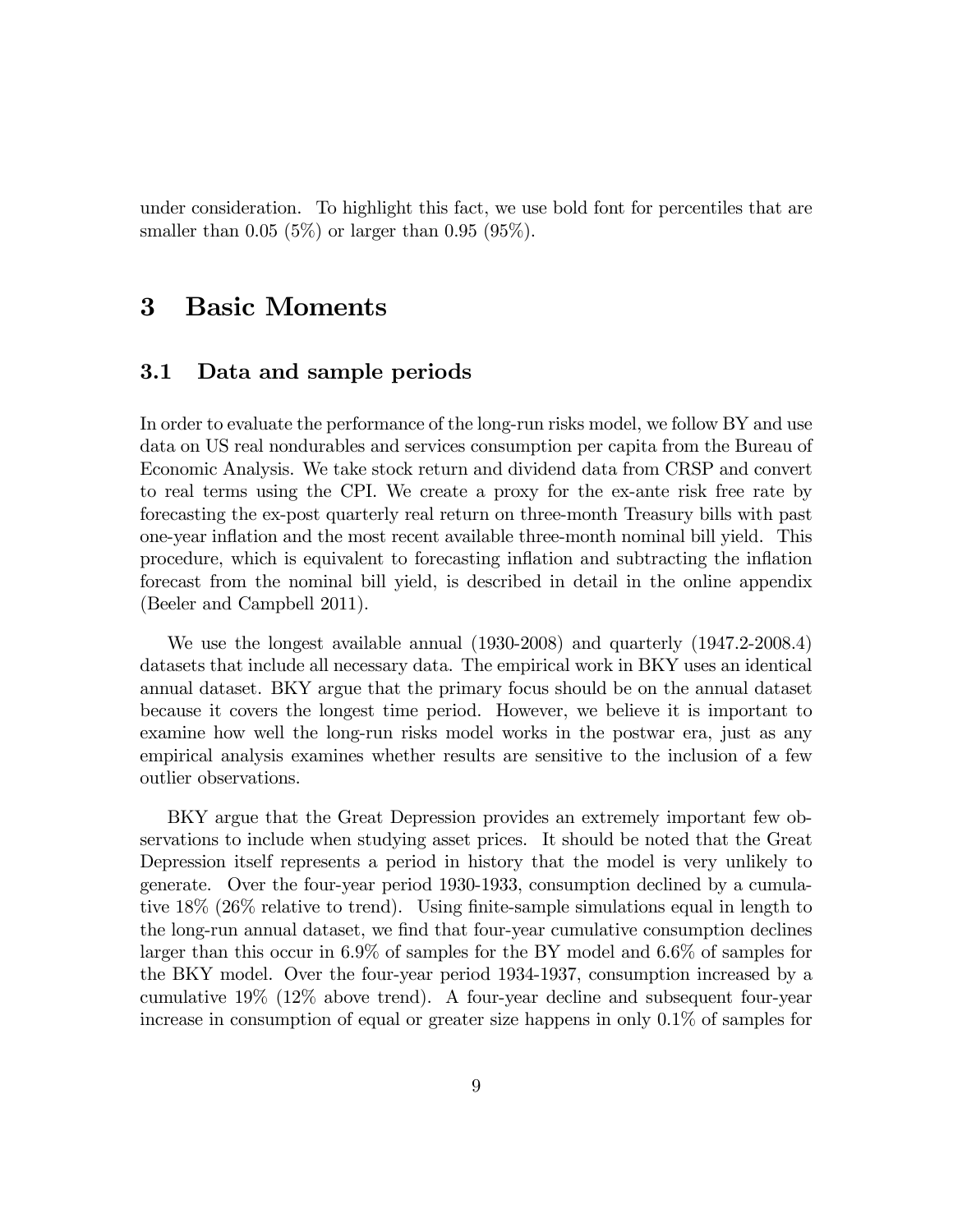the BY model and 0.3% of samples for the BKY model. A model with rare disasters in consumption is much more likely to generate historical data consistent with the Great Depression (Barro 2006, 2009, Barro et al. 2010).

Table II reports basic moments for the annual and quarterly US datasets, and the corresponding median moments implied by simulations of the BY and BKY calibrations of the long-run risks model with relative risk aversion  $\gamma = 10$ . The median simulated moments are calculated from 100,000 simulations of finite samples equal in length to the historical samples. We look at five variables: the changes in log consumption and dividends, log stock return, log risk free interest rate, and log pricedividend ratio. All variables are measured in real terms. For each variable, we report the mean, standard deviation, and first-order autocorrelation.

It is apparent from the left panel of Table II that the long-run risks model does a good job of matching many basic properties of the long-run annual data, including the means, standard deviations, and first-order autocorrelations of consumption growth, dividend growth, and stock returns. However, some problems are worth noting.

The model understates the volatility of the riskless interest rate at about 1.2% in the BY calibration and 1.0% in the BKY calibration, compared to 2.9% in the data. This is despite the fact that the real interest rate does not include the volatile inflation surprises usually associated with an ex-post real interest rate. Our use of a forecasting equation for the real interest rate reduces volatility, but movements in our proxy for the ex-ante real interest rate, especially during the Great Depression, are still much more volatile than in the model.

A more serious discrepancy is that the long-run risks model greatly understates the volatility of the log price-dividend ratio. In the model, the standard deviation of the log price-dividend ratio is 0.18 for both the BY and BKY calibrations, as compared with 0.45 in the annual data. Historical stock prices display low-frequency variation relative to cash flows, which is not captured by the model.<sup>6</sup>

The same issues arise in postwar quarterly data in the right panel of Table III. At first glance, the behavior of quarterly dividend growth is an additional problem. The model implies a modest positive autocorrelation of dividend growth, but in quarterly data dividend growth has a first-order autocorrelation of  $-0.58$ . However this results

 $6$ The historical standard deviation of the log price-dividend ratio is this high in part because stock prices were persistently high at the end of our sample period. If we end the sample in 1998, as in BY, we obtain a lower standard deviation of 0.36, still somewhat higher than in the model.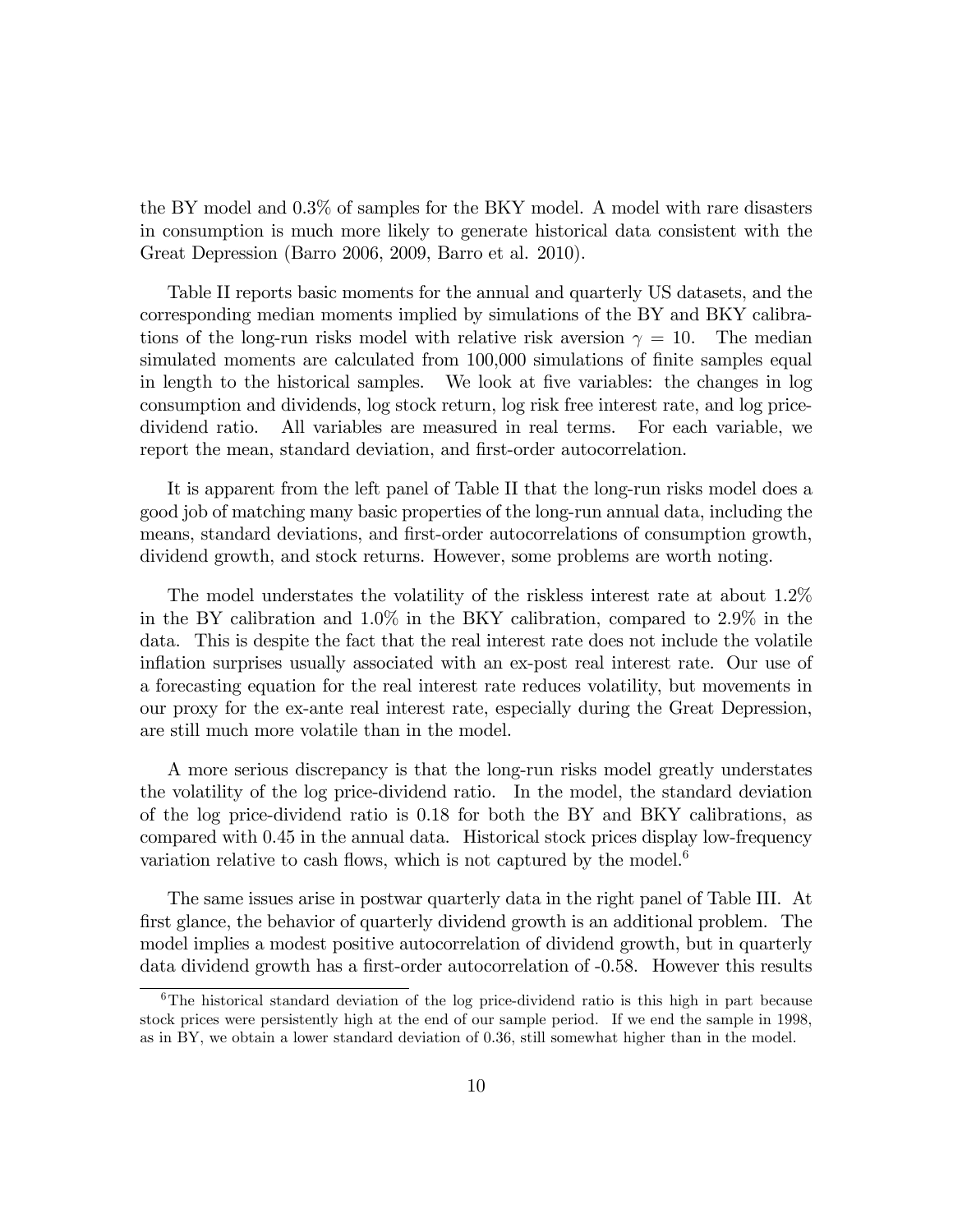merely from seasonality in dividend payments, a phenomenon that is commonly ignored in stylized asset pricing models. Dividend seasonality should not be regarded as an important omission of the long-run risks model.

A more serious difficulty is that postwar quarterly consumption growth has a much lower volatility than either calibration of the model. Without the Great Depression included in the sample, the annualized standard deviation of consumption growth is only around 1%, much smaller than the 2.4% BY and 2.3% BKY calibrated values.

### 3.2 The relative importance of consumption and volatility shocks

The BY and BKY calibrations of the long-run risks model assign very different roles to movements in consumption growth and volatility. Movements in volatility have very little effect in the BY calibration, whereas they are primary in the BKY calibration. To establish this, we have calculated the moments shown in Table II for two simpler models, one with constant volatility and time-varying expected consumption growth, and one with iid consumption growth. Other parameters of the BY and BKY calibrations remain unchanged.

In the BY calibration, the equity premium is zero with iid consumption growth, 5.4% with constant volatility and time-varying expected consumption growth, and 5.5% with time-varying volatility. The standard deviation of the log price-dividend ratio is 0.07 with iid consumption growth, 0.18 with constant volatility and timevarying expected consumption growth, and 0.18 with time-varying volatility. (It is positive with iid consumption growth because one divides by the previous yearís dividends which adds noise.) It is apparent that time-variation in volatility is of little consequence for the results reported by BY.

In the BKY calibration, the results are very different. The equity premium is 1.6% with iid consumption growth, 3.8% with constant volatility and time-varying expected consumption growth, and 6.6% with time-varying volatility. (The positive equity premium with iid consumption growth results from the positive correlation of dividend and consumption growth assumed in the BKY calibration.) The standard deviation of the log price-dividend ratio is 0.09 with iid consumption growth, 0.13 with constant volatility and time-varying expected consumption growth, and 0.18 with time-varying volatility. A large proportion of the equity premium, and a large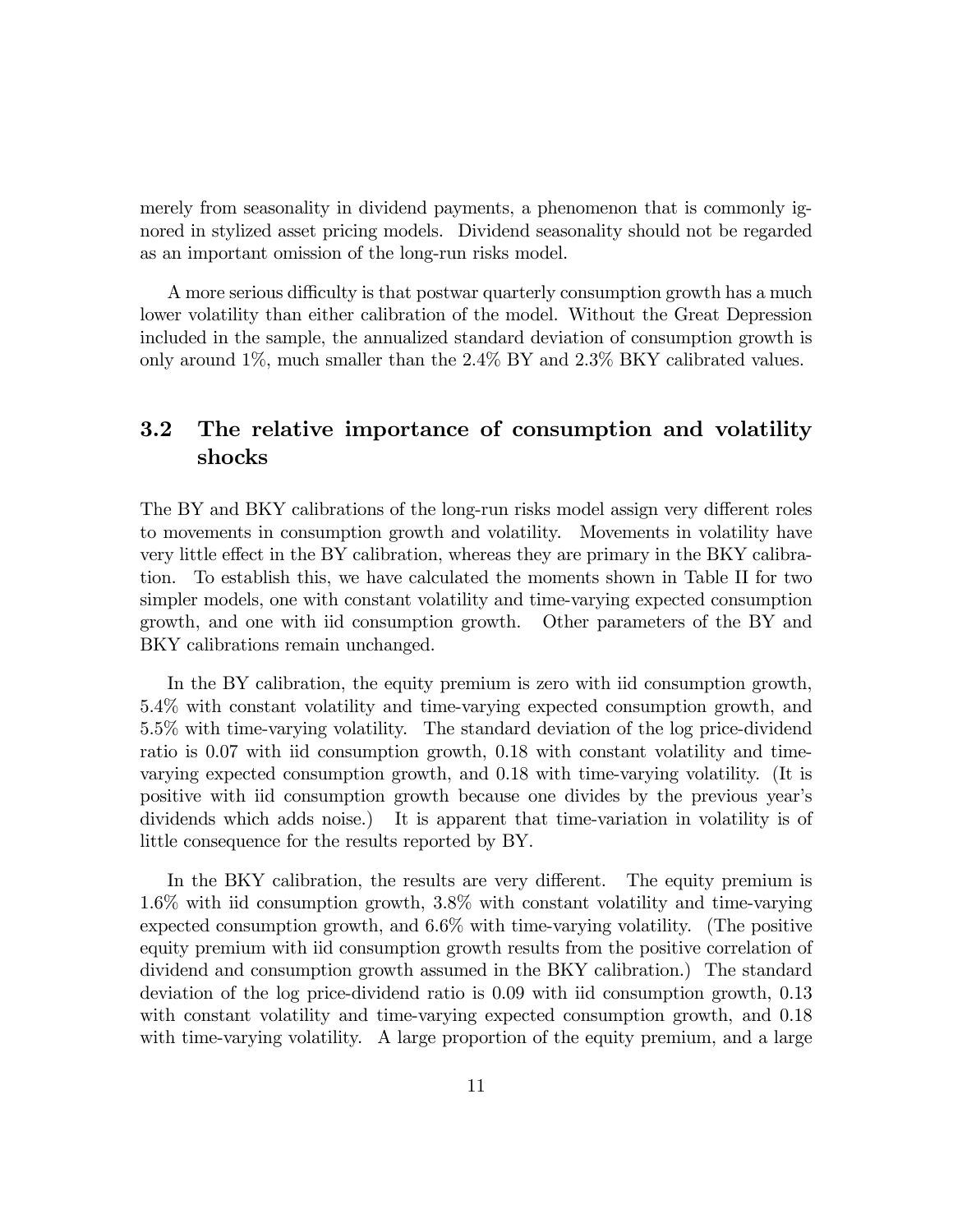proportion of the variability in stock prices relative to dividends, result from timevarying volatility in the BKY calibration of the long-run risks model.

### 3.3 Variance ratios

Variance ratio statistics are commonly used to summarize the persistence of growth rates. Table III sheds more light on the dynamic behavior of consumption and dividend growth by reporting variance ratios for these series. For the postwar sample, we aggregate quarterly observations to an annual frequency to remove the effects of seasonality.

The variance ratio statistic at horizon  $K$  is the variance of  $K$ -period growth rates divided by K times the variance of one-period growth rates. For consumption growth, the K-period variance ratio is

$$
\widehat{V}(K) = \frac{\widehat{\text{Var}}(\Delta c_{t+1} + \dots + \Delta c_{t+K})}{K\widehat{\text{Var}}(\Delta c_{t+1})}.
$$
\n(7)

As the sample size increases, the variance ratio converges to a triangular weighted average of the first  $K - 1$  population autocorrelations:

$$
V(K) = \frac{\text{Var}(\Delta c_{t+1} + \dots + \Delta c_{t+K})}{K\text{Var}(\Delta c_{t+1})} = 1 + 2\sum_{j=1}^{K-1} \left(1 - \frac{j}{K}\right)\rho_j,\tag{8}
$$

while in finite samples, the variance ratio can differ from the corresponding average of sample autocorrelations (Lo and MacKinlay, 1989). Table III reports variance ratios for consumption and dividend growth for horizons  $K$  of two, four, and six years, corresponding to one, three, and five autocorrelations.

In both the long-run and postwar data, both consumption and dividends have positive Örst-order annual autocorrelations, so two-year variance ratios are between 1.2 and 1.4 in Table III. These values are not far from the 1.25 that would be implied by time-aggregation of a continuous-time random walk (Working 1960). When we look beyond the two-year horizon there is a preponderance of negative autocorrelations in the long-run annual data, and these negative autocorrelations generate variance ratios below one at a horizon of six years. In the postwar quarterly data, higher-order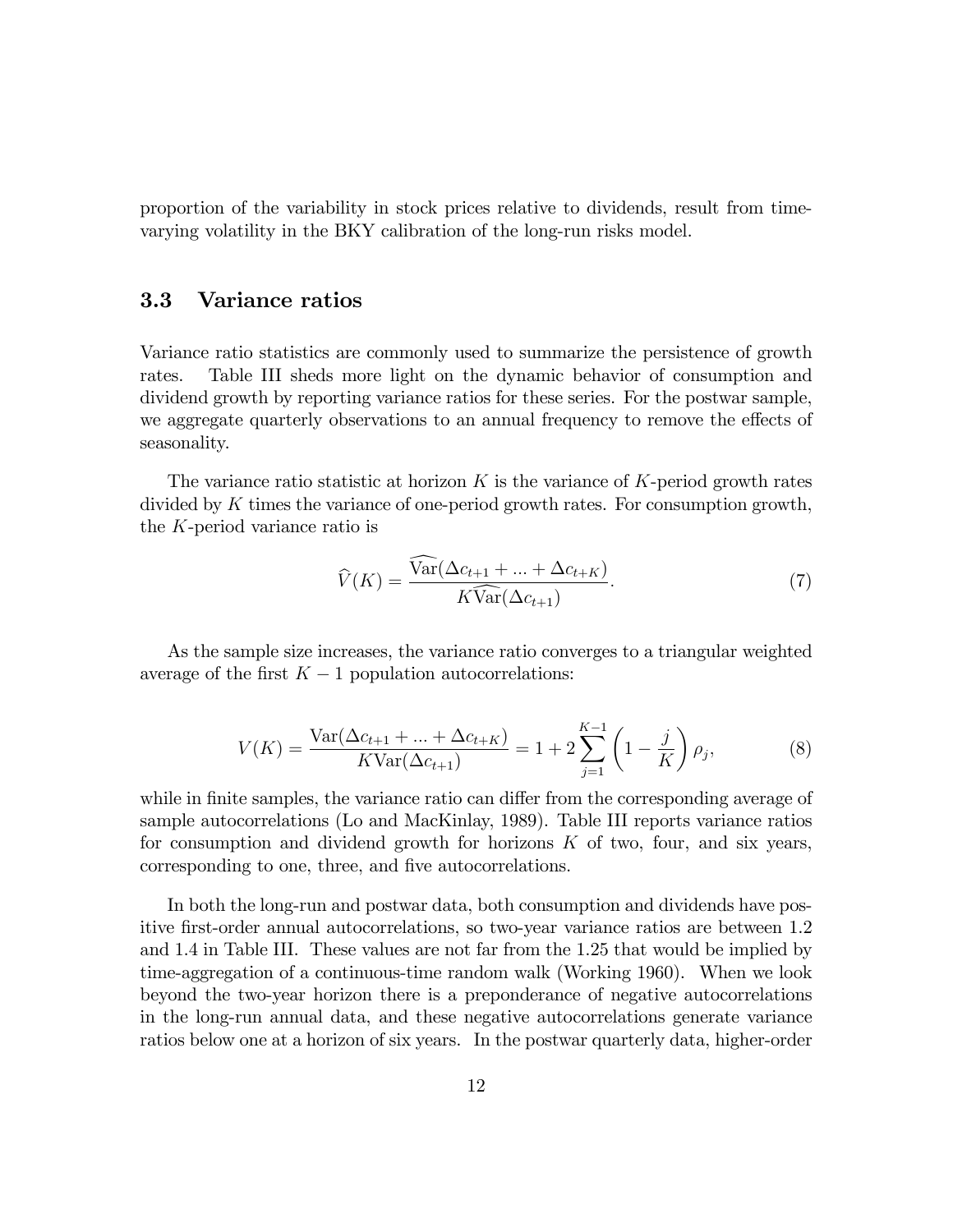autocorrelations are very close to zero, implying that the six-year variance ratios are almost exactly equal to the two-year variance ratios.<sup>7</sup>

The patterns in the long-run data are quite different from the behavior implied by the BY and BKY calibrations of the long-run risk model. The median six-year variance ratios generated by the BY calibration are about 2.3 for consumption and 1.9 for dividends, and these numbers are only slightly lower in the BKY calibration, 2.0 for consumption and 1.4 for dividends. Fewer than  $1\%$  of the simulated samples have variance ratios as low as those in the long-run data, implying that six-year variance ratios reject both the BY and BKY calibrations at the 1% level in this dataset. The postwar quarterly data contrast less strongly with the long-run risk model, failing to reject either calibration of the model at the  $5\%$  significance level.

# 4 What Do Stock Prices Predict?

### 4.1 Predicting stock returns, consumption, and dividends

In the long-run risks model, the main cause of stock price variability relative to dividends is predictable and persistent variation in consumption growth, which creates similar variation in dividend growth. Thus, it is natural to test the model by evaluating the ability of the log price-dividend ratio to predict long-run consumption and dividend growth. At the same time, a large empirical literature has argued that the log price-dividend ratio predicts excess stock returns and not dividend growth or real interest rates (Campbell and Shiller 1988, Fama and French 1988, Hodrick 1992). This suggests that one should compare the predictability of excess returns with the predictability of consumption and dividend growth, in the data and in simulations from the long-run risks model.

We undertake this exercise in Table IV for both the BY and BKY calibrations of the long-run risks model. We regress excess stock returns, consumption growth, and dividend growth, measured over horizons of 1, 3, and 5 years, onto the log pricedividend ratio at the start of the measurement period. We report results both

<sup>&</sup>lt;sup>7</sup>Campbell and Mankiw (1987) and Cochrane (1988) noted a similar difference in estimated persistence between pre-war and post-war data on GNP growth. The appendix reports the first five sample autocorrelations, together with simulated values from the long-run risks model.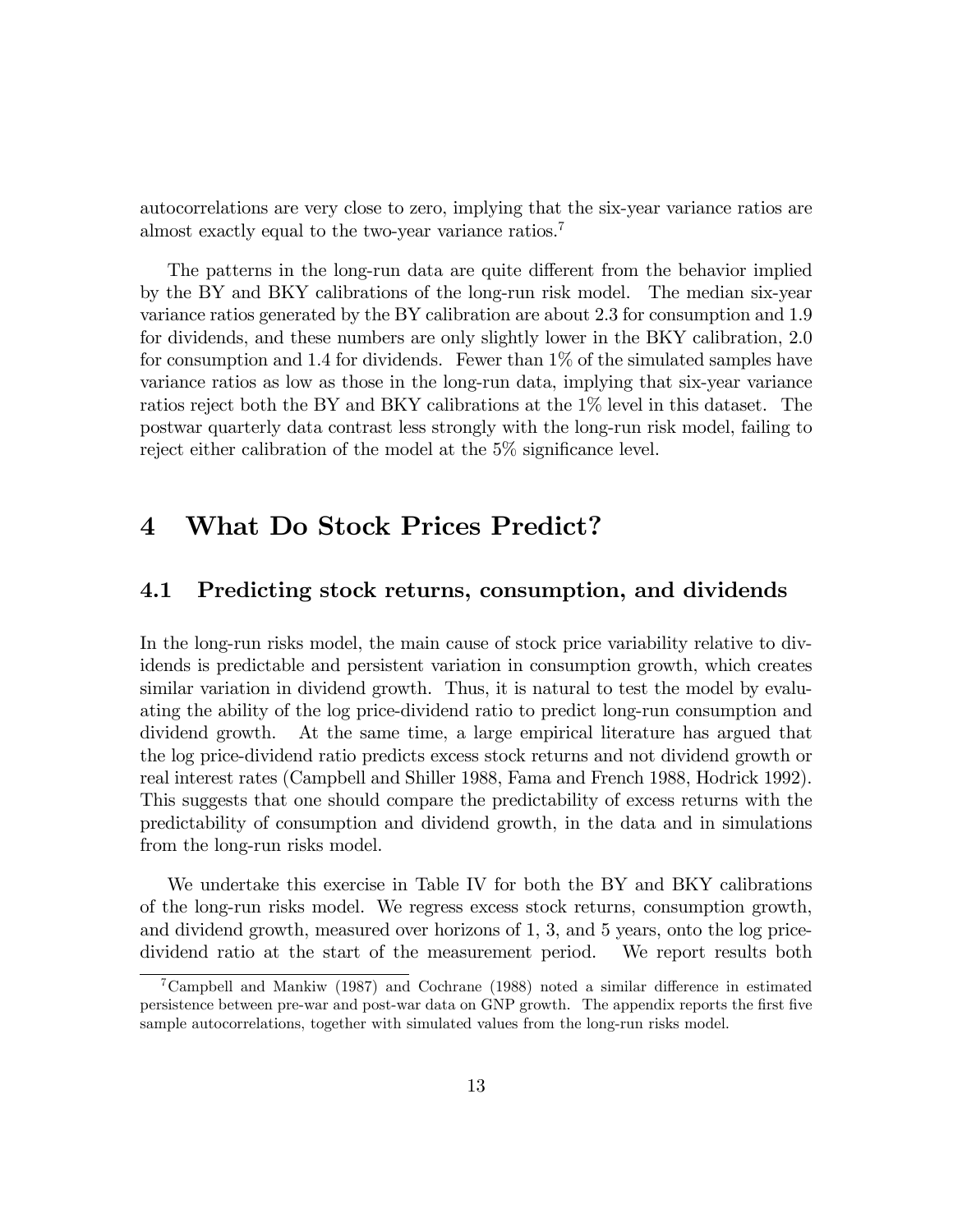for annual data over the period 1930-2008 and for quarterly data over the period 1947.2-2008.4. Model results and not just empirical results differ across the two data sets, both because the sample periods differ in length which affects the finite-sample properties of the model, and because time-aggregation has different effects in quarterly and annual data. Time-aggregation increases measured cash-flow predictability, an effect which is larger in the annual model.

In the data, one must adopt a convention about the timing of measured consumption. Measured consumption is a flow that takes place over a discrete time interval, but in a discrete-time asset pricing model, consumption takes place at a point of time and consumption growth is measured over a discrete interval from one point of time to the next. To match the data to the model, one must decide whether measured consumption should be thought of as taking place at the beginning of each period, or the end. The former assumption gives a higher contemporaneous correlation of consumption growth and asset returns, and is advocated by Campbell (2003). The latter assumption generates a higher correlation between consumption growth and lagged financial market data, and is used by BY and Parker and Julliard (2005) among others. Here we report results using the end-of-period timing convention. Results using the beginning-of-period timing convention are qualitatively similar. We time-aggregate the model using the same timing assumption as in the data so that the comparison of data and model is legitimate.

The top part of Table IV shows the results for predicting excess stock returns. At the left, we report regression coefficients, t statistics, and  $R^2$  statistics in annual and then quarterly postwar data. Then we report the median simulated  $R<sup>2</sup>$  statistics implied by the BY and BKY calibrations, followed by the percentiles of the simulated  $R^2$ statistics corresponding to the statistics in the data. The appendix reports a similar analysis comparing the regression coefficients in the model to the data, with similar results. The remaining parts of Table IV repeat these exercises for consumption growth and for dividend growth.

Table IV shows a striking contrast between the patterns in the data and in the BY calibration of the long-run risks model. In the data, the log price-dividend ratio predicts excess stock returns negatively, with a coefficient whose absolute value increases strongly with the horizon. At a 5-year horizon, the  $R^2$  statistic is 27% in long-run annual data and 26% in postwar quarterly data. However there is relatively little predictability of consumption growth in the data. At a one-year horizon there is some predictability in annual data but this predictability dies out rapidly. There is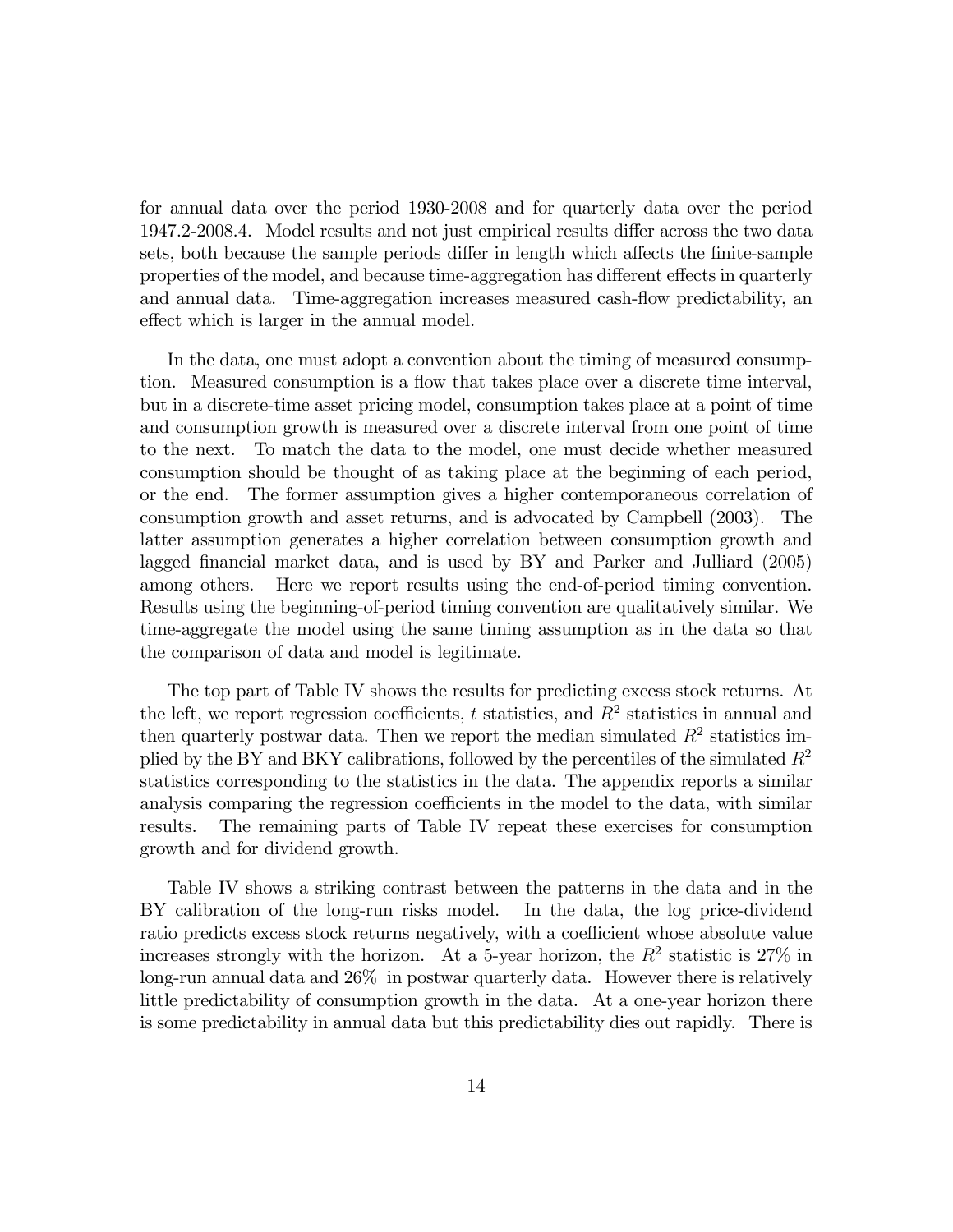no predictability of consumption growth in postwar quarterly data. Dividend growth predictability also appears to be short-term in the annual data and absent in postwar quarterly data.

These empirical patterns are the reverse of the predictions of the BY calibration of the long-run risks model. According to the model, regressions of excess returns on log price-dividend ratios have median  $R^2$  statistics that never rise above 3% at any horizon, while regressions of consumption and dividend growth on log price-dividend ratios have high explanatory power even at long horizons. At five years, the median explanatory power of the log price-dividend ratio is 29% for consumption growth and 26% for dividend growth.

For excess returns, median finite-sample  $R^2$  statistics are very small under the null that the long-run risks model describes the data. However, the finite-sample distribution of these statistics has a fat right tail because of the well-known Stambaugh (1999) bias in predictive regressions with persistent regressors whose innovations are correlated with innovations in the dependent variable. The bias affects not only the coefficients, but also the t statistics and  $R^2$  statistics of predictive regressions (Cavanagh, Elliott, and Stock 1995). Because of this problem, the predictability of excess returns can only be used to reject the model statistically at horizons greater than one year in annual data. For consumption and dividend growth, Stambaugh bias is a much less serious concern, and both the regression coefficients and  $R^2$  statistics deliver strong statistical rejections of the long-run risk model at almost all horizons.

BY conducted a similar exercise to this with qualitatively similar but quantitatively less extreme results. However, their work used a numerical technique to solve the model that has since been abandoned in the literature. The authors have since argued that analytical solutions are more reliable for assessing the model's empirical properties (Bansal, Kiku and Yaron (2007)), and they use similar analytical solutions to ours in BKY. Bui (2007) and Garcia, Meddahi, and TÈdongap (2008) also report results similar to ours.

We repeat this analysis for the BKY calibration of the long-run risks model. Recall that this calibration greatly increases the persistence of volatility; it therefore increases the effect of volatility on asset prices and the predictive power of the log price-dividend ratio for excess stock returns, and reduces the predictive power for consumption and dividend growth. At a five year horizon, the median explanatory power of the log price-dividend ratio is 4.3% for excess stock returns, 8.5% for consumption growth and  $6.1\%$  for dividend growth. In finite samples there are enough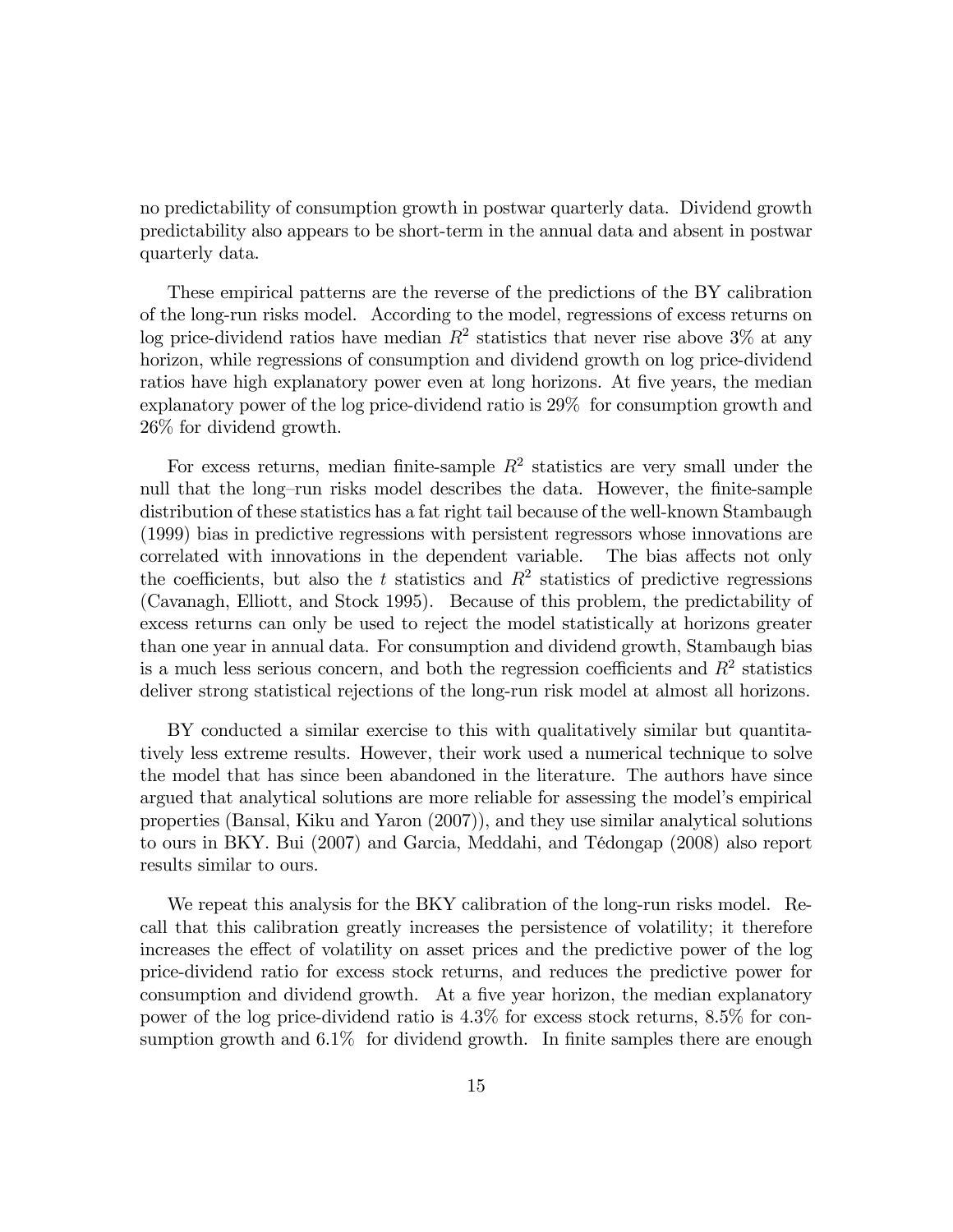simulations in which stock prices have spuriously increased predictive power for stock returns, and decreased predictive power for consumption and dividend growth, that statistical rejections of the model are less extreme for this calibration. In annual data only 5-year return and consumption predictability reject the BKY calibration at the 5% one-tailed significance level, while in postwar quarterly data the model is rejected only at a one-year horizon.

In summary, the long-run risks model, as its name suggests, tends to generate stock prices that reveal the long-run prospects for consumption and dividend growth. This does not seem to be the case in the data, so extreme movements in volatility, as assumed by BKY, are needed to bring the model into even rough concordance with the data.

#### 4.2 The timing of consumption and stock price variation

The contrast between the long-run risks model and the data can be better understood by studying the timing of the relationship between stock prices and consumption growth. Consider a regression of K-period time-aggregated consumption growth onto the log price-dividend ratio, with a lead of  $j$  periods:

$$
\Delta c_{t+j} + \ldots + \Delta c_{t+j+K} = \alpha_{jK} + \beta_{jK}(p_t - d_t) + \varepsilon_{jKt}.
$$
\n(9)

When  $j \geq 1$ , this is a predictive regression of the sort we have reported in Table VI. The long-run risks model implies that both the regression coefficient and the  $R^2$  statistic of the regression should be highest when j is around  $1 - K/2$ , declining slowly as j moves away from this value. The timing convention for consumption implies that the log price-dividend ratio in period  $t$  is most highly correlated with consumption in period  $t + 1$ . As one moves away from period  $t + 1$ , in either direction, predictability declines as the distance from the state variable  $x_t$  increases. Predictability is maximized when the K-period growth rates are centered around the time  $t + 1$ .

Figures 1 and 2 plot the regression coefficient  $\beta_{jK}$  and  $R^2$  statistic  $R_{jK}^2$  against j, for several alternative horizons K. Figure 1 plots the  $\beta_{jK}$  and  $R^2$  statistics for annual data and Figure 2 is based on quarterly data. The top panel of each figure shows a one-year horizon, the middle panel shows a three-year horizon, and the bottom panel shows a five-year horizon. The graphs on the left side of each figure show the regression coefficients and the graphs on the right side of the figure show the  $R^2$ . Each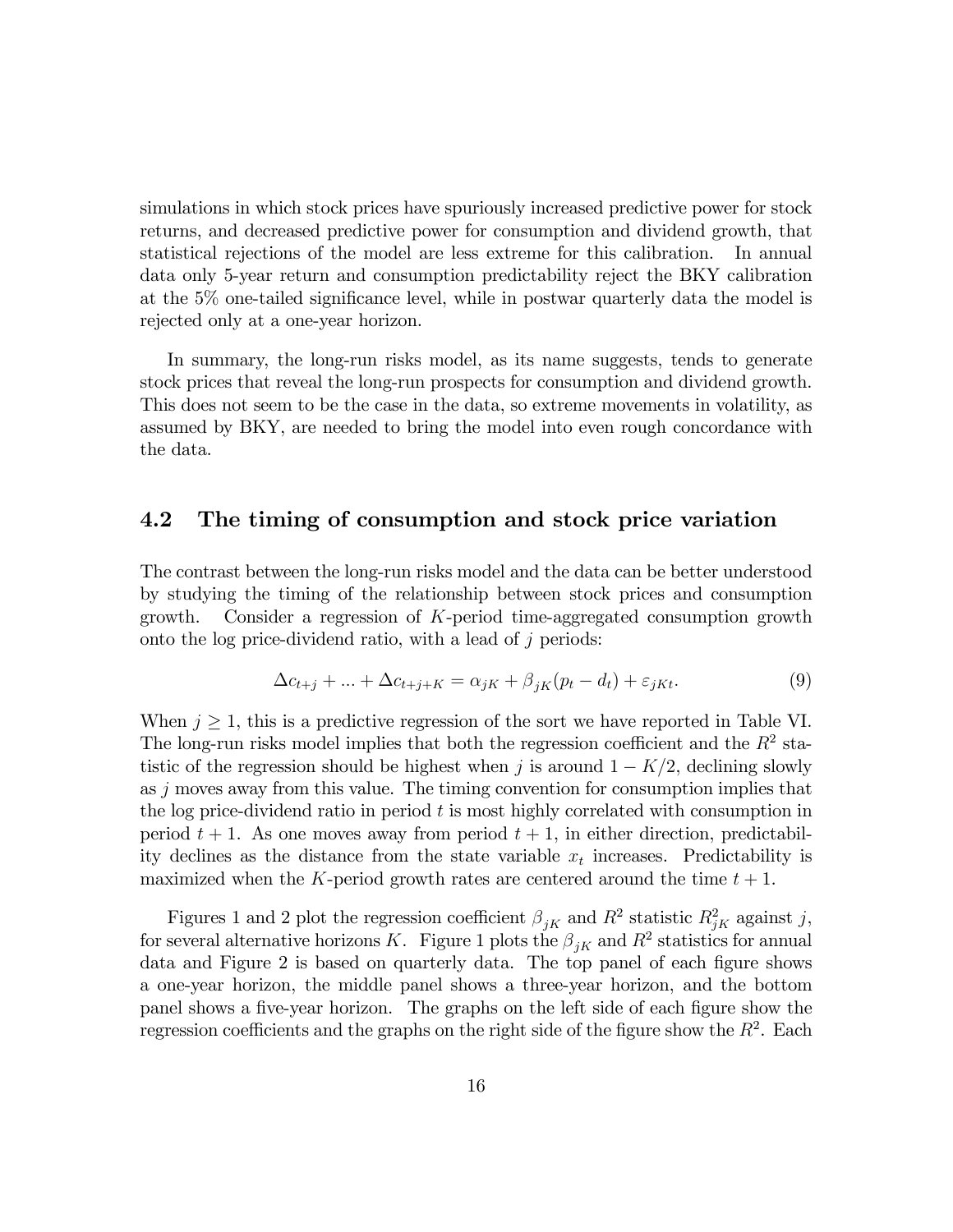graph contains three curves, one for the BY calibration, one for the BKY calibration, and one for the historical data. The BKY curves are lower than the BY curves, but the historical curves are much lower again.

The long-run risks model is sometimes described as a "forward looking" asset pricing model, with asset prices more correlated with future consumption growth. These figures demonstrate that in fact the price-dividend ratio in the long-run risks model is just as correlated with past consumption growth as it is with forward looking consumption growth. This is because the persistent unobserved state variable  $x_t$  is correlated with past consumption growth as well as future consumption growth.

It is noteworthy that in Figure 1 the curves for regression coefficients are particularly shifted down in the predictive region  $j \geq 1$  at the right of the figures, while in Figure 2 both the regression coefficient and  $R^2$  curves appear shifted down in this region. In this sense the empirical curves are shifted to the left relative to the theoretical curves. To the extent that stock prices are related to consumption growth, they appear relatively more responsive to lagged consumption growth, and relatively less predictive of future consumption growth, than the long-run risks model implies. Responsiveness of stock prices to lagged consumption growth is a phenomenon that is captured by habit formation models such as Campbell and Cochrane (1999), although of course the Campbell-Cochrane model shares with the long-run risks model a counterfactually strong relation between consumption growth and stock prices.

### 4.3 Predicting volatility

Movements of consumption volatility are also important drivers of stock prices in the long-run risks model, and particularly so in the BKY calibration of that model. Thus it is appropriate to evaluate the model by asking whether it matches the ability of stock prices to predict future realized volatility of consumption, dividends, or excess stock returns. In Table V, we do this using a measure of realized volatility suggested by Bansal, Khatchatrian and Yaron (2005).

We begin by fitting an  $AR(1)$  process for each variable  $y_t$  that we are interested in:

$$
y_{t+1} = b_0 + b_1 y_t + u_{t+1}.\tag{10}
$$

Then we calculate K-period realized volatility as the sum of the absolute values of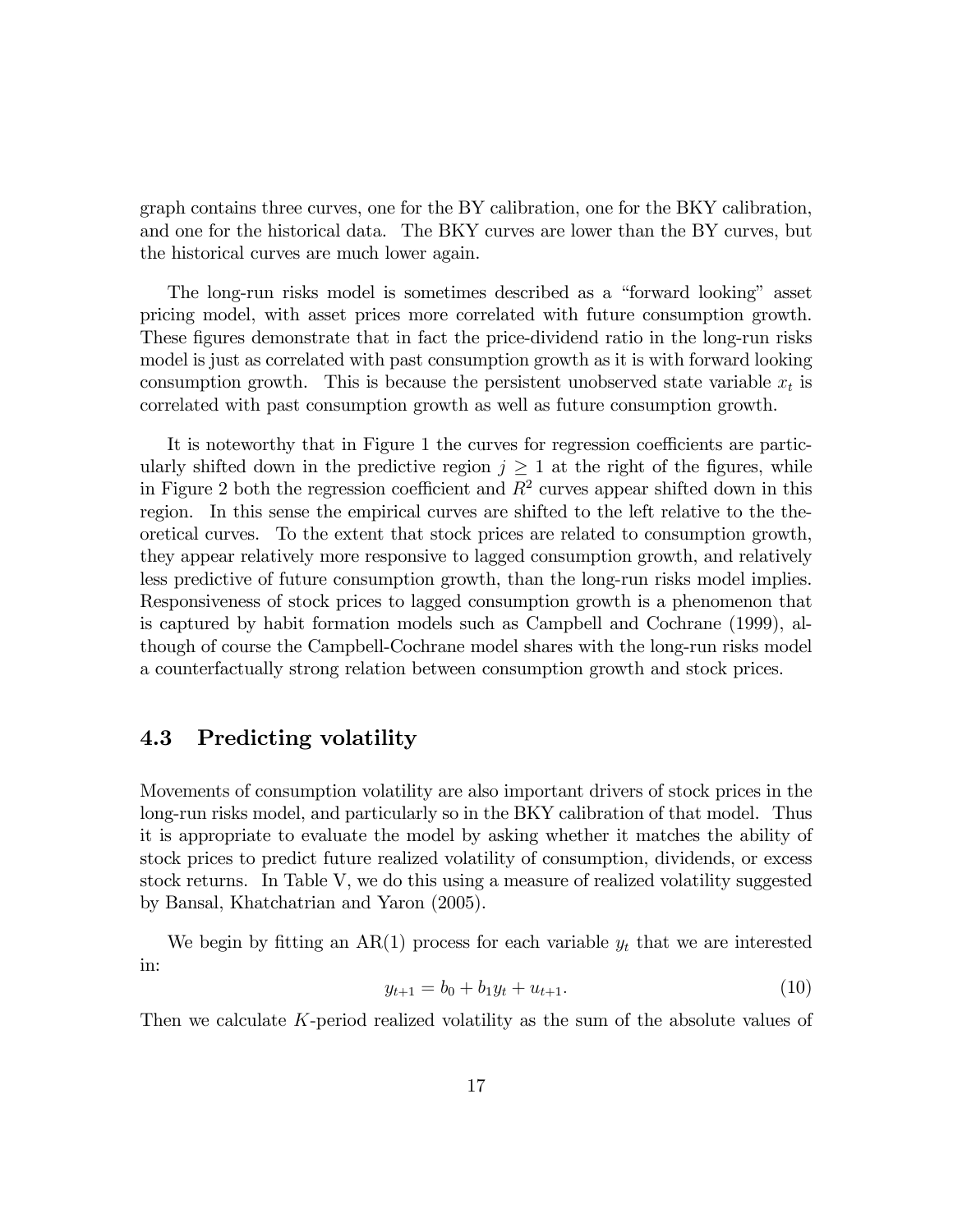the residuals over  $K$  periods:

$$
Vol_{t,t+K-1} = \sum_{k=0}^{K-1} |u_{t+k}|.
$$
 (11)

Finally, we regress the log of K-period realized volatility onto the log price-dividend ratio:

$$
\ln[Vol_{t+1,t+K}] = \alpha_c + \beta_c(p_t - d_t) + \xi_t.
$$
\n(12)

Table V shows that the log price-dividend ratio predicts consumption volatility, with a negative sign, at horizons from  $1$  to  $5$  years. The effect is highly statistically significant, and the explanatory power of the regressions at a 5-year horizon is  $20\%$ in long-run annual data and 46% in postwar quarterly data. The evidence that the log price-dividend ratio predicts dividend or return volatility is considerably weaker.

The BY calibration of the long-run risks model generates a relation between stock prices and consumption or dividend volatility with the same negative sign that we observe in the data. However, the effect in the model is far weaker than in the data; the explanatory power of the regressions is trivially small. The BY calibration of the long-run risks model is strongly rejected statistically on the basis of its lack of explanatory power for consumption volatility. It is, however, consistent with the weak relation between stock prices and the future volatility of stock returns and dividend growth observed in the data.

The BKY calibration of the model has a much more persistent volatility process. This increases the predictive power of stock prices for consumption and dividend volatility to levels that match the data quite well. Unfortunately, the model also predicts that stock prices should be good predictors of the future volatility of stock returns. The median  $R^2$  at a 5-year horizon is 11% for the annual model and 18% for the quarterly model. In contrast the  $R^2$  in the data are 0.1% for the long-run annual data and  $6\%$  for the postwar quarterly data (where the regression coefficient has the opposite sign to that predicted by the model). The discrepancies between the model-implied and empirical  $R^2$  statistics are significant at the 5% level for 3and 5-year horizons in the annual data, and almost significant for the 1-year horizon in the postwar quarterly data. Thus the BKY calibration creates a new puzzle: if stock prices are driven by persistent changes in the volatility of consumption, which in turn moves the stock market, why don't they forecast the future volatility of the stock market itself?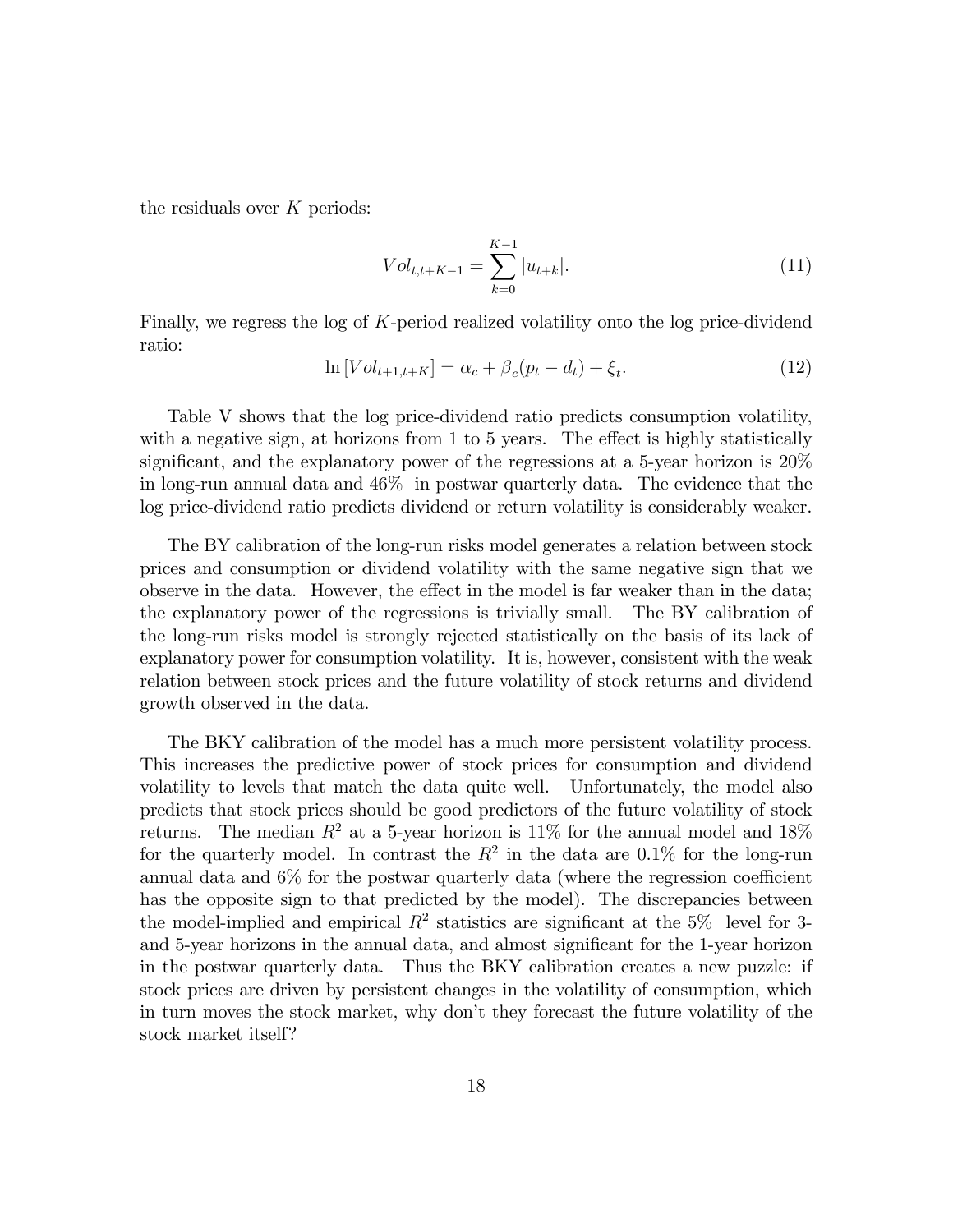To ensure the robustness of these results, we have also considered a measure of realized volatility used by Campbell (2003). We start by regressing each variable of interest  $y_{t+1}$  onto the log price-dividend ratio:

$$
y_{t+1} = b_0 + b_1(p_t - d_t) + u_{t+1}.
$$
\n(13)

In the second stage, we regress the K-period average of squared residuals onto the log price-dividend ratio:

$$
\frac{\sum_{k=0}^{K-1} u_{t+1+k}^2}{K} = \alpha_c + \beta_c(p_t - d_t) + \xi_t.
$$
 (14)

The general pattern of results using this method is very similar to those using the Bansal, Khatchatrian and Yaron (2005) method.

The message of this section is that the BY calibration of the long-run risks model greatly understates the effect of consumption volatility on stock prices. The BKY calibration does much better in this respect, in effect changing the driving force of the model from consumption growth to consumption volatility. However, this leads to a new difficulty, which is that there has only been a weak historical relation between stock prices and the volatility of stock returns themselves. An interesting challenge for future research will be to build a model that matches the strong relation between stock prices and consumption volatility without generating a counterfactually strong relation between stock prices and stock return volatility.

### 4.4 Multivariate predictability

BKY argue that a vector autoregression (VAR) provides evidence for the predictability of cash flows in annual data. Their methodology differs from ours in two important respects. First, they include a larger information set with three predictor variables: lagged cash-flow (consumption or dividend) growth, the riskfree rate, and the log price-dividend ratio. Second, instead of directly regressing long-horizon cash-áow growth onto the predictor variables, BKY estimate a first-order VAR and use it to infer long-run cash-flow predictability under the assumption that the model is correctly specified. This procedure does not give the same results as direct long-horizon regression if the model is misspecified. For example, if annual consumption is the time aggregate of a random walk, it is an  $MA(1)$  process with short-term predictability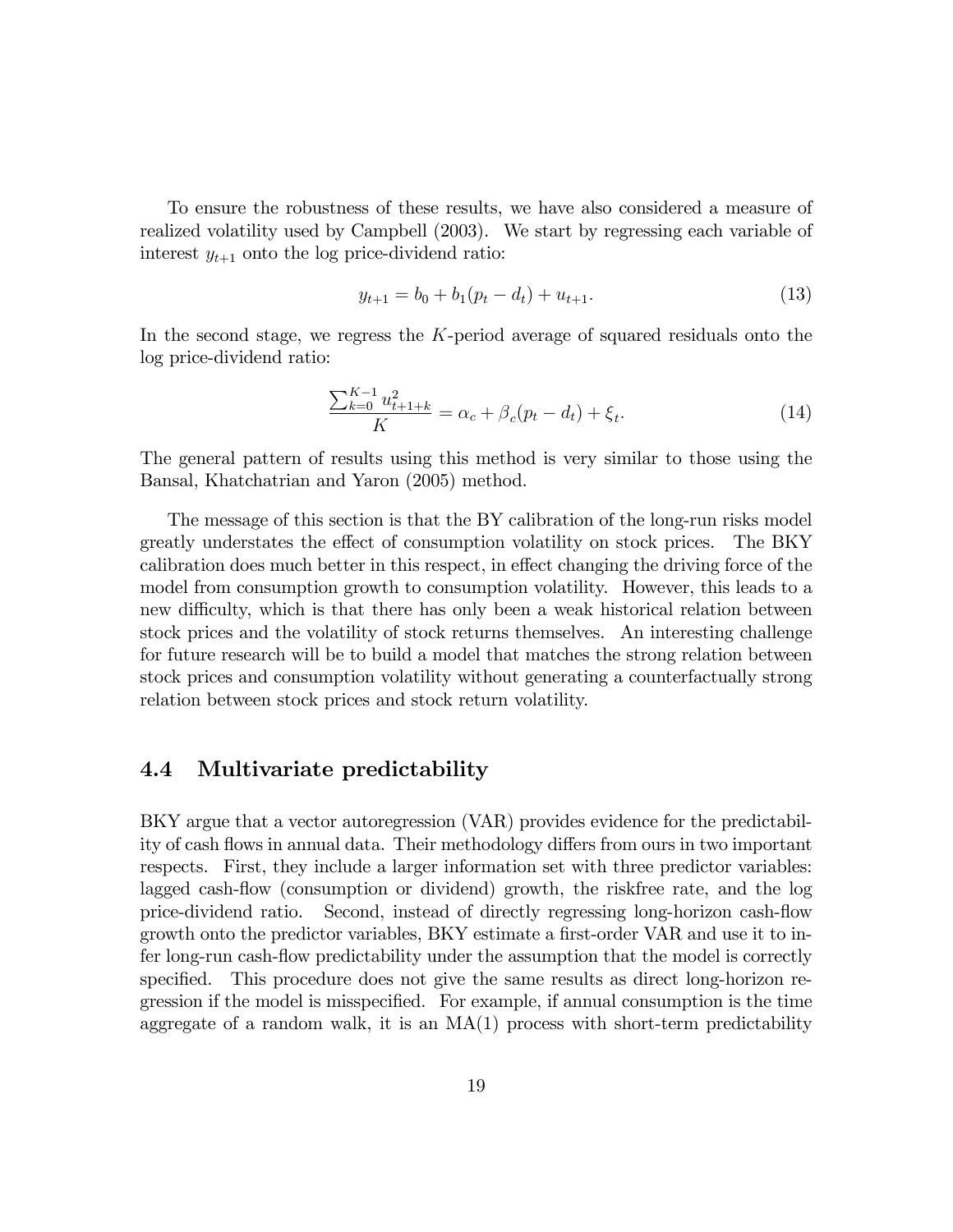but no longer-term predictability beyond one year ahead. In this case the VAR(1) will exaggerate the long-run predictability of consumption growth.

In order to separate the impact of a larger information set from the impact of the VAR methodology, we perform predictive regressions of cash-flow growth over horizons of 1,3 and 5 years onto BKY's information variables. These regressions expand the information set while maintaining our direct long-horizon regression methodology. We report the results in Table VI for the 1930-2008 annual data set, the same dataset used in the BKY VAR. The table also shows multivariate long-horizon regression results for excess stock returns and riskless interest rates.

Table VI reports regression  $R^2$  statistics. The  $R^2$  statistic from the data is on the left, followed by the median  $R^2$  statistics from the two calibrations, and finally the percentiles of the model distribution for the  $R^2$  statistic in the data.

When we regress excess stock returns onto a multivariate information set including lagged excess stock returns, the real interest rate, and the log price-dividend ratio, the  $R<sup>2</sup>$  statistics in the data are extremely close to the  $R<sup>2</sup>$  statistics earlier reported for univariate regressions in Table IV. The inclusion of lagged excess stock returns and the real interest rate barely increases the predictability of stock returns in the data.<sup>8</sup> However, the predictability of excess returns increases slightly in both calibrations of the model. As a result, the model becomes slightly more likely to generate as much excess return predictability as we see in the data.

The multivariate regression predicting consumption growth from lagged consumption growth, the real interest rate, and the log price-dividend ratio has much higher short-run predictability than the univariate regression reported in Table IV, 27% rather than 6%, reflecting short-run positive autocorrelation of consumption growth. However, the explanatory power of the multivariate regression dies out rapidly and is only 4% at a 5-year horizon. BKY report a  $22\% R^2$  statistic at the 5-year horizon using their VAR procedure. If their VAR were correctly specified, our approach would deliver the same  $R^2$  statistic in a large enough sample since both procedures use the same information. Thus the primary reason for the high long-horizon predictability reported by BKY is likely VAR misspecification. The long-horizon  $R^2$  statistics implied by the BY and BKY calibrations are far larger than those we measure in the data, providing further evidence against the long-run risks model.

<sup>8</sup>For this case, the empirical results are similar if we use a VAR methodology as in Campbell and Shiller (1988) and Campbell (1991).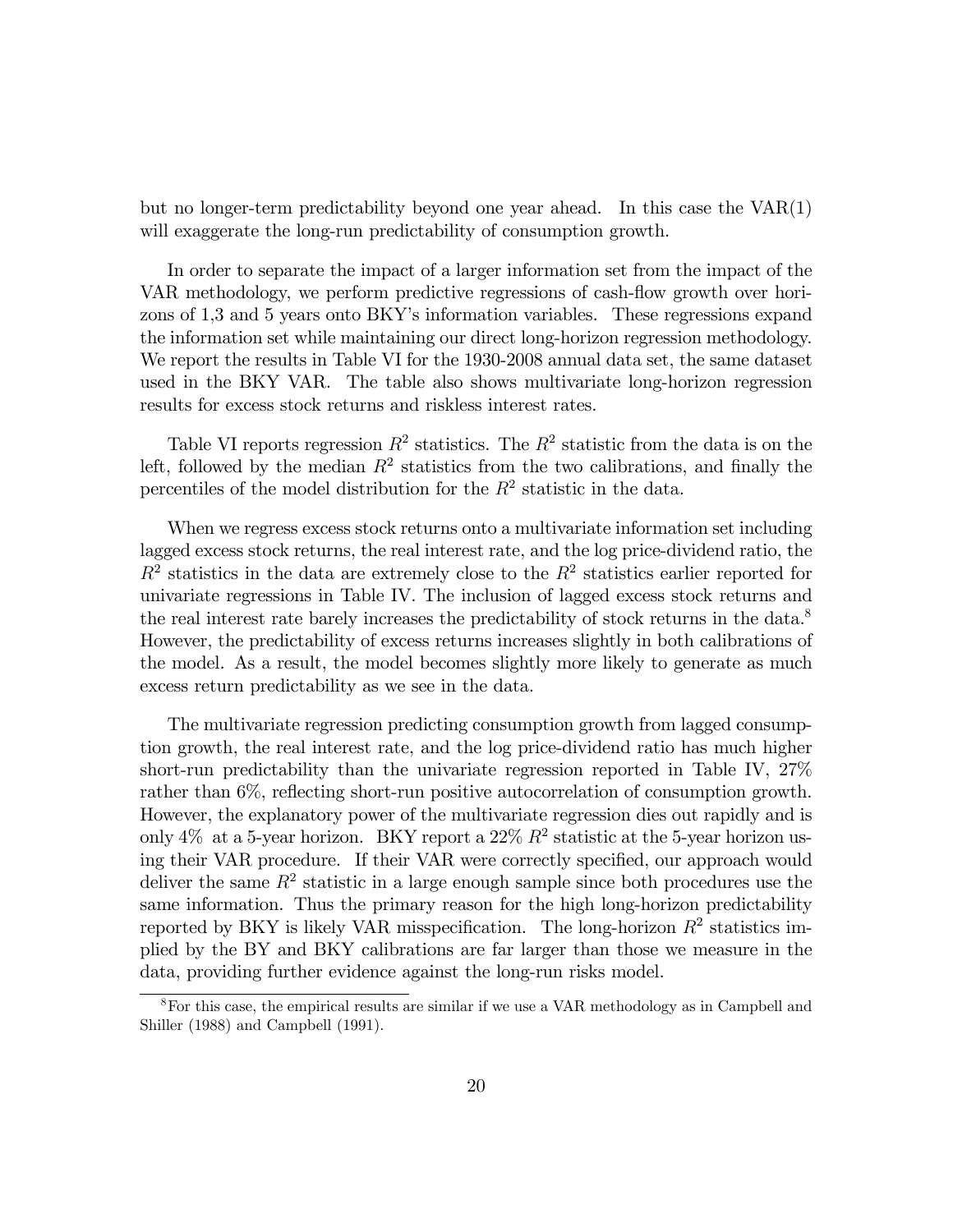For dividend growth, there is more multivariate predictability even at long horizons, with an  $R^2$  of 10% at the 5-year horizon. This is still much smaller than the  $28\%$  VAR implied  $R^2$  that BKY report at the 5-year horizon, with the difference again attributable to misspecification. The BY calibration implies more multivariate predictability than found in the data, but the BKY calibration is fairly successful at matching this moment of the data.

Finally, real interest rates are substantially predictable from past real interest rates, consumption growth, and the log price-dividend ratio. This is true in the data but much more so in the BY and BKY calibrations of the long-run risks model. At a 1-year horizon, the difference between empirical and model-implied predictability is large enough to reject the BY and BKY calibrations statistically.

A limitation of Table VI is that it looks only at the overall explanatory power of multivariate regressions and not at individual regression coefficients and  $t$  statistics. Tables reported in the appendix examine the multivariate regressions more closely and find further evidence against the BKY calibration of the long-run risks model. In the regression for consumption growth, the BKY calibration implies that the real interest rate should predict next period's consumption growth positively. In the data, we find the opposite sign.

Similarly, in the multivariate regression for dividend growth, the only statistically significant variable predicting 5-year dividend growth is lagged past dividend growth, but with a negative sign. This result reflects the negative dividend autocorrelations that were reported in Table III. The implied process for dividend growth is mean-reverting, and therefore it does not generate a large equity premium. In this important sense the long-horizon multivariate predictability of dividend growth is evidence against the long-run risks model rather than evidence for it.

## 5 The Term Structure of Real Interest Rates

The long-run risks literature has focused primarily on stock prices, but the model has important implications for the term structure of real interest rates as well. In a consumption-based model with power utility, the risk premia on long-term real bonds relative to short-term real bonds (real term premia) depend on the covariance between innovations to consumption and innovations to real interest rates. If con-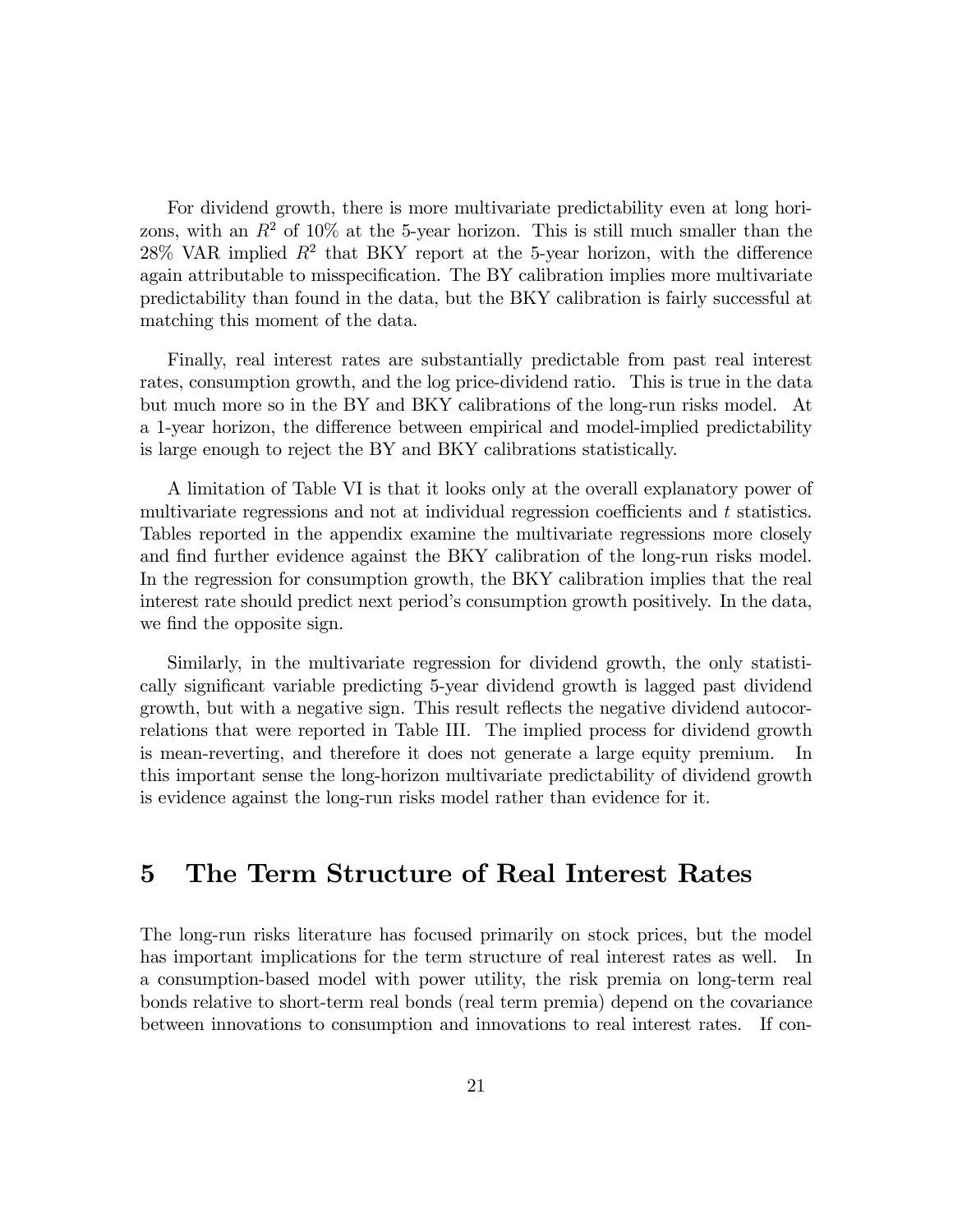sumption follows a mean-reverting process such that positive shocks to consumption are expected to reverse themselves through slower subsequent consumption growth, then a positive consumption shock causes real interest rates to fall, and bond prices to rise. In this case real bonds are risky and there is a positive real term premium. On the other hand, if consumption growth follows a persistent process such that positive shocks cause upward revisions in expected future consumption growth, then a positive consumption shock causes real interest rates to increase and bond prices to fall. In this case real bonds hedge consumption risk and have a negative real term premium (Campbell 1986).

With Epstein-Zin utility as assumed by the long-run risks model, revisions in expected future consumption growth command a risk premium even if they are uncorrelated with shocks to contemporaneous consumption growth. Since increases in expected consumption growth drive up real interest rates and drive down bond prices, the long-run risks model with a positive risk premium for consumption growth implies a negative real term premium. This fact has been pointed out by Piazzesi and Schneider (2006).

Shocks to consumption volatility also lower the term premium in the model. An increase in consumption volatility lowers real interest rates and increases real bond prices by stimulating precautionary savings. The increase in bond prices hedges the unfavorable shock to volatility, increasing average bond prices and reducing term premia. This effect is more powerful the more persistent is volatility.

In Table VII we report the moments of yields and returns on real zero coupon bonds for the BY calibration in the top panel and the BKY calibration in the bottom panel. The results are the medians from 100,000 finite sample simulations. In each panel we report the mean real yield, mean yield spread relative to the short-term riskless interest rate, the real term premium, and the standard deviation of excess real bond returns. We report results for a range of maturities from 3 months to 30 years.

In the top panel, we find that the BY calibration generates an average yield spread of -1.8% for the 30-year zero-coupon bond relative to a short-term riskless bond and an average spread of -1.0% between a 30-year zero-coupon bond and a 5-year zerocoupon bond. The behavior of the real term structure is another troubling difficulty for the long-run risks model of asset prices.

In the bottom panel, the problem is even more serious for the BKY calibration.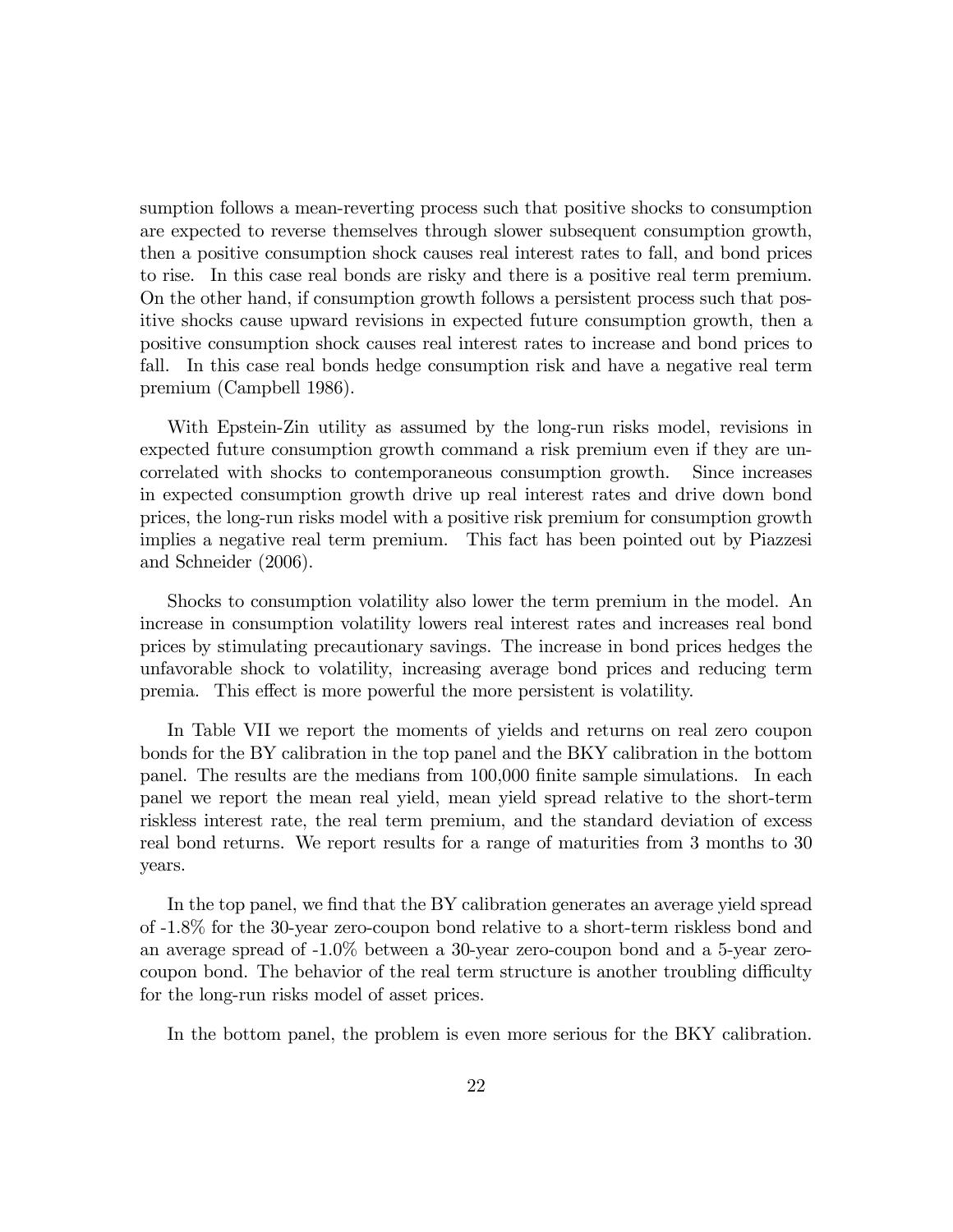The persistence of volatility in that calibration makes long-run consumption extremely uncertain, lowering the safe long-term discount rate in the manner described by Martin (2009, 2010) and Weitzman (2007, 2009). Now the average yield spread between a 30-year zero-coupon bond and the short-term riskless bond is -2.9% and the average yield spread between 30-year and 5-year zero-coupon bonds is -2.2%. In addition, the average 30-year real interest rate implied by the BKY calibration is far below zero, at -1.7%.

Although there are less than fifteen years of inflation-indexed bond data in the United States, the observed term structure of Treasury inflation-protected securities (TIPS) has never had a quantitatively significant negative slope. The current real term structure is steeply upward sloping. A positively sloped term structure during the late 1990's and 2000's could be consistent with the BKY model if this period was a time of historically low expected short-term growth or historically high short-term volatility. However, the high price-dividend ratio of the stock market during this period suggests exactly the opposite, that this period was one of historically high expected growth or historically low volatility. Possibly even more troubling from the perspective of the data is the strongly negative real yield. Campbell, Shiller, and Viceira (2009) report that the real yield on long-term TIPS has always been positive and is usually above 2%, in contrast with the negative values implied by the BKY calibration of the long-run risks model.

### 6 The Elasticity of Intertemporal Substitution

#### 6.1 The need for a high EIS

Both the BY and BKY calibrations of the long-run risks model make the assumption that the elasticity of intertemporal substitution (EIS) is greater than one. This assumption is critical for the asset pricing properties of the model to match the data.

In the appendix, we present a table showing the effects of setting the EIS to  $0.5$ rather than the high value of 1.5 assumed by BY and BKY. When  $\psi$  < 1, the riskless interest rate is high and volatile because the representative agent dislikes increasing consumption over time and would like to borrow from the future to flatten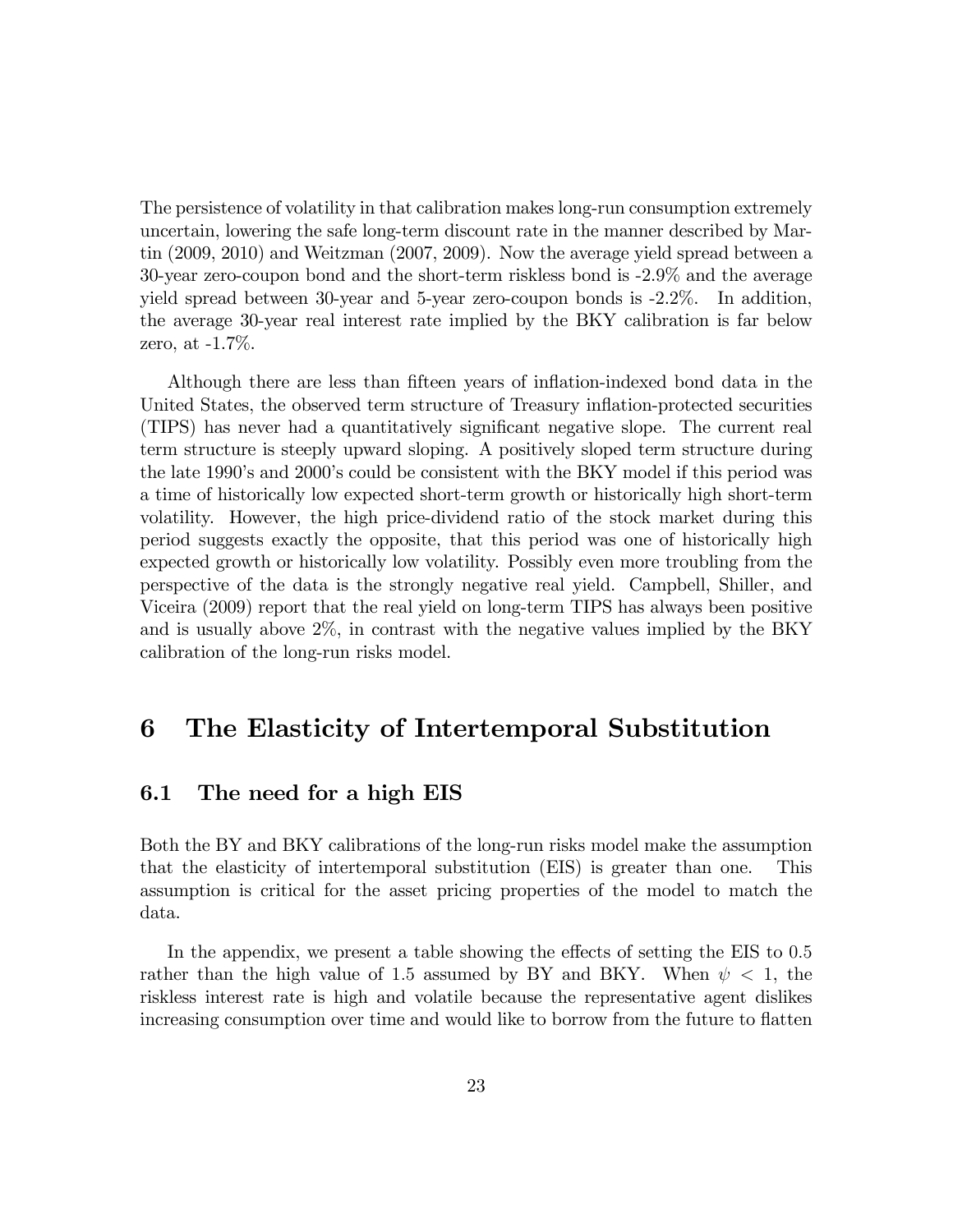the upward-sloping and time-varying expected consumption growth path. Also, the equity premium is trivially small and the volatility of the price-dividend ratio is low, implying that the volatility of stock returns is close to the volatility of dividend growth.

The low volatility of the price-dividend ratio results from offsetting effects of expected consumption growth on stock prices. Rapid consumption growth raises stock prices by increasing expected future dividends, but lowers them by increasing real interest rates. The leverage parameter  $\phi$  measures the strength of the effect on future dividends, while the reciprocal of the EIS,  $1/\psi$ , measures the strength of the effect on interest rates. If  $\phi$  is close to  $1/\psi$ , then the two effects roughly cancel and stock prices respond only weakly to long-run growth shocks (Campbell 2003). The BY calibration assumes  $\phi = 3$ , so setting  $\psi = 0.5$  produces a relatively stable price-dividend ratio and a volatility of stock returns close to the volatility of dividend growth.

The low equity premium with  $\psi < 1$  is closely related. In the BY calibration, there is no contemporaneous correlation between consumption growth and dividend growth, so in a power utility model with  $\psi = 1/\gamma$ , the equity premium would be zero.<sup>9</sup> With Epstein-Zin utility, the equity premium depends not only on the covariance of the stock return with contemporaneous consumption growth, but also on its covariances with shocks to expected future consumption growth and consumption volatility. If  $\psi > 1/\gamma$  as assumed in the long-run risks literature, an asset that pays off when there is an upward revision in expected consumption growth is risky and commands a premium. However, this premium is small when the response of stock prices to expected future consumption growth is weak. In addition, the sign of the premium for consumption volatility risk is ambiguous. When  $\psi$  < 1, stock prices increase when volatility increases and the risk premium for volatility shocks is negative (Lettau, Ludvigson, and Wachter 2008).

In the BKY calibration, an extreme problem arises in the case where  $\psi = 0.5$ . Because the rate of time preference is relatively low, and long-run uncertainty about consumption is high as a result of persistently time-varying volatility, consumers have a strong desire to save in the BKY calibration. If they are sufficiently risk averse, precautionary savings can make the equilibrium real interest rate negative and an infinite-lived consumption or dividend claim can have an infinite price. This

 $9$ The BKY calibration does allow for a positive contemporaneous correlation of consumption and dividend shocks, producing a small positive equity premium even in the power utility case.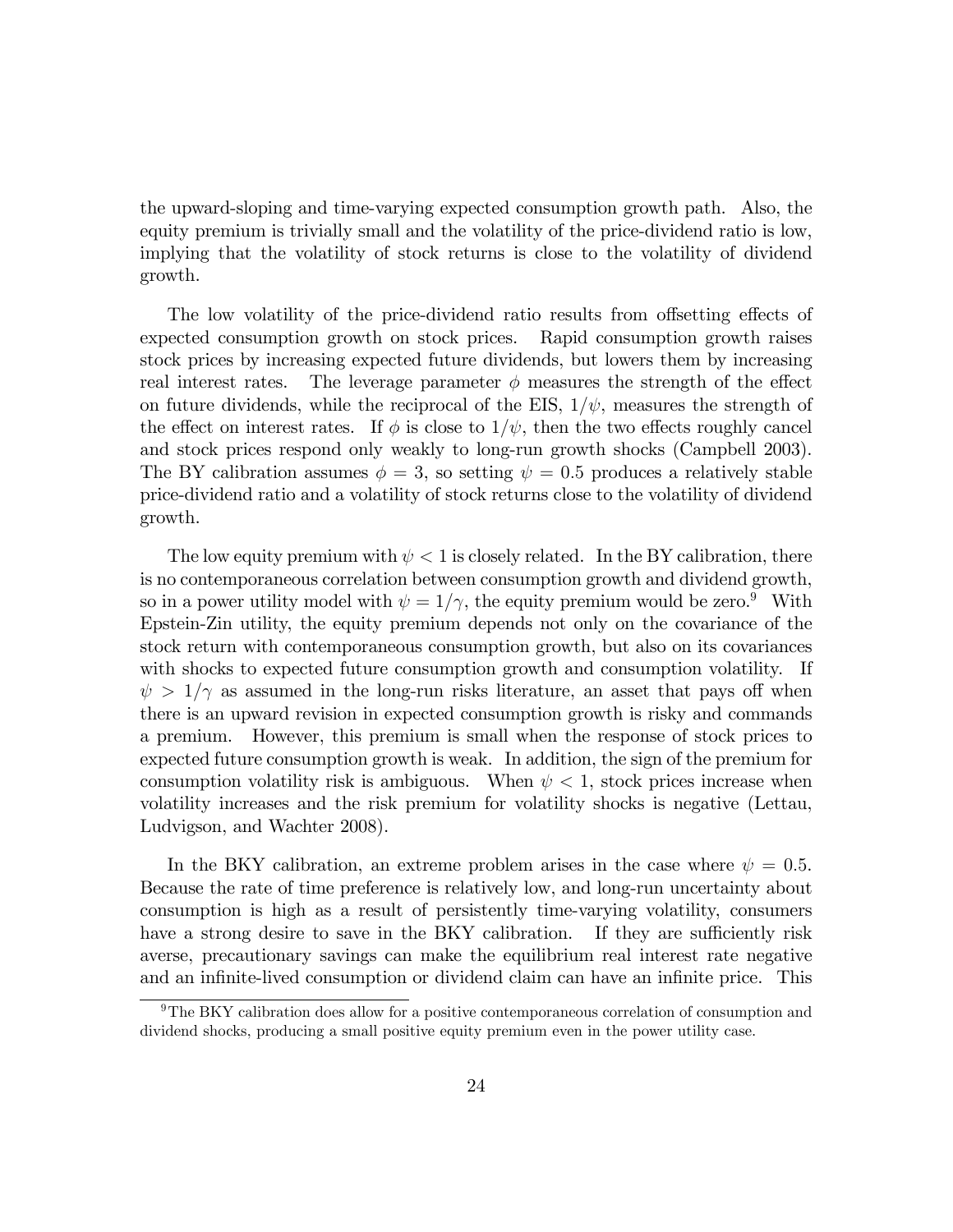happens with  $\psi = 0.5$  and  $\gamma = 10$ . Since the consumption claim appears in the stochastic discount factor for Epstein-Zin utility, this problem prevents us from even calculating the equilibrium riskless interest rate for these cases. Meaningful results can be restored only by lowering the coefficient of risk aversion substantially.

This discussion makes it clear that the long-run risks model can only match the level of the equity premium, and the volatility of stock prices in relation to dividends, if the EIS is greater than one. This observation is not new; it has been emphasized by BY and other papers in the long-run risks literature.

### 6.2 Estimating the EIS

In a model with constant variance, a high EIS implies that the real interest rate should be perfectly correlated with, but less volatile than, predictable consumption growth. Hansen and Singleton (1983), followed by Hall (1988), Campbell and Mankiw (1989), and others, have used an instrumental variables (IV) regression approach to estimate the elasticity of intertemporal substitution from the homoskedastic Euler equation. One way to run the regression is as

$$
r_{i,t+1} = \mu_i + \left(\frac{1}{\psi}\right) \Delta c_{t+1} + \eta_{i,t+1}.
$$
 (15)

In general the error term  $\eta_{i,t+1}$  will be correlated with realized consumption growth so OLS is not an appropriate estimation method. However  $\eta_{i,t+1}$  is uncorrelated with any variables in the information set at time t. Hence any lagged variables correlated with asset returns can be used as instruments in an IV regression to estimate  $1/\psi$ .

Alternatively, one can reverse the regression and estimate

$$
\Delta c_{t+1} = \tau_i + \psi r_{i,t+1} + \zeta_{i,t+1}.
$$
\n(16)

If the orthogonality conditions hold, then the estimate of  $\psi$  in (16) will asymptotically be the reciprocal of the estimate of  $1/\psi$  in (15). In a finite sample, however, Staiger and Stock (1997) have shown that the IV estimator is poorly behaved if the right hand side variable is difficult to predict. This means that if the Euler equation holds and  $\psi$  is small, it is better to estimate (16); however, if  $\psi$  is large, it is better to estimate (15).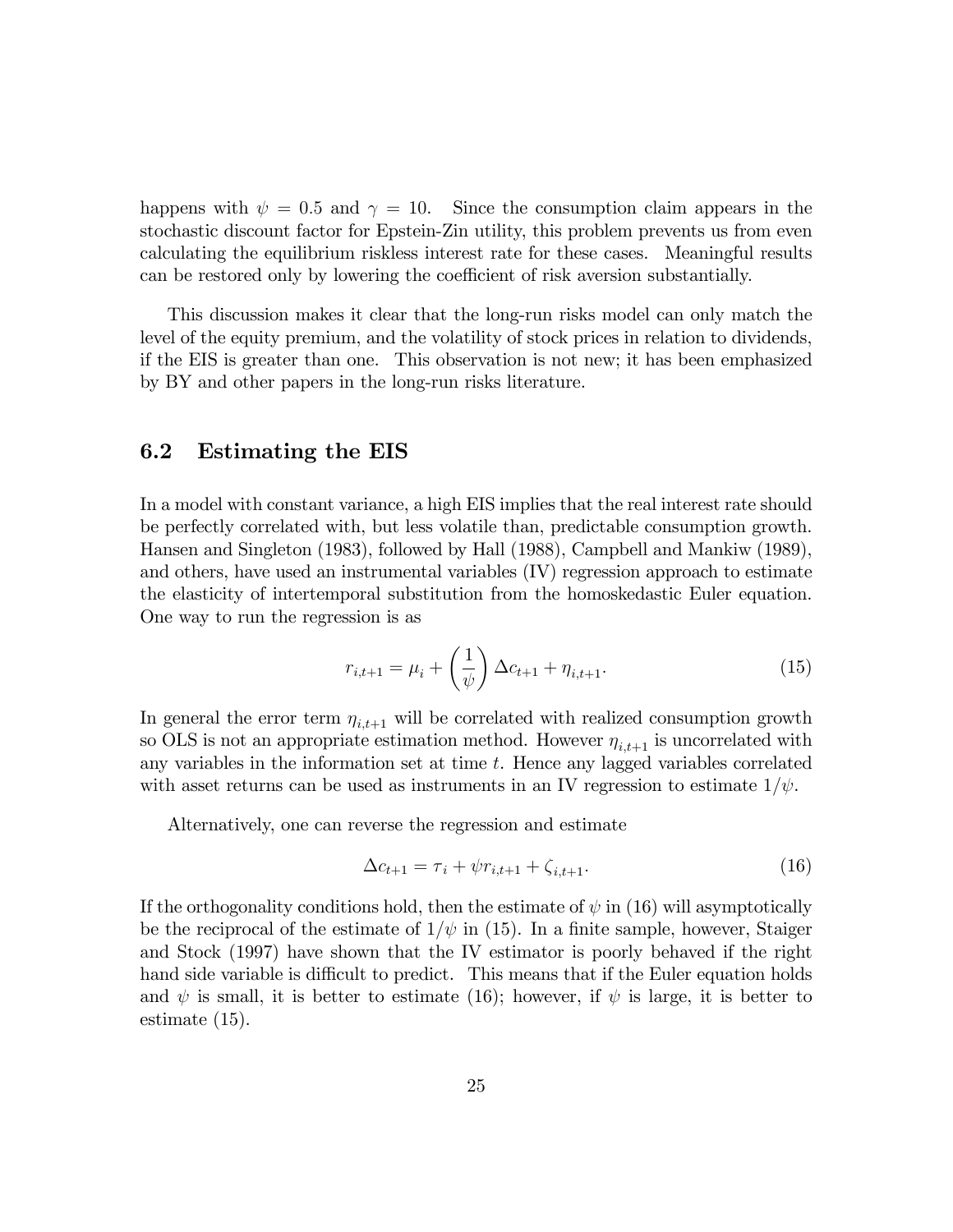Hall (1988) estimated an extremely small value of  $\psi$  using this approach. Campbell and Mankiw (1989) found some predictability of consumption growth associated with predictable income growth, but little predictable variation associated with interest rates, again implying a low  $\psi$ . Campbell (2003) summarizes these results and finds similar patterns in international data.

BY have criticized this literature on the grounds that time-varying volatility causes time-variation in the intercept of the Euler equation and biases the estimate of the elasticity of intertemporal substitution. While this criticism is correct in principle, it is an empirical question whether there is a large downward bias. In Table VIII we simulate the long-run risks model to see whether IV estimates of  $\psi$  are importantly downward biased.

Table VIII reports two-stage least squares estimates of equations (16) and (15), in both annual and quarterly data for both the BY and BKY calibrations of the model. The first two rows of each part of Table VIII report results using the log short-term real interest rate as the asset return, while the second two rows use the realized log stock return. We use the end-of-period timing convention for consumption. The instruments are the asset return, the consumption growth rate, and the log pricedividend ratio, lagged twice to avoid difficulties caused by time-aggregation of the consumption data (Wheatley 1988, Campbell and Mankiw 1989). The columns report empirical estimates, median finite-sample estimates implied by the BY and BKY calibrations of the long-run risks model, and finally the percentiles of the finitesample distribution of model estimates corresponding to the empirical estimates.

The original BY calibration implies no downward bias in IV estimates of  $\psi$  when the asset is the real interest rate. The Önite-sample median values of the regression coefficients are always at or above the true EIS of 1.5. The discrepancy between the model estimates and the data estimates provides strong statistical evidence against the model. There is however a serious finite-sample problem with IV estimates of  $\psi$  using the stock return as the asset return. If the long-run risks model is true, these estimates are strongly downward-biased and extremely noisy, so they cannot be used to reject the model. Presumably the poor finite-sample performance of IV regressions with stock returns reflects a weak instrument problem.

In the BKY calibration we do find that IV estimates of the elasticity of intertemporal substitution are biased downwards in several cases, but the median EIS estimates are always above 1.3. This reflects the greater importance of time-varying volatility in this calibration of the model. Even in the BKY calibration, however, the low IV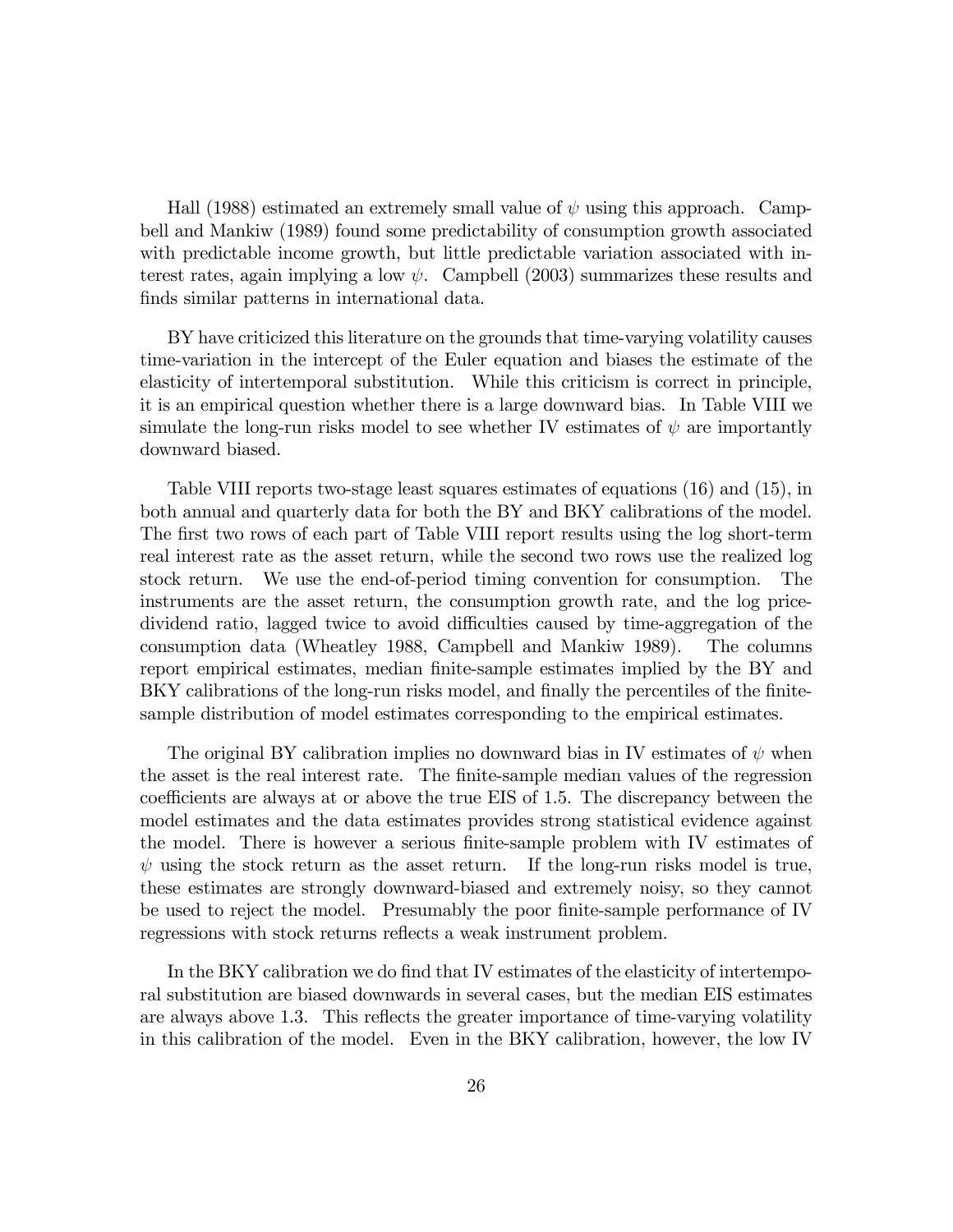estimates of  $\psi$  using the risk free rate as an asset provide statistical evidence against the model in both annual and quarterly data.

These results highlight an empirical difficulty for the long-run risks model, that the real interest rate is so volatile relative to predictable variation in consumption growth. It is hard to reconcile this with the assumption of the model that assets are priced by a representative agent with an EIS greater than one.

Some authors have looked at disaggregated data and have found greater predictable variation in consumption growth than appears in aggregate data. Attanasio and Weber (1993) and Beaudry and van Wincoop (1996) have found higher values for  $\psi$  using disaggregated cohort-level and state-level consumption data. Vissing-Jorgensen (2002) points out that many consumers do not participate actively in asset markets; using household data she finds a higher value for  $\psi$  among asset market participants. But these results do not confirm the long-run risks model because that model is calibrated to aggregate consumption data. A general equilibrium model with limited asset market participation and long-run risk in the consumption of stock market participants is a different model that remains to be explored.

# 7 Conclusion

The long-run risks model of asset prices (Bansal and Yaron 2004) is an important advance in that it allows economists to understand asset price variation in an economy with persistent shocks to both consumption growth and volatility, while making a realistic distinction between aggregate consumption and dividends.

However, the model has several important difficulties as a quantitative description of US financial history. In US data there is little evidence either for long-run persistent áuctuations in consumption and dividend growth rates, or for the ability of stock market participants to predict these growth rates. Results are similar whether we look only at stock prices as growth rate predictors, or whether we also consider lagged growth rates and real interest rates. This finding implies that the long-run risks model cannot use persistent variations in consumption growth as the main force driving stock market variation.

Bansal, Kiku, and Yaron (2011) recognize this problem and recalibrate the model to emphasize persistent variations in consumption volatility. However this creates a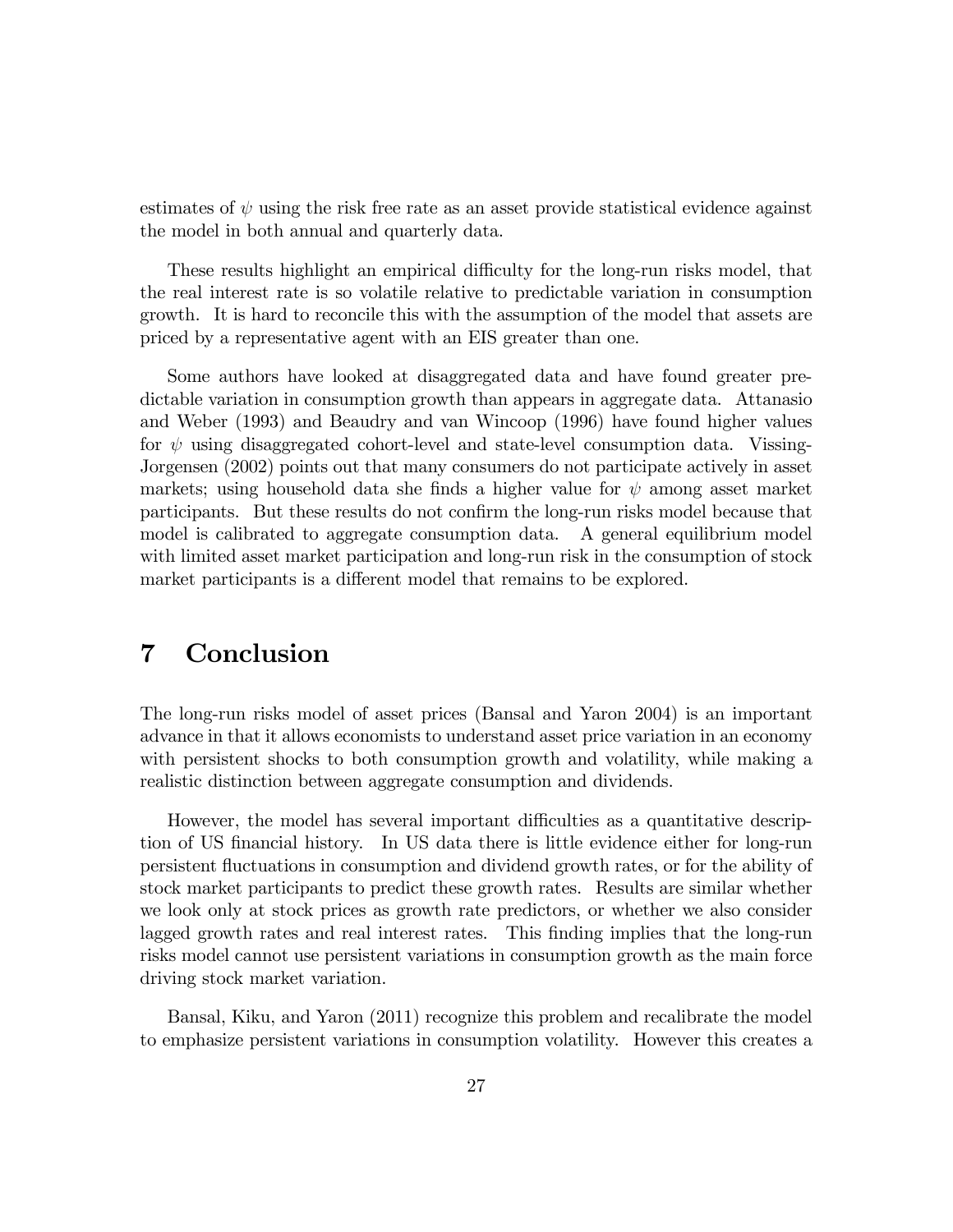new difficulty, which is that although stock prices strongly predict future consumption volatility, they have little predictive power for the future volatility of stock returns. The discrepancy between these two types of volatility movements is an interesting issue for future research.

The long-run risks model generates extremely low yields and negative term premia on long-term ináation-indexed bonds. In the calibration of Bansal, Kiku, and Yaron (2011), this implies real yields far below zero. While US ináation-indexed bond yields were extremely low in the early stages of the financial crisis of 2007-08, they have been high enough in most other periods to create yet another empirical challenge for the long-run risks model of asset prices.

A final difficulty for the long-run risk model is that aggregate consumption growth does not respond to variations in the short-term real interest rate in the manner required by the modelís assumption that the elasticity of intertemporal substitution is greater than one. Although Bansal and Yaron (2004) correctly point out that time-varying consumption volatility can bias traditional estimates of the elasticity of intertemporal substitution that assume homoskedastic consumption growth, this bias is not large. Another challenge for future research is to resolve the apparent contradiction between the smoothness of consumption in the face of real interest variation, which suggests a low elasticity of intertemporal substitution, and the negative response of stock prices to consumption volatility, which suggests a high elasticity.

It is of course possible that other parameter choices within the long-run risks framework, or extensions of the framework to include features such as habit formation, rare disasters, or cointegration of consumption and dividends, will match the data more closely than these calibrations do. It would be natural to estimate such modifications of the model using a generalized method of moments (GMM) estimator, asking the model to fit both the volatilities and means of asset returns and the predictive moments we have emphasized in this paper. This is challenging given the number of parameters in the model, the size of available datasets, and the persistent processes followed by some state variables. Despite this technical challenge, we hope that future research will pay close attention to the forecastability of real interest rates, stock returns, consumption growth, and dividend growth, as well as the shape of the term structure of real interest rates, in judging the merits of proposed consumption-based asset pricing models.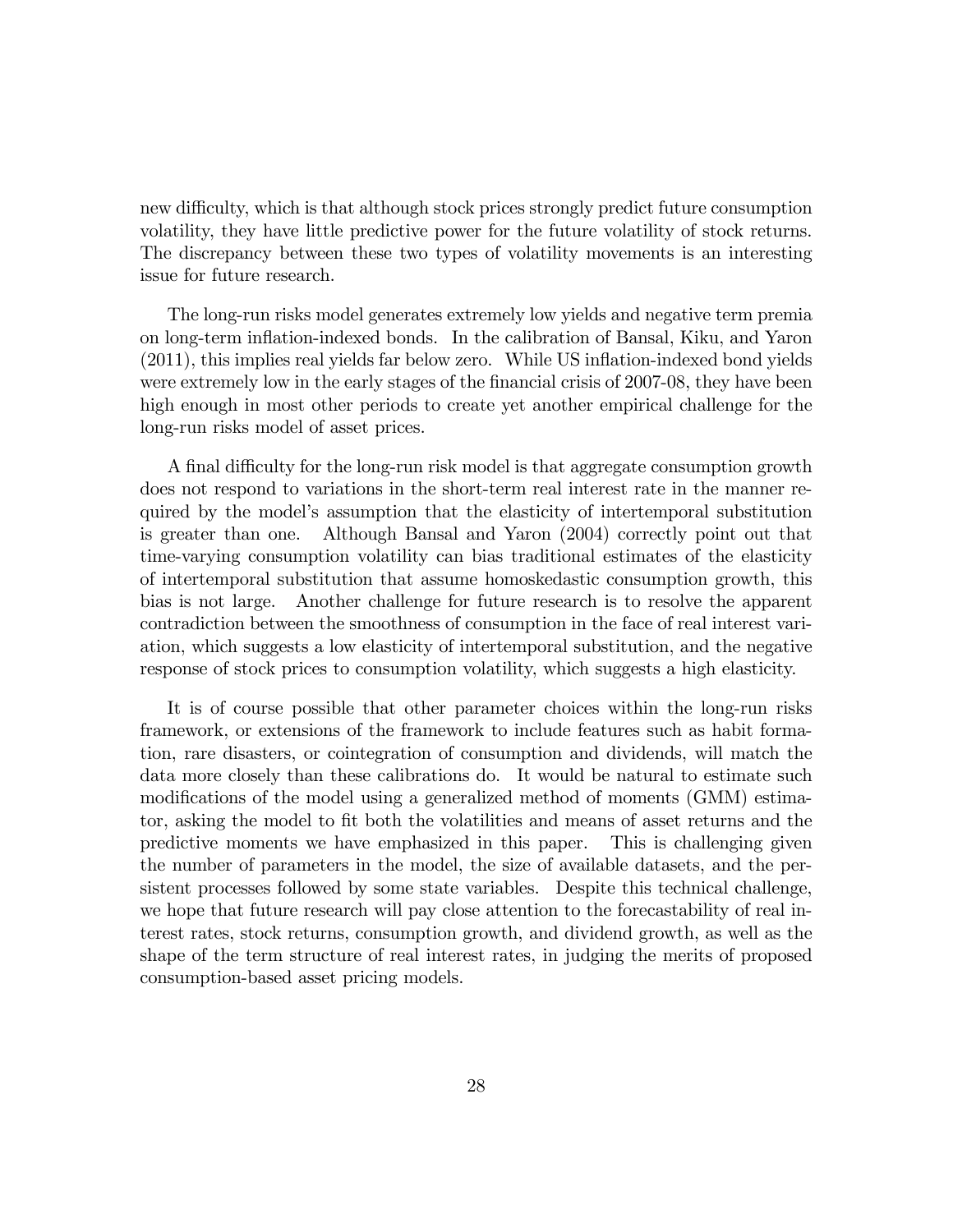### References

- Attanasio, Orazio P. and Guglielmo Weber, 1993, "Consumption Growth, the Interest Rate, and Aggregation", Review of Economic Studies 60, 631–649.
- Bansal, Ravi and Amir Yaron, 2004, "Risks for the Long Run", *Journal of Finance* 59, 1481-1509.
- Bansal, Ravi, Robert Dittmar, and Dana Kiku, 2009, "Cointegration and Consumption Risks in Asset Returns", Review of Financial Studies 22, 1343–1375.
- Bansal, Ravi, Varoujan Khatchatrian, and Amir Yaron, 2005, "Interpretable Asset Markets?", European Economic Review 49, 531–560.
- Bansal, Ravi, Dana Kiku and Amir Yaron, 2007, "Risks for the Long Run: Estimation and Inferenceî, unpublished paper, Duke University and University of Pennsylvania.
- Bansal, Ravi, Dana Kiku and Amir Yaron, 2010, "Long Run Risks, the Macroeconomy, and Asset Prices", American Economic Review Papers and Proceedings, 542-546.
- Bansal, Ravi, Dana Kiku and Amir Yaron, 2011, "An Empirical Evaluation of the Long-Run Risks Model for Asset Prices", unpublished paper, Duke University and University of Pennsylvania.
- Bansal, Ravi and Ivan Shaliastovich, 2009, "A Long-Run Risks Explanation of Predictability Puzzles in Bond and Currency Markets", unpublished paper, Duke University.
- Bansal, Ravi and Ivan Shaliastovich, 2010, "Confidence Risk and Asset Prices", American Economic Review Papers and Proceedings, 537–541.
- Barro, Robert, 2006, "Rare Disasters and Asset Markets in the Twentieth Century", Quarterly Journal of Economics 121, 823–866.
- Barro, Robert, 2009, "Rare Disasters, Asset Prices, and Welfare Costs", American Economic Review 99, 243-264.
- Barro, Robert, Emi Nakamura, Jon Steinsson and Jose Ursua, 2010, "Crises and Recoveries in an Empirical Model of Consumption Disasters", unpublished paper, Harvard University and Columbia University.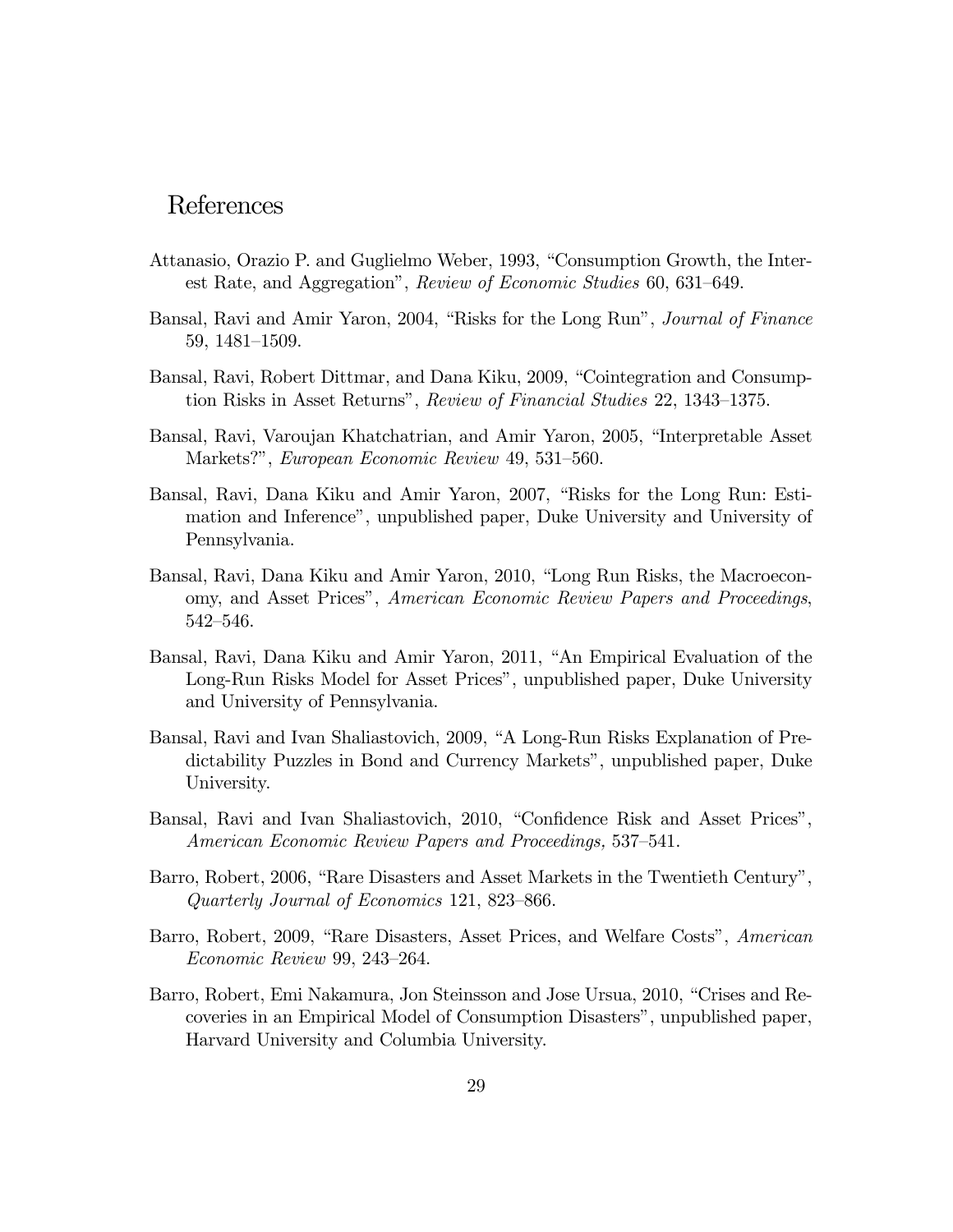- Beaudry, Paul and Eric van Wincoop, 1996, "The Intertemporal Elasticity of Substitution: An Exploration Using a US Panel of State Data", *Economica* 63,  $495 - 512.$
- Beeler, Jason and John Y. Campbell, 2011, "Appendix", available online at
- http://kuznets.fas.harvard.edu/~campbell/papers.html.
- Bui, Minh P., 2007, "Long-Run Risks and Long-Run Predictability: A Comment", unpublished paper, Harvard University.
- Calvet, Laurent E. and Adlai Fisher, 2007, "Multifrequency News and Stock Returns", Journal of Financial Economics 86, 178–212.
- Calvet, Laurent E. and Adlai Fisher, 2008, Multifractal Volatility: Theory, Forecasting, and Pricing, Academic Press.
- Campbell, John Y., 1986, "Bond and Stock Returns in a Simple Exchange Model", Quarterly Journal of Economics 101, 785–804.
- Campbell, John Y., 1993, "Intertemporal Asset Pricing Without Consumption Data", American Economic Review 83, 487-512.
- Campbell, John Y., 1996, "Understanding Risk and Return", *Journal of Political*  $Economy 104, 298–345.$
- Campbell, John Y., 2003, "Consumption-Based Asset Pricing", Chapter 13 in George Constantinides, Milton Harris, and Rene Stulz eds. Handbook of the Economics of Finance Vol. IB, North-Holland, Amsterdam, 803–887.
- Campbell, John Y. and John H. Cochrane, 1999, "By Force of Habit: A Consumption-Based Explanation of Aggregate Stock Market Behavior", Journal of Political  $Economy 107, 205-251.$
- Campbell, John Y. and Hyeng Keun Koo, 1997, "A Comparison of Numerical and Analytical Approximate Solutions to an Intertemporal Consumption Choice Problem", Journal of Economic Dynamics and Control 21, 273–295.
- Campbell, John Y. and N. Gregory Mankiw, 1987, "Are Output Fluctuations Transitory?", Quarterly Journal of Economics 102, 857–880.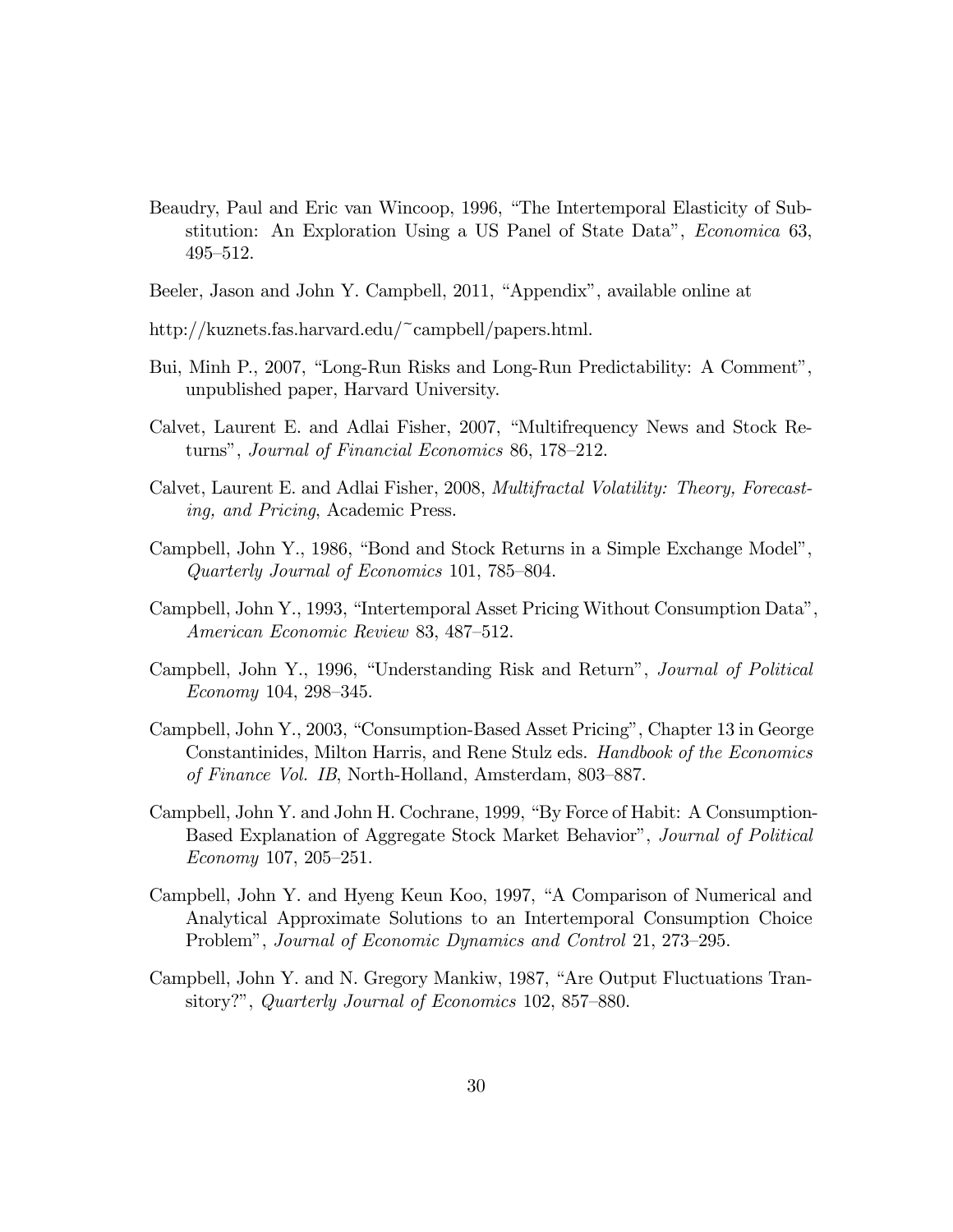- Campbell, John Y. and N. Gregory Mankiw, 1989, "Consumption, Income, and Interest Rates: Reinterpreting the Time Series Evidenceî, in O.J. Blanchard and S. Fischer eds., National Bureau of Economic Research Macroeconomics Annual 4,  $185-216$ .
- Campbell, John Y. and Robert J. Shiller, 1988, "The Dividend-Price Ratio and Expectations of Future Dividends and Discount Factors", Review of Financial  $Studies\ 1,\ 195-228.$
- Campbell, John Y., Robert J. Shiller, and Luis M. Viceira, 2009, "Understanding Inflation-Indexed Bond Markets", *Brookings Papers on Economic Activity* Spring,  $79-120$ .
- Campbell, John Y. and Tuomo Vuolteenaho, 2004, "Bad Beta, Good Beta", American Economic Review 94, 1249–1275.
- Cavanagh, Christopher L., Graham Elliott, and James H. Stock, 1995, "Inference in Models with Nearly Integrated Regressors", *Econometric Theory* 11, 1131–1147.
- Cochrane, John H., 1988, "How Big is the Random Walk in GNP?", *Journal of* Political Economy 96, 893–920.
- Epstein, Lawrence and Stanley Zin, 1989, "Substitution, Risk Aversion, and the Temporal Behavior of Consumption and Asset Returns: A Theoretical Framework",  $Econometrica 57, 937–968.$
- Epstein, Lawrence and Stanley Zin, 1991, "Substitution, Risk Aversion, and the Temporal Behavior of Consumption and Asset Returns: An Empirical Investigation", Journal of Political Economy 99, 263–286.
- Fama, Eugene F. and Kenneth R. French, 1988, "Dividend Yields and Expected Stock Returns", Journal of Financial Economics 22, 3–24.
- Gabaix, Xavier, 2010, "Variable Rare Disasters: An Exactly Solved Framework for Ten Puzzles in Macro-Financeî, unpublished paper, New York University.
- Garcia, René, Nour Meddahi, and Roméo Tédongap, 2008, "An Analytical Framework for Assessing Asset Pricing Models and Predictability", unpublished paper, Edhec Business School, Imperial College London, and Stockholm School of Economics.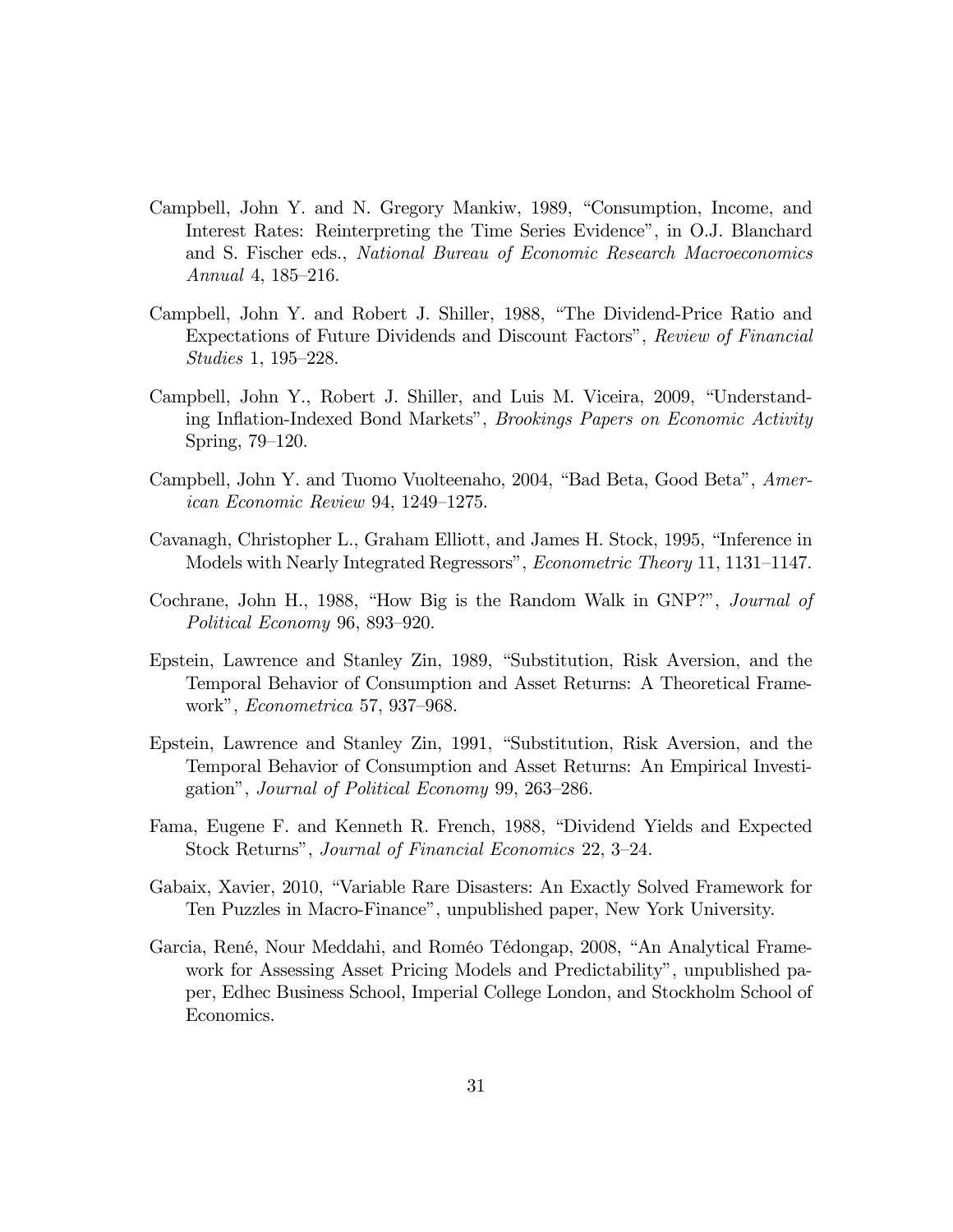- Hall, Robert E., 1988, "Intertemporal Substitution in Consumption", *Journal of* Political Economy 96, 221–273.
- Hansen, Lars Peter, John C. Heaton, and Nan Li, 2008, "Consumption Strikes Back? Measuring Long-Run Risk", *Journal of Political Economy* 116, 260–302.
- Hansen, Lars Peter and Kenneth J. Singleton, 1983, "Stochastic Consumption, Risk Aversion, and the Temporal Behavior of Asset Returns", *Journal of Political*  $Economy 91, 249-268.$
- Hodrick, Robert J., 1992, "Dividend Yields and Expected Stock Returns: Alternative Procedures for Inference and Measurement", Review of Financial Studies  $5, 357 - 386.$
- Lettau, Martin and Sydney Ludvigson, 2001, "Consumption, Aggregate Wealth, and Expected Stock Returns", *Journal of Finance* 56, 815–849.
- Lettau, Martin, Sydney Ludvigson, and Jessica Wachter, 2008, "The Declining Equity Premium: What Role Does Macroeconomic Risk Play?", Review of Finan $cial \ Studies \ 21, \ 1653–1687.$
- Lo, Andrew W. and A. Craig MacKinlay, 1989, "The Size and Power of Variance Ratio Tests in Finite Samples: A Monte Carlo Investigationî, Journal of Econometrics  $40, 203 - 238$ .
- Martin, Ian, 2010, "Consumption-Based Asset Pricing with Higher Cumulants", unpublished paper, Stanford University.
- Martin, Ian, 2009, "The Valuation of Long-Dated Assets", unpublished paper, Stanford University.
- Mehra, Rajnish and Edward C. Prescott, 1985, "The Equity Premium: A Puzzle", Journal of Monetary Economics 15, 145–161.
- Parker, Jonathan and Christian Julliard, 2005, "Consumption Risk and Cross-Sectional Returns", *Journal of Political Economy* 113, 185–222.
- Piazzesi, Monika and Martin Schneider, 2006, "Equilibrium Yield Curves", in Daron Acemoglu, Kenneth Rogoff, and Michael Woodford eds. National Bureau of Economic Research Macroeconomics Annual 2006, MIT Press: Cambridge, MA..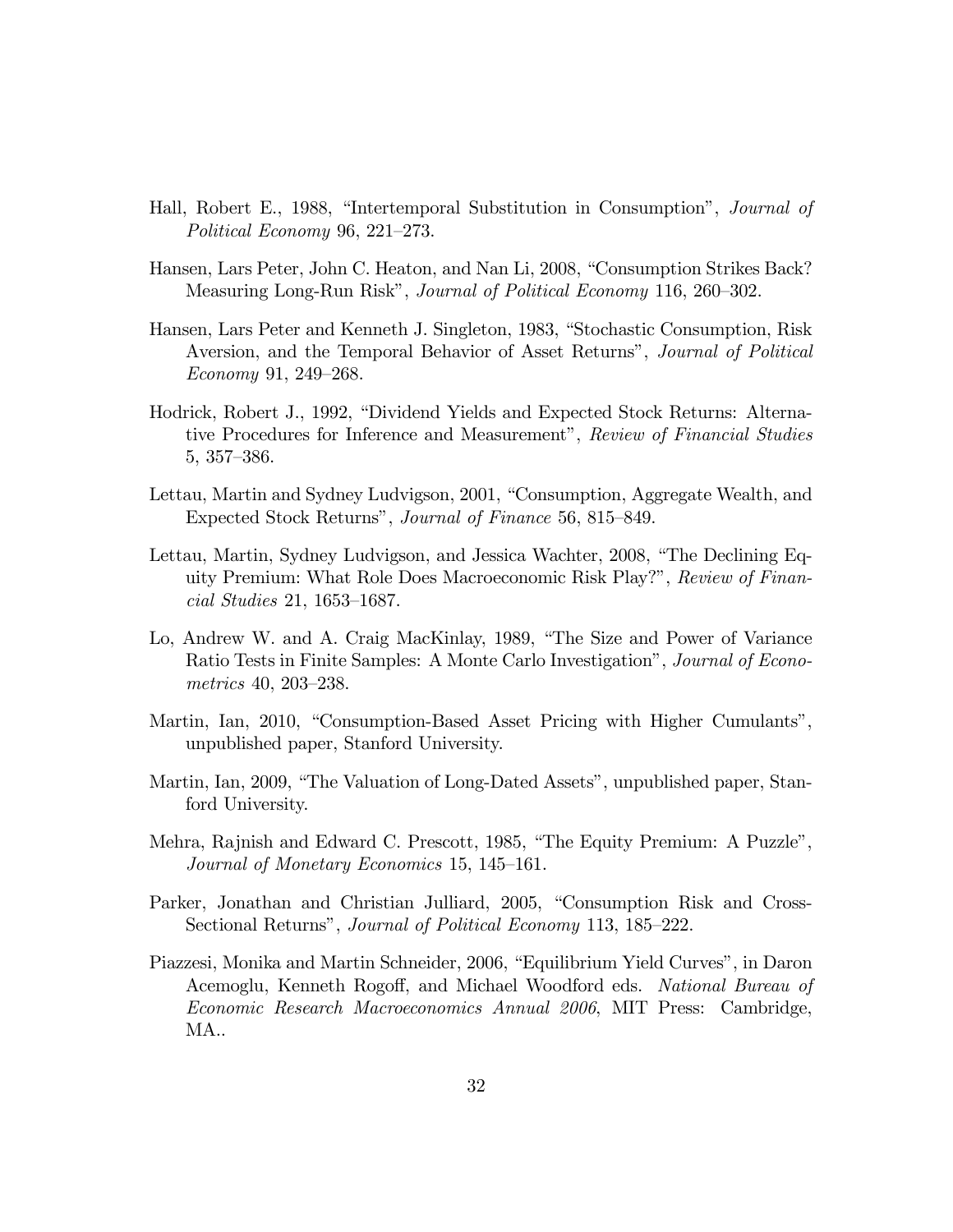- Restoy, Fernando, and Philippe Weil, 1998, "Approximate Equilibrium Asset Prices", NBER Working Paper 6611.
- Restoy, Fernando, and Philippe Weil, 2011, "Approximate Equilibrium Asset Prices", Review of Finance 15, 1–28.
- Rietz, Thomas, 1988, "The Equity Risk Premium: A Solution", *Journal of Monetary*  $Economics 22, 117–131.$
- Staiger, D. and James H. Stock, 1997, "Instrumental Variables Regression with Weak Instruments", *Econometrica* 65, 557–586.
- Stambaugh, Robert F., 1999, "Predictive Regressions", Journal of Financial Economics 54, 375–421.
- Vissing-Jorgensen, Annette, 2002, "Limited Asset Market Participation and the Elasticity of Intertemporal Substitution in Consumptionî, Journal of Political  $Economy 100, 825–853.$
- Wachter, Jessica A., 2011, "Can Time-Varying Risk of Rare Disasters Explain Aggregate Stock Market Volatility?î, unpublished paper, University of Pennsylvania.
- Weil, Philippe, 1989, "The Equity Premium Puzzle and the Risk-Free Rate Puzzle", Journal of Monetary Economics 24, 401–421.
- Weitzman, Martin, 2007, "Subjective Expectations and Asset-Return Puzzles", Amer $ican\ Economic\ Review\ 97, 1102–1130.$
- Weitzman, Martin, 2009, "On Modeling and Interpreting the Economics of Climate Change", Review of Economics and Statistics 91, 1–19.
- Wheatley, Simon, 1988, "Some Tests of the Consumption-Based Asset Pricing Model", Journal of Monetary Economics 22, 193–218.
- Working, Holbrook, 1960, "Note on the Correlation of First Differences of Averages in a Random Chain", *Econometrica* 28, 916-918.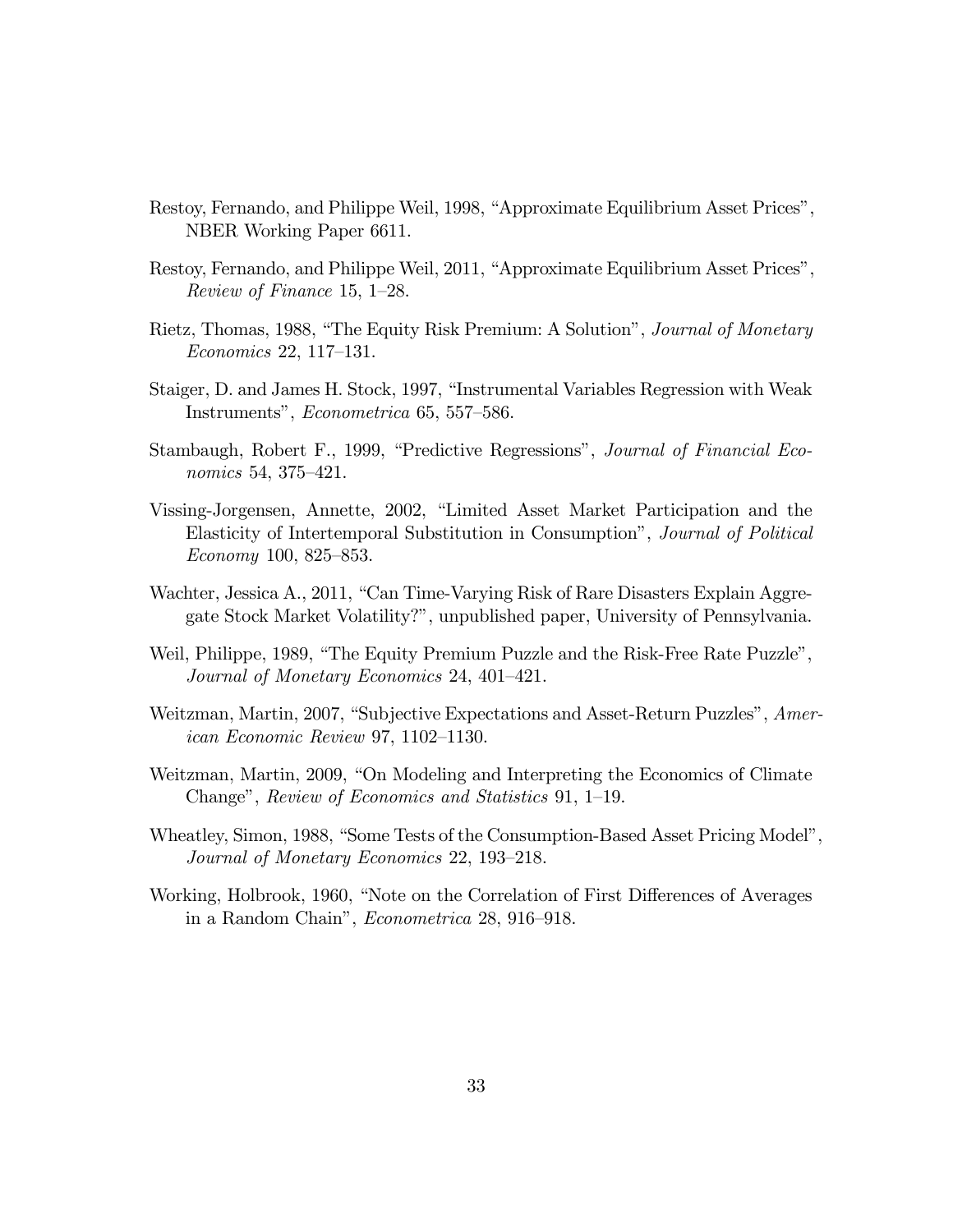### Table I

### Long Run Risks Parameters

#### Endowment Process

|                  | $\Delta c_{t+1} = \mu_c + x_t + \sigma_t \eta_{t+1}$                                              |
|------------------|---------------------------------------------------------------------------------------------------|
|                  | $x_{t+1} = \rho x_t + \varphi_e \sigma_t e_{t+1}$                                                 |
|                  | $\sigma_{t+1}^2 = \overline{\sigma}^2 + \nu(\sigma_t^2 - \overline{\sigma}^2) + \sigma_w w_{t+1}$ |
| $\Delta d_{t+1}$ | $= \mu_d + \phi x_t + \varphi \sigma_t u_{t+1} + \pi \sigma_t \eta_{t+1}$                         |

| Parameter                     | Symbol         | BY Calibration | <b>BKY</b> Calibration |  |  |  |  |
|-------------------------------|----------------|----------------|------------------------|--|--|--|--|
| Mean Consumption Growth       | $\mu_c$        | 0.0015         | 0.0015                 |  |  |  |  |
| <b>LRR</b> Persistence        | $\rho$         | 0.979          | 0.975                  |  |  |  |  |
| LRR Volatility Multiple       | $\varphi_e$    | 0.044          | 0.038                  |  |  |  |  |
| Mean Dividend Growth          | $\mu_d$        | 0.0015         | 0.0015                 |  |  |  |  |
| Dividend Leverage             | Φ              | $3.0\,$        | 2.5                    |  |  |  |  |
| Dividend Volatility Multiple  | $\varphi$      | 4.50           | 5.96                   |  |  |  |  |
| Dividend Consumption Exposure | $\pi$          | 0.0            | 2.6                    |  |  |  |  |
| <b>Baseline Volatility</b>    | $\bar{\sigma}$ | 0.0078         | 0.0072                 |  |  |  |  |
| Volatility of Volatility      | $\sigma_w$     | 0.0000023      | 0.0000028              |  |  |  |  |
| Persistence of Volatility     | $\nu$          | 0.987          | 0.999                  |  |  |  |  |
|                               |                |                |                        |  |  |  |  |
| Preference Parameters         |                |                |                        |  |  |  |  |
| Risk Aversion                 | $\gamma$       | $7.5 - 10$     | 10                     |  |  |  |  |
| EIS                           | $\psi$         | 1.5            | 1.5                    |  |  |  |  |
| Time Discount Factor          | $\delta$       | 0.9980         | 0.9989                 |  |  |  |  |

Table I displays the model parameters for Bansal and Yaron (2004) (BY) and Bansal, Kiku and Yaron (2009) (BKY). The endowment process for the model is displayed above the table. All parameters are given in monthly terms. The standard deviation of the long run innovations is equal to the volatlity of consumption growth times the long run volatility multiple (LRR Volatility multiple) and the standard deviation of dividend growth innovations is equal to the volatility of consumption growth times the volatility multiple for dividend growth (Dividend Volatility Multiple). Dividend Consumption Exposure is the magnitude of the impact of the one period consumption shock on dividend growth. Dividend Leverage is the exposure of dividend growth to long-run risks.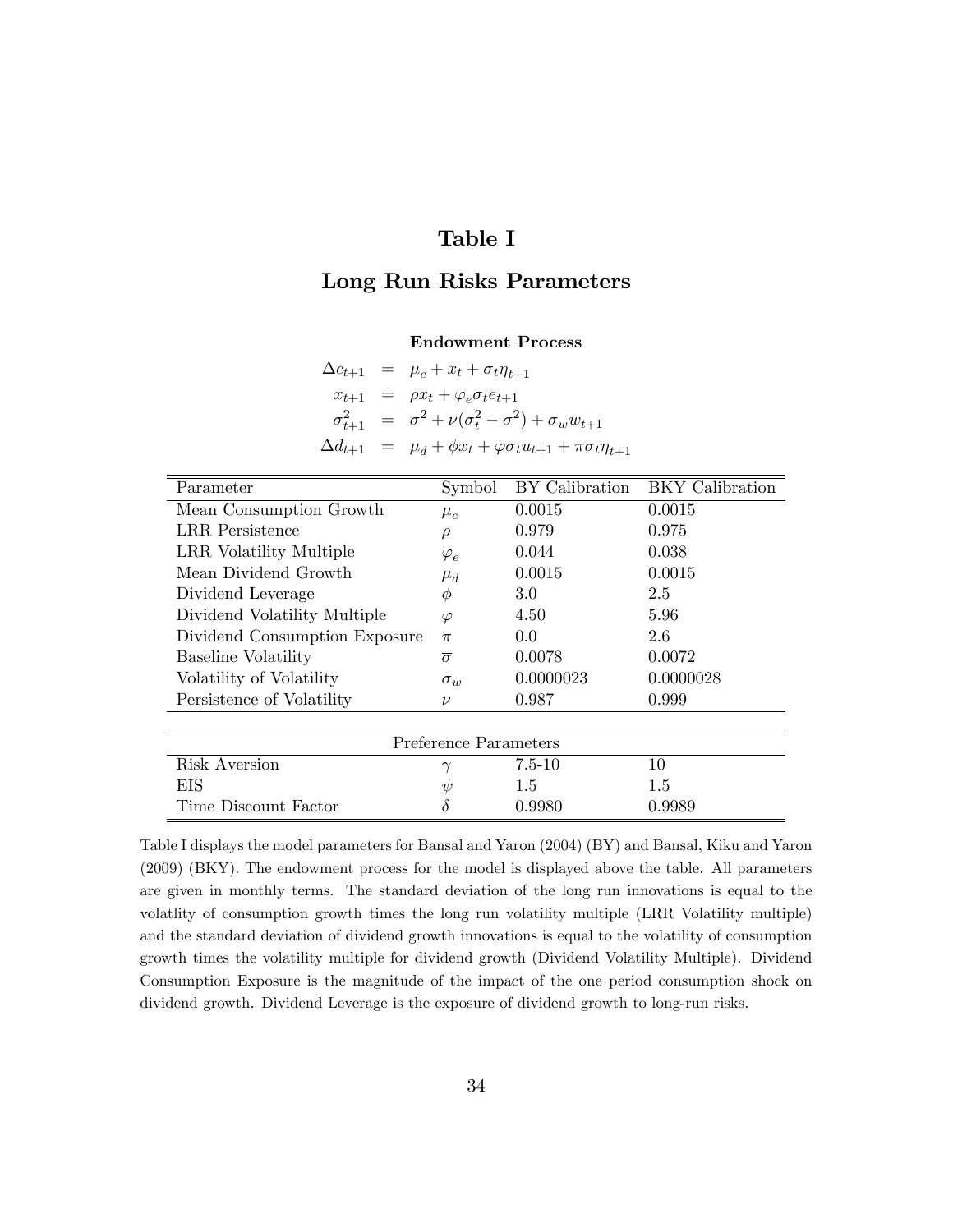### Table II

|                    |       | Yearly Time Interval |            |         | Quarterly Time Interval |       |  |  |
|--------------------|-------|----------------------|------------|---------|-------------------------|-------|--|--|
|                    |       | 1930-2008            |            |         | 1947.2-2008.4           |       |  |  |
| Moment             | Data  | Model                | Model      | Data    | Model                   | Model |  |  |
|                    |       | ${\bf BY}$           | <b>BKY</b> |         | ${\bf BY}$              | BKY   |  |  |
| $E(\Delta c)$      | 1.93  | 1.80                 | 1.80       | 2.01    | 1.80                    | 1.80  |  |  |
| $\sigma(\Delta c)$ | 2.16  | 2.81                 | 2.50       | 1.02    | 2.44                    | 2.26  |  |  |
| $AC1(\Delta c)$    | 0.45  | 0.47                 | 0.40       | 0.26    | 0.31                    | 0.27  |  |  |
| $E(\Delta d)$      | 1.15  | 1.80                 | 1.81       | 2.29    | 1.82                    | 1.80  |  |  |
| $\sigma(\Delta d)$ | 11.05 | 11.20                | 14.04      | 27.61   | 10.53                   | 14.08 |  |  |
| $AC1(\Delta d)$    | 0.21  | 0.37                 | 0.26       | $-0.58$ | 0.26                    | 0.22  |  |  |
| $E(r_e)$           | 5.47  | 6.75                 | 6.07       | 6.36    | 6.75                    | 6.02  |  |  |
| $\sigma(r_e)$      | 20.17 | 16.70                | 18.68      | 16.52   | 16.54                   | 18.51 |  |  |
| $AC1(r_e)$         | 0.02  | 0.02                 | 0.00       | 0.08    | 0.01                    | 0.00  |  |  |
| $E(r_f)$           | 0.56  | 2.59                 | 1.23       | 0.89    | 2.59                    | 1.25  |  |  |
| $\sigma(r_f)$      | 2.89  | 1.21                 | 0.97       | 1.82    | 1.23                    | 0.97  |  |  |
| $AC1(r_f)$         | 0.65  | 0.81                 | 0.80       | 0.84    | 0.94                    | 0.94  |  |  |
| $E(p-d)$           | 3.36  | 3.01                 | 3.13       | 3.46    | 3.01                    | 3.14  |  |  |
| $\sigma(p-d)$      | 0.45  | 0.18                 | 0.18       | 0.43    | 0.18                    | 0.17  |  |  |
| $AC1(p-d)$         | 0.87  | 0.66                 | 0.63       | 0.98    | 0.89                    | 0.86  |  |  |

#### Long Run Risks Moments

The BY and BKY models do a good job matching basic data moments with the primary exception being the low volatility of log price-dividend ratios in the models. Table II displays moments for the model and data from the annual and quarterly datasets. Columns 2-4 display the results for a yearly time interval and columns 5-7 display the results for the quarterly time interval. For each model, the moment displayed is the median from 100,000 finite sample simulations of equivalent length to the dataset. The consumption and dividend growth rates are calculated by first aggregating monthly consumption to yearly or quarterly levels, then computing the growth rate, then taking logs. The returns on equity and the risk free rate are aggregated to a yearly or quarterly level by adding log returns within a year or quarter. For the yearly data, the growth rates and returns are in annualized percentage points. For quarterly data, the means are mulitplied by four and standard deviation multiplied by two to annualize. For risk free rates, the annualized moments are the mean and standard deviation of annualized risk free rates (multiplied by four). For the log price-dividend ratio the yearly or quarterly value is taken from the last month of the year or quarter, with the price-dividend ratio divided by the previous yearís dividend to match the construction in the data.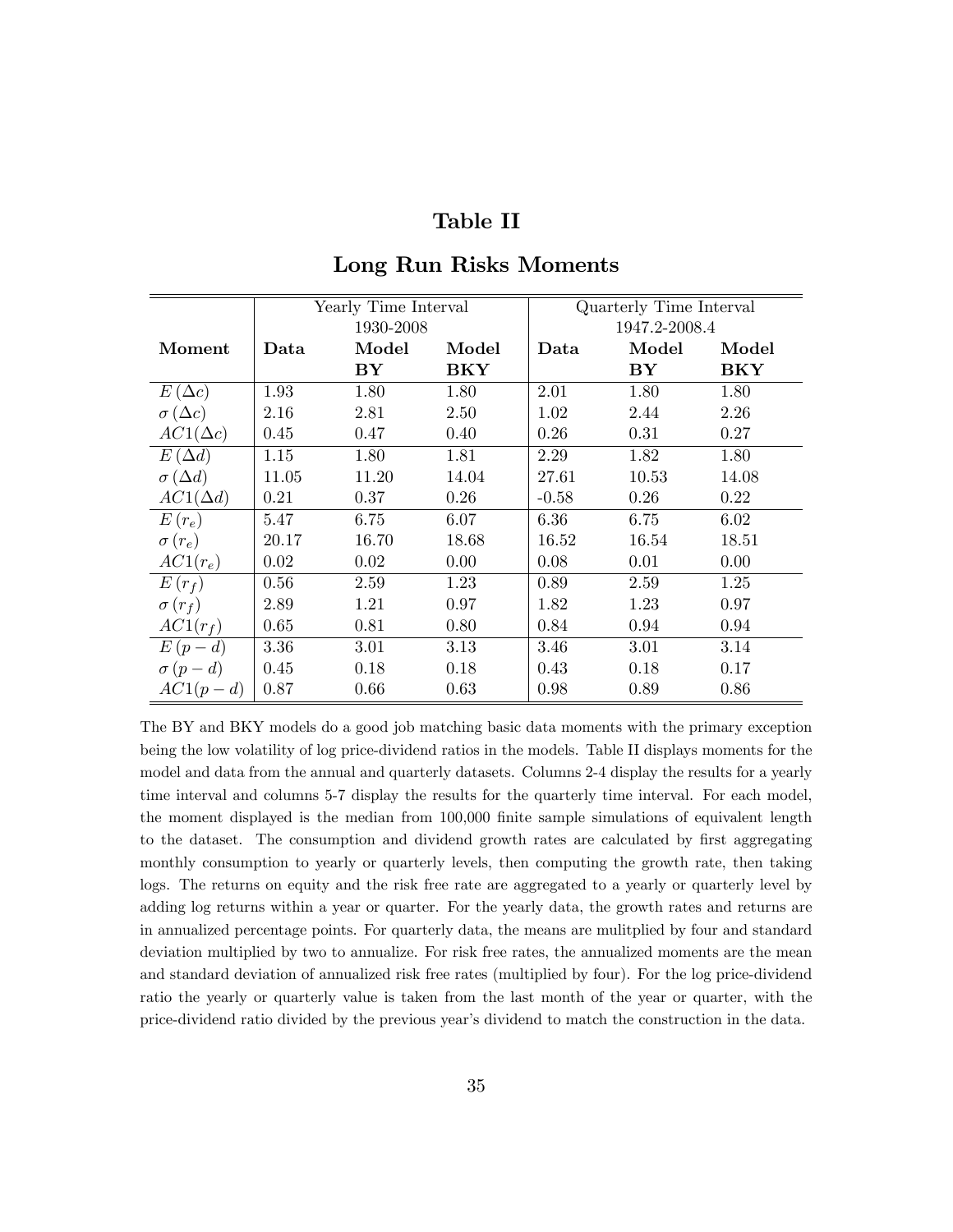### Table III

### Variance Ratios for Consumption and Dividends

| Moment           | ∼<br>$\overline{V}$ | $V(50\%)$         | $V(50\%)$ | $\hat{V}$<br>% | $(\widehat{V})$<br>% |
|------------------|---------------------|-------------------|-----------|----------------|----------------------|
|                  | data                | ${\bf B} {\bf Y}$ | BKY       | BY             | <b>BKY</b>           |
| $V(2)$ 1930-2008 | 1.40                | 1.47              | 1.40      | 0.271          | 0.505                |
| $(4)$ 1930-2008  | 1.38                | 2.01              | 1.78      | 0.039          | 0.126                |
| $V(6)$ 1930-2008 | 0.84                | 2.32              | 1.97      | 0.001          | 0.007                |
|                  |                     |                   |           |                |                      |
| $V(2)$ 1948-2008 | 1.27                | 1.46              | 1.39      | 0.087          | 0.202                |
| $(4)$ 1948-2008  | 1.29                | 1.96              | 1.74      | 0.047          | 0.121                |
| 1948-2008        | 1.29                | 2.22              | 1.88      | 0.065          | 0.151                |

Consumption Variance Ratio

#### Dividend Variance Ratio

| Moment           | $\widehat{V}$ | $V(50\%)$ | $V(50\%)$ | $\widehat{V}$<br>$\%$ | %     |
|------------------|---------------|-----------|-----------|-----------------------|-------|
|                  | data          | BY        | BKY       | BY                    | BKY   |
| $V(2)$ 1930-2008 | 1.23          | 1.37      | 1.26      | 0.111                 | 0.377 |
| $V(4)$ 1930-2008 | 0.98          | 1.71      | 1.39      | 0.008                 | 0.069 |
| $V(6)$ 1930-2008 | 0.59          | 1.87      | 1.41      | 0.000                 | 0.006 |
|                  |               |           |           |                       |       |
| $V(2)$ 1948-2008 | 1.32          | 1.36      | 1.26      | 0.388                 | 0.696 |
| $V(4)$ 1948-2008 | 1.45          | 1.66      | 1.36      | 0.290                 | 0.609 |
| $(6)$ 1948-2008  | 1.32          | 1.79      | 1.35      | 0.191                 | 0.469 |

The longest sample of annual data shows enough evidence of mean reversion in consumption and dividend growth at long-horizons to statistically reject the persistent cash flow growth of the long-run risks model. Table III displays consumption and dividend variance ratios in the data and for the BY and BKY calibrations. For the yearly model, the consumption growth rate and dividend growth rate are calculated by first aggregating monthly consumption to yearly levels, then computing the growth rate, then taking logs. For the quarterly sample period spanning the years 1948-2008, the quarterly consumption and dividend data are first added to aggregate to the yearly level. Then we calculate the growth rates and take logs. This removes the issue of dividend seasonality which has a large impact on quarterly dividend variance ratios. In the model, consumption and dividend growth rates for comparison to the annualized quarterly data are calculated using the same procedure as for the annual model. The second column displays the moment in the data, the next two display the medians for the BY and BKY calibrations, followed by the percentile of the data moment in both calibrations. The medians are from 100,000 samples of equivalent length to the data (948 or 732 months) and the percentile is the proportion of those samples with an estimate at or below that of the data. The percentile is in bold when the data moment is rejected by a 5 percent one-sided test or a 10 percent two-sided test.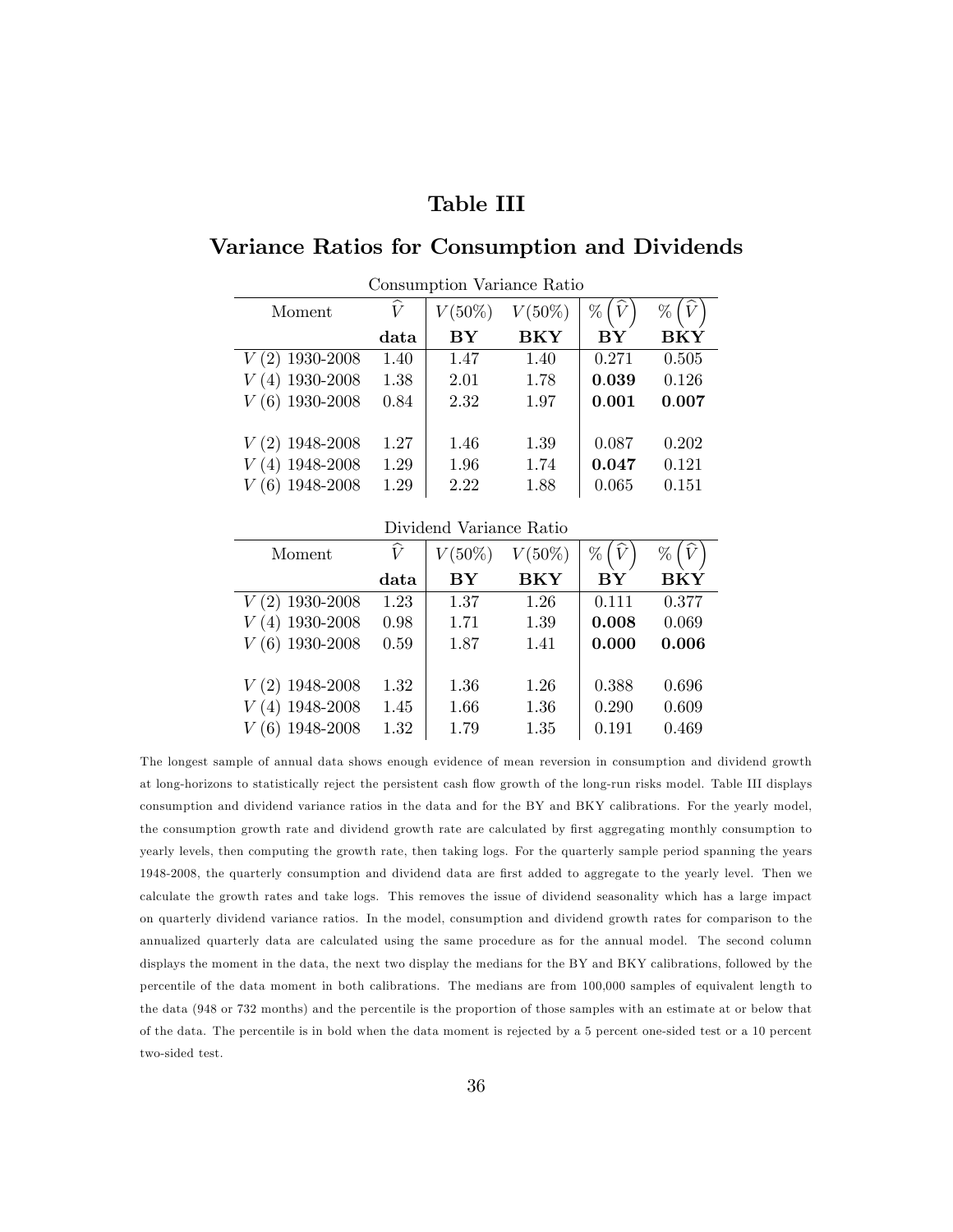|                                                             | Table IV |  |  |
|-------------------------------------------------------------|----------|--|--|
| Predictability of Excess Returns, Consumption and Dividends |          |  |  |

| $\sum_{j=1}^{J} (r_{m,t+j} - r_{f,t+j}) = \alpha + \beta (p_t - d_t) + \varepsilon_{t+j}$ |                              |           |                 |                                                                                                                                  |             |                                   |                                   |  |  |
|-------------------------------------------------------------------------------------------|------------------------------|-----------|-----------------|----------------------------------------------------------------------------------------------------------------------------------|-------------|-----------------------------------|-----------------------------------|--|--|
|                                                                                           | $\widehat{\beta}$            | $t_{i}$   | $\widehat{R}^2$ | $R^2$ (50%)                                                                                                                      | $R^2(50\%)$ | $\% \left( \widehat{R}^2 \right)$ | $\%$ ( $\widehat{R}^2$            |  |  |
|                                                                                           | data                         | data      | data            | BY                                                                                                                               | BKY         | BY                                | BKY                               |  |  |
| 1Y                                                                                        | $-0.093$                     | $-1.803$  | 0.044           | 0.007                                                                                                                            | 0.011       | 0.918                             | 0.841                             |  |  |
| $3\ \mathrm{Y}$                                                                           | $-0.264$                     | $-3.231$  | 0.170           | 0.017                                                                                                                            | 0.028       | 0.980                             | 0.940                             |  |  |
| 5Y                                                                                        | $-0.413$                     | $-3.781$  | 0.269           | 0.025                                                                                                                            | 0.043       | 0.990                             | 0.956                             |  |  |
|                                                                                           |                              |           |                 |                                                                                                                                  |             |                                   |                                   |  |  |
| 4 Q                                                                                       | $-0.119$                     | $-2.625$  | 0.090           | 0.008                                                                                                                            | 0.012       | 0.980                             | 0.952                             |  |  |
| 12 Q                                                                                      | $-0.274$                     | $-3.191$  | 0.187           | 0.022                                                                                                                            | 0.033       | 0.970                             | 0.933                             |  |  |
| 20 Q                                                                                      | $-0.424$                     | $-3.365$  | 0.257           | 0.033                                                                                                                            | 0.050       | 0.969                             | 0.926                             |  |  |
|                                                                                           |                              |           |                 |                                                                                                                                  |             |                                   |                                   |  |  |
|                                                                                           |                              |           |                 | $\frac{\sum_{j=1}^{J} (\Delta c_{t+j}) = \alpha + \beta (p_t - d_t) + \varepsilon_{t+j}}{\widehat{R}^2}$ $R^2 (50\%) R^2 (50\%)$ |             |                                   |                                   |  |  |
|                                                                                           | $\widehat{\beta}$            | $\bar{t}$ |                 |                                                                                                                                  |             | $\%$ $(\widehat{R}^2)$            | $\widehat{R}^2$<br>%              |  |  |
|                                                                                           | data                         | data      | data            | BY                                                                                                                               | BKY         | BY                                | BKY                               |  |  |
| $\overline{1Y}$                                                                           | 0.011                        | 1.586     | 0.060           | 0.324                                                                                                                            | 0.145       | 0.006                             | 0.202                             |  |  |
| 3Y                                                                                        | 0.010                        | 0.588     | 0.013           | 0.350                                                                                                                            | 0.109       | 0.002                             | 0.132                             |  |  |
| $5\ \mathrm{Y}$                                                                           | $-0.001$                     | $-0.060$  | 0.000           | 0.285                                                                                                                            | 0.085       | 0.001                             | 0.015                             |  |  |
|                                                                                           |                              |           |                 |                                                                                                                                  |             |                                   |                                   |  |  |
| 4 Q                                                                                       | 0.000                        | 0.140     | 0.000           | 0.237                                                                                                                            | 0.063       | 0.000                             | 0.023                             |  |  |
| 12 Q                                                                                      | $-0.002$                     | $-0.296$  | 0.001           | 0.269                                                                                                                            | 0.068       | 0.003                             | 0.069                             |  |  |
| 20 Q                                                                                      | $-0.003$                     | $-0.296$  | 0.002           | 0.213                                                                                                                            | 0.060       | 0.014                             | 0.089                             |  |  |
|                                                                                           |                              |           |                 |                                                                                                                                  |             |                                   |                                   |  |  |
|                                                                                           |                              |           |                 |                                                                                                                                  |             |                                   |                                   |  |  |
|                                                                                           | $\overline{\widehat{\beta}}$ | $\bar{t}$ |                 | $\frac{\sum_{j=1}^{J} (\Delta d_{t+j}) = \alpha + \beta (p_t - d_t) + \varepsilon_{t+j}}{\widehat{R}^2}$ $R^2 (50\%) R^2 (50\%)$ |             | $\% \left( \widehat{R}^2 \right)$ | $\% \left( \widehat{R}^2 \right)$ |  |  |
|                                                                                           | data                         | data      | data            | BY                                                                                                                               | <b>BKY</b>  | BY                                | BKY                               |  |  |
| 1Y                                                                                        | 0.074                        | 1.977     | 0.092           | 0.404                                                                                                                            | 0.194       | 0.001                             | 0.165                             |  |  |
| $3\ \mathrm{Y}$                                                                           | 0.107                        | 1.330     | 0.059           | 0.320                                                                                                                            | 0.084       | 0.015                             | 0.399                             |  |  |
| $5Y$                                                                                      | 0.089                        | 1.214     | 0.039           | 0.255                                                                                                                            | 0.061       | 0.039                             | 0.401                             |  |  |
|                                                                                           |                              |           |                 |                                                                                                                                  |             |                                   |                                   |  |  |
| 4 Q                                                                                       | 0.003                        | 0.112     | 0.000           | 0.159                                                                                                                            | 0.026       | 0.001                             | 0.043                             |  |  |
| 12 Q                                                                                      | 0.012                        | 0.193     | 0.001           | 0.180                                                                                                                            | 0.029       | 0.011                             | 0.115                             |  |  |
| 20 Q                                                                                      | 0.044                        | 0.482     | 0.011           | 0.147                                                                                                                            | 0.033       | 0.084                             | 0.302                             |  |  |

The long-run risks model, especially the BY calibration, has much more cash flow predictability and much less excess return predictability than the data. Columns 2-4 of Table IV display coefficients, t-statistics, and R-squared statistics from predictive regressions of excess returns, consumption growth and dividend growth on log price-dividend ratios in the 1930-2008 annual and 1947.2-2008.4 quarterly datasets. Throughout the table, the first part of each panel dsiplays annual results and the second quarterly. The next two columns following the data moments display the median R-squared statistics from finite sample simulations of the two calibrations. The last two columns report the percentile of the data moment for the model in both calibrations. Standard errors are Newey-West with 2\* (horizon-1) lags. The medians from 100,000 samples of equivalent length to the data (948 or 741 months) and the percentile is the proportion of those samples with an estimate at or below that of the data.The percentile is in bold when the data moment is rejected by a 5 percent one-sided test or a 10 percent two-sided test.  $37$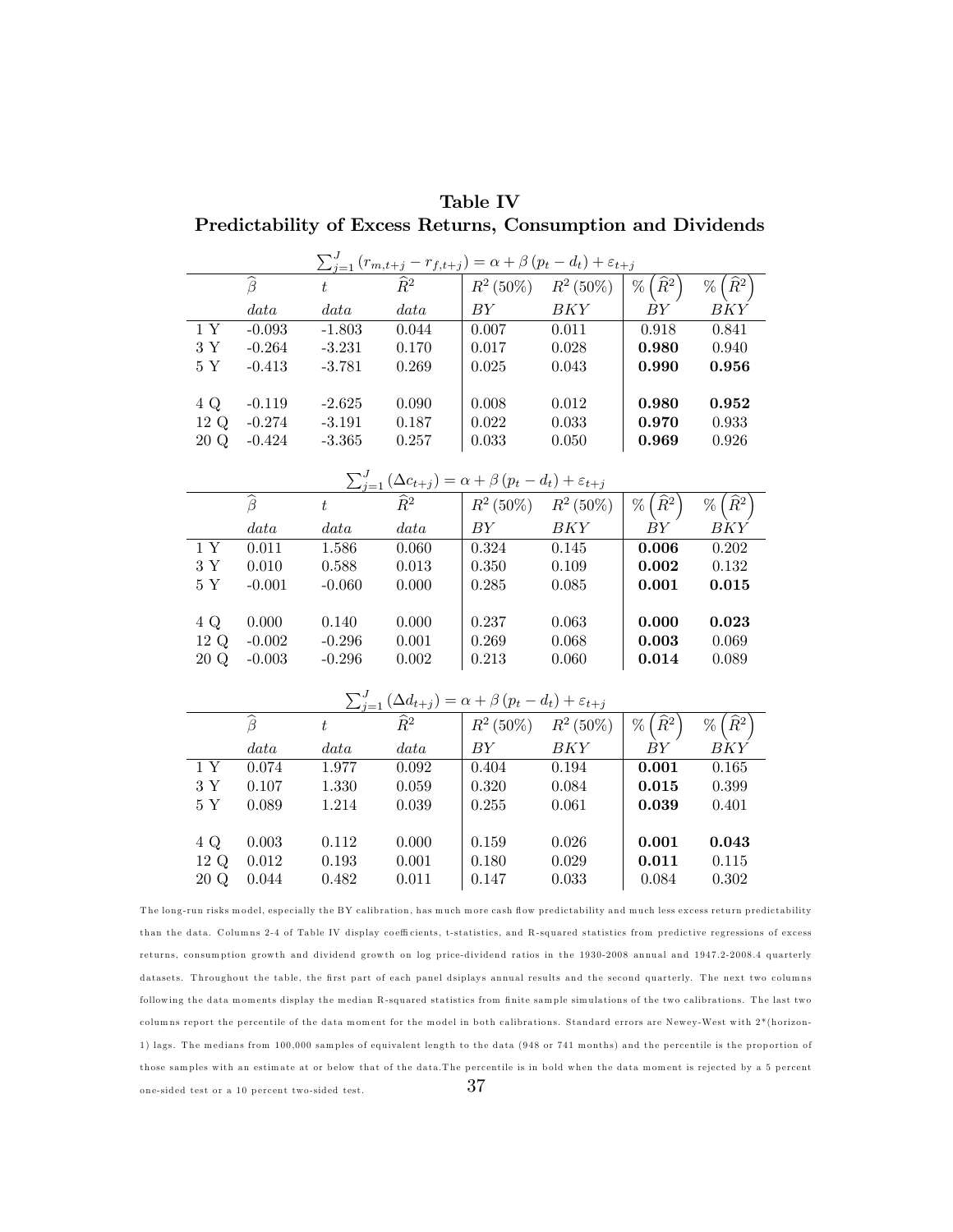Table V Predictability of Volatility: Excess Returns, Consumption and Dividends

|                 | Excess Return Volatility     |                  |                 |                        |             |                                   |                         |  |
|-----------------|------------------------------|------------------|-----------------|------------------------|-------------|-----------------------------------|-------------------------|--|
|                 | $\widehat{\beta}$            | t                | $\widehat{R}^2$ | $R^2(50\%)$            | $R^2(50\%)$ | $\left(\widehat{R}^2\right)$<br>% | $\%$ ( $\widehat{R}^2$  |  |
|                 | data                         | data             | data            | BY                     | <b>BKY</b>  | BY                                | BKY                     |  |
| 1Y              | $-0.084$                     | $-0.354$         | 0.001           | 0.006                  | 0.026       | 0.251                             | 0.118                   |  |
| $3\ \mathrm{Y}$ | $-0.027$                     | $-0.166$         | 0.001           | 0.015                  | 0.082       | 0.114                             | 0.042                   |  |
| $5~\mathrm{Y}$  | 0.017                        | 0.148            | $0.001\,$       | 0.022                  | 0.107       | 0.085                             | 0.032                   |  |
|                 |                              |                  |                 |                        |             |                                   |                         |  |
| 4 Q             | 0.056                        | 0.337            | 0.002           | 0.009                  | 0.106       | 0.262                             | 0.052                   |  |
| 12 Q            | 0.149                        | 0.939            | 0.033           | 0.022                  | 0.177       | 0.596                             | 0.159                   |  |
| 20 Q            | 0.161                        | 1.732            | 0.061           | 0.030                  | 0.183       | 0.666                             | 0.238                   |  |
|                 |                              |                  |                 |                        |             |                                   |                         |  |
|                 |                              |                  |                 | Consumption Volatility |             |                                   |                         |  |
|                 | $\overline{\widehat{\beta}}$ | $\boldsymbol{t}$ | $\widehat{R}^2$ | $R^2(50\%)$            | $R^2(50\%)$ | $\widehat{R}^2$<br>$\%$           | $\widehat{R}^2$<br>$\%$ |  |
|                 | data                         | data             | data            | BY                     | BKY         | ΒY                                | BKY                     |  |
| $\overline{1Y}$ | $-0.697$                     | $-2.193$         | 0.059           | 0.006                  | 0.031       | 0.974                             | 0.687                   |  |
| $3\ \mathrm{Y}$ | $-0.583$                     | $-2.375$         | 0.148           | 0.013                  | $0.103\,$   | 0.982                             | 0.623                   |  |
| $5\ \mathrm{Y}$ | $-0.560$                     | $-2.999$         | 0.204           | 0.020                  | 0.132       | 0.980                             | 0.653                   |  |
|                 |                              |                  |                 |                        |             |                                   |                         |  |
| 4 Q             | $-0.619$                     | $-4.170$         | 0.226           | 0.008                  | 0.126       | 1.000                             | 0.728                   |  |
| 12 Q            | $-0.641$                     | $-4.667$         | 0.437           | 0.021                  | 0.197       | 1.000                             | 0.891                   |  |
| 20 Q            | $-0.552$                     | $-5.342$         | 0.462           | 0.030                  | 0.200       | 0.999                             | 0.894                   |  |
|                 |                              |                  |                 | Dividend Volatility    |             |                                   |                         |  |
|                 | $\overline{\hat{\beta}}$     |                  | $\widehat{R}^2$ |                        |             |                                   |                         |  |
|                 |                              | $\boldsymbol{t}$ |                 | $R^2(50\%)$            | $R^2(50\%)$ | $\big(\,\widehat{R}^2$<br>%       | $\%$ ( $\widehat{R}^2$  |  |
|                 | data                         | data             | data            | BY                     | BKY         | BY                                | <b>BKY</b>              |  |
| 1Y              | $-0.501$                     | $-1.503$         | 0.032           | 0.005                  | 0.034       | 0.906                             | 0.482                   |  |
| $3\ \mathrm{Y}$ | $-0.248$                     | $-0.681$         | 0.017           | 0.013                  | $0.105\,$   | 0.554                             | 0.172                   |  |
| $5\ \mathrm{Y}$ | $-0.148$                     | $-0.375$         | 0.007           | 0.020                  | 0.133       | 0.316                             | 0.096                   |  |
|                 |                              |                  |                 |                        |             |                                   |                         |  |
| 4 Q             | $-0.370$                     | $-1.366$         | 0.049           | 0.009                  | 0.128       | 0.899                             | 0.274                   |  |
| 12 Q            | $-0.247$                     | $-0.587$         | 0.027           | 0.021                  | 0.197       | 0.557                             | 0.129                   |  |
| 20 Q            | $-0.189$                     | $-0.412$         | 0.019           | 0.030                  | 0.199       | 0.409                             | 0.109                   |  |

The BKY calibration of the long-run risks model matches the high predictability of consumption volatility in the data but overstates the predictability of excess return volatility relative to the data. Columns 2-4 of Table VIII display coefficients, t-statistics, and Rsquared statistics from predictive regressions of excess return, consumption or dividend volatility on the log price-dividend ratio for the 1930-2008 annual and 1947.2-2008.4 quarterly datasets. Volatility is measured as the sum of absolute residulas from an AR(1) model of consumption growth, dividend growth or excess returns. Throughout the table, the first part of each panel dsiplays annual results and the second quarterly. The next two columns following the data moments display the median R-squared statistics from finite sample simulations of the two calibrations. The last two columns report the percentile of the data moment for the model in both calibrations. Standard errors are Newey-West with  $2*(\text{horizon-1})$  lags. The medians from 100,000 samples of equivalent length to the data (948 or 741 months) and the percentile is the proportion of those samples with an estimate at or below that of the data. The percentile is in bold when the data moment is rejected by a 5 percent one-sided test or a 10 percent two-sided test.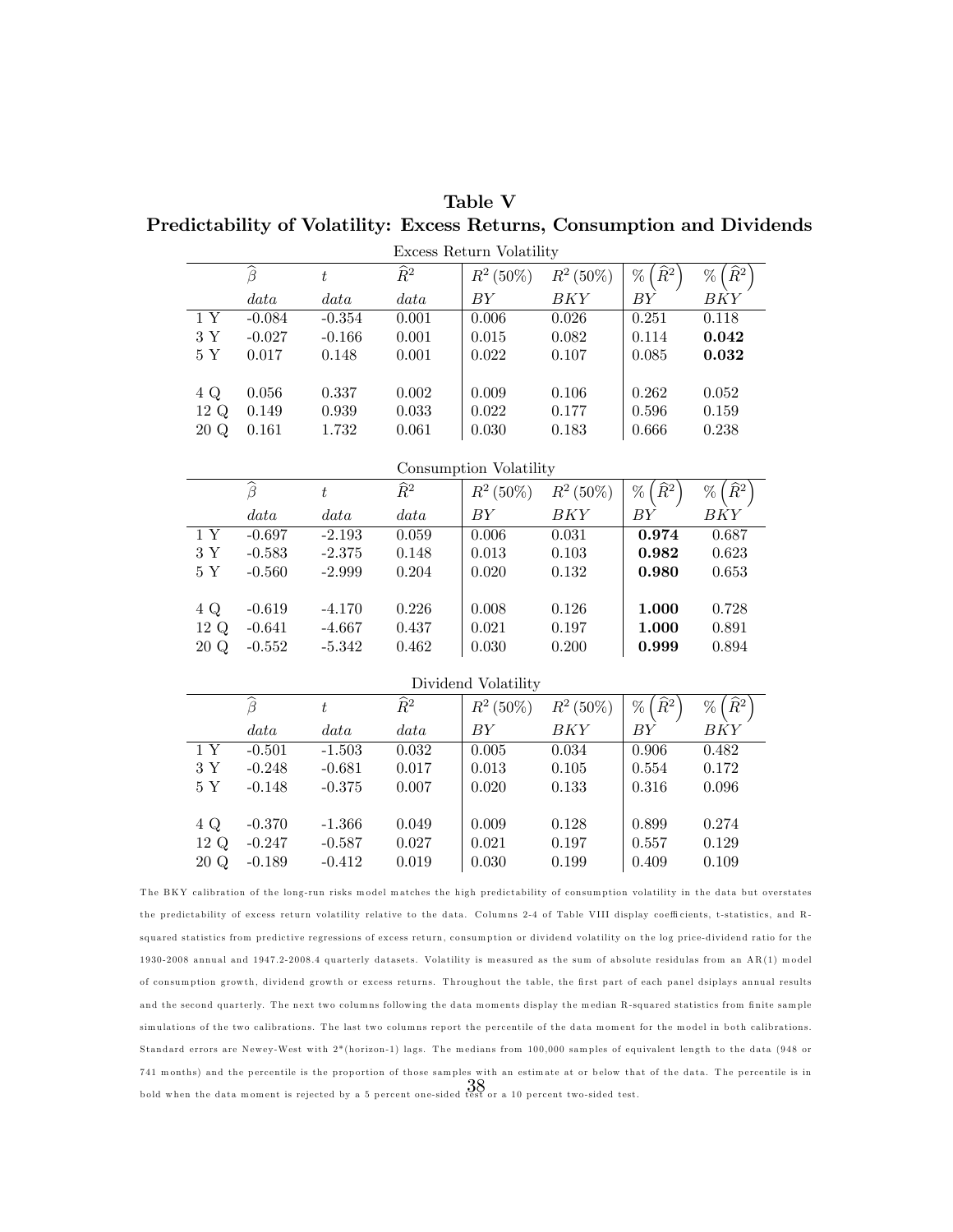|                 |                            |       |       | $\mathscr{C}\left(\widehat{R}^2\right)$                                                                                                                                                                                                                                                                                                                                           | $\frac{\sum_{j=1}^{J}\left(r_{m,t+j}-r_{f,t+j}\right)=\alpha+\beta_{1}\left(r_{m,t}-r_{f,t}\right)+\beta_{2}\left(p_{t}-d_{t}\right)+\beta_{3}r_{f,t}+\varepsilon_{t+j}}{\hat{R}^{2}}$ |
|-----------------|----------------------------|-------|-------|-----------------------------------------------------------------------------------------------------------------------------------------------------------------------------------------------------------------------------------------------------------------------------------------------------------------------------------------------------------------------------------|----------------------------------------------------------------------------------------------------------------------------------------------------------------------------------------|
|                 | data                       | BY    | BKY   | BY                                                                                                                                                                                                                                                                                                                                                                                | BKY                                                                                                                                                                                    |
| 1Y              | 0.052                      | 0.033 | 0.043 | 0.704                                                                                                                                                                                                                                                                                                                                                                             | 0.584                                                                                                                                                                                  |
| 3Y              | 0.171                      | 0.050 | 0.086 | 0.947                                                                                                                                                                                                                                                                                                                                                                             | 0.812                                                                                                                                                                                  |
| 5Y              | 0.271                      | 0.061 | 0.118 | 0.973                                                                                                                                                                                                                                                                                                                                                                             | 0.868                                                                                                                                                                                  |
|                 |                            |       |       |                                                                                                                                                                                                                                                                                                                                                                                   |                                                                                                                                                                                        |
|                 |                            |       |       |                                                                                                                                                                                                                                                                                                                                                                                   |                                                                                                                                                                                        |
|                 |                            |       |       | $\begin{array}{c c c} \hline \sum_{j=1}^{J} \left(\Delta c_{t+j}\right)=\alpha+\beta_1\Delta c_t++\beta_2\left(p_t-d_t\right)+\beta_3 r_{f,t}+\varepsilon_{t+j} \\\hline \widehat{R}^2 & R^2\left(50\%\right) & R^2\left(50\%\right) & \%\left(\widehat{R}^2\right) & \%\left(\widehat{R}^2\right) \end{array}$                                                                   |                                                                                                                                                                                        |
|                 | data                       | BY    | BKY   | BY                                                                                                                                                                                                                                                                                                                                                                                | BKY                                                                                                                                                                                    |
| 1Y              | 0.269                      | 0.405 | 0.298 | 0.125                                                                                                                                                                                                                                                                                                                                                                             | 0.401                                                                                                                                                                                  |
| $3\ \mathrm{Y}$ | 0.080                      | 0.392 | 0.268 | 0.010                                                                                                                                                                                                                                                                                                                                                                             | 0.067                                                                                                                                                                                  |
| $5Y$            | 0.039                      | 0.321 | 0.227 | 0.010                                                                                                                                                                                                                                                                                                                                                                             | 0.044                                                                                                                                                                                  |
|                 |                            |       |       |                                                                                                                                                                                                                                                                                                                                                                                   |                                                                                                                                                                                        |
|                 |                            |       |       |                                                                                                                                                                                                                                                                                                                                                                                   |                                                                                                                                                                                        |
|                 |                            |       |       |                                                                                                                                                                                                                                                                                                                                                                                   |                                                                                                                                                                                        |
|                 |                            |       |       | $\frac{\sum_{j=1}^{J}\left(\Delta d_{t+j}\right)=\alpha+\beta_1\Delta d_t++\beta_2\left(p_t-d_t\right)+\beta_3r_{f,t}+\varepsilon_{t+j}}{R^2\left(50\%\right)}\frac{\left(R^2\left(50\%\right)\right)}{R^2\left(50\%\right)}\frac{\left(p_t-d_t\right)+\beta_3r_{f,t}+\varepsilon_{t+j}}{\left(\widehat{R}^2\right)}$<br>$\boxed{\% \left( \widehat{R}^{2}\right) }$              | $\frac{1}{\sqrt[3]{6}}$ $\frac{1}{\sqrt[3]{6}}$                                                                                                                                        |
|                 | data                       | BY    | BKY   | ${\cal B}Y$                                                                                                                                                                                                                                                                                                                                                                       | BKY                                                                                                                                                                                    |
| 1 Y             | 0.205                      | 0.467 | 0.258 | 0.004                                                                                                                                                                                                                                                                                                                                                                             | 0.299                                                                                                                                                                                  |
| 3Y              | 0.129                      | 0.341 | 0.138 | 0.036                                                                                                                                                                                                                                                                                                                                                                             | 0.465                                                                                                                                                                                  |
| $5\ \mathrm{Y}$ | 0.104                      | 0.280 | 0.130 | 0.072                                                                                                                                                                                                                                                                                                                                                                             | 0.406                                                                                                                                                                                  |
|                 |                            |       |       |                                                                                                                                                                                                                                                                                                                                                                                   |                                                                                                                                                                                        |
|                 |                            |       |       |                                                                                                                                                                                                                                                                                                                                                                                   |                                                                                                                                                                                        |
|                 | $\overline{\widehat{R}^2}$ |       |       |                                                                                                                                                                                                                                                                                                                                                                                   | $\% \left( \widehat{R}^2 \right)$                                                                                                                                                      |
|                 | data                       | BY    | BKY   | $\frac{\sum_{j=1}^{J}\left(r_{f,t+j}\right)=\alpha+\beta_{1}\Delta c_{t}+\beta_{2}\left(p_{t}-d_{t}\right)+\beta_{3}r_{f,t}+\varepsilon_{t+j}}{\left R^{2}\left(50\%\right)\right  R^{2}\left(50\%\right)\left \right \frac{\varphi_{0}\left(\widehat{R}^{2}\right)}{\varphi_{0}\left(\widehat{R}^{2}\right)}\qquad\frac{\varphi_{0}}{\sqrt{\frac{\varphi_{0}}{n}}}\right $<br>BY | BKY                                                                                                                                                                                    |
| 1Y              | 0.483                      | 0.772 | 0.698 | 0.001                                                                                                                                                                                                                                                                                                                                                                             | 0.027                                                                                                                                                                                  |
| $3\ \mathrm{Y}$ | 0.333                      | 0.539 | 0.500 | 0.056                                                                                                                                                                                                                                                                                                                                                                             | 0.132                                                                                                                                                                                  |

### Table VI Multivariate Predictability

Regressions with a larger information set have a greater ability to predict short-term cash flows but not necessarily long-term cash flows. Column 2 of Table VI displays R-squared statistics for predictive regressions of excess returns, consumption growth, dividend growth or the risk free rate on predictor variables in the 1930-2008 annual dataset. For consumption growth, dividend growth and excess returns the predictor variables are the risk free rate, the log price-dividend ratio and lagged consumption growth, dividend growth or excess returns. For the risk free rate, the predictor variables are the log price-dividend ratio, consumption growth and the lagged risk free rate. The next two columns following the data moment display the median R-squared statistics from finite sample simulations of the two calibrations. The last two columns report the percentile of the data moment for the model in both calibrations. The medians from 100,000 samples of equivalent length to the data (948 months) and the percentile is the proportion of those samples with an estimate at or below that of the data.The percentile is in bold when the data moment is rejected by a 5 percent one-sided test or a 10 percent  $39$ two-sided test.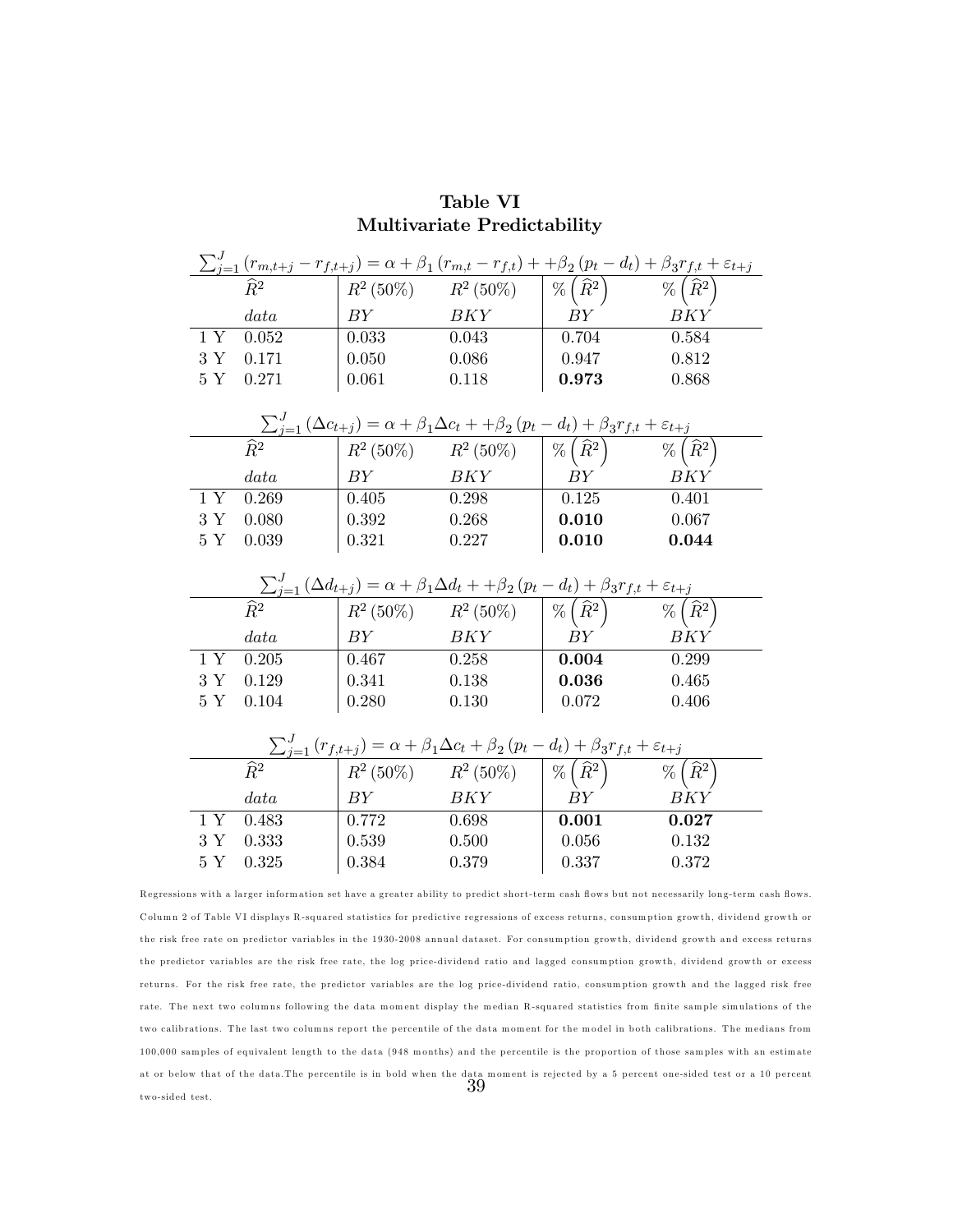| BY Calibration             |                |               |                            |                        |         |         |         |         |         |  |
|----------------------------|----------------|---------------|----------------------------|------------------------|---------|---------|---------|---------|---------|--|
| Maturity                   | 1 <sub>m</sub> | 3m            | 6m                         | 1y                     | 2y      | 5y      | 10y     | 20y     | 30y     |  |
| Zero Coupon Term Structure |                |               |                            |                        |         |         |         |         |         |  |
| Yield                      | 2.58           | 2.55          | 2.49                       | 2.38                   | 2.19    | 1.74    | 1.30    | 0.91    | 0.75    |  |
| Yield Spread               |                | $-0.04$       | $-0.10$                    | $-0.20$                | $-0.40$ | $-0.84$ | $-1.28$ | $-1.68$ | $-1.84$ |  |
| Excess Return              |                | $-0.08$       | $-0.19$                    | $-0.39$                | $-0.74$ | $-1.39$ | $-1.84$ | $-2.05$ | $-2.08$ |  |
| Ex Ret. Volatility         |                | 0.16          | 0.38                       | 0.79                   | 1.48    | 2.80    | 3.77    | 4.31    | 4.41    |  |
|                            |                |               |                            |                        |         |         |         |         |         |  |
|                            |                |               |                            | <b>BKY</b> Calibration |         |         |         |         |         |  |
| Maturity                   | 1 <sub>m</sub> | $3\mathrm{m}$ | 6m                         | 1v                     | 2y      | 5y      | 10y     | 20y     | 30y     |  |
|                            |                |               | Zero Coupon Term Structure |                        |         |         |         |         |         |  |
| Yield                      | 1.22           | 1.19          | 1.15                       | 1.07                   | 0.91    | 0.51    | $-0.02$ | $-0.88$ | $-1.65$ |  |
| Yield Spread               |                | $-0.03$       | $-0.07$                    | $-0.15$                | $-0.31$ | $-0.70$ | $-1.22$ | $-2.09$ | $-2.85$ |  |
| Excess Return              |                | $-0.06$       | $-0.14$                    | $-0.29$                | $-0.57$ | $-1.24$ | $-2.09$ | $-3.47$ | $-4.68$ |  |
| Ex Ret. Volatility         |                | 0.13          | 0.32                       | 0.66                   | 1.21    | 2.28    | 3.37    | 5.40    | 7.40    |  |

### Table VII Term Structure Moments

The long-run risks model has a downward sloping term structure with very low long-term yields. Table VII displays moments for the real zero coupon term structure for the BY and BKY calibrations. The median moments from 100,000 simulations of equivalent length to the annual dataset are diplayed. The zero coupon yield is the average monthly log yield on a zero coupon bond of a given maturity multiplied by 12 to annualize. The zero coupon yield spread is the difference between the yield on the long maturity zero coupon bond and that on the one month bond, also annualized. Excess returns are calculated on the strategy of buying a long bond each month and selling it the following month to buy a new bond of the same maturity. Then yearly excess returns are calculated by adding monthly log excess returns. The excess return on long term bonds is the average of these yearly excess returns plus one half the variance of yearly excess returns. The standard deviation of yearly excess returns is displayed in the final row of the first panel.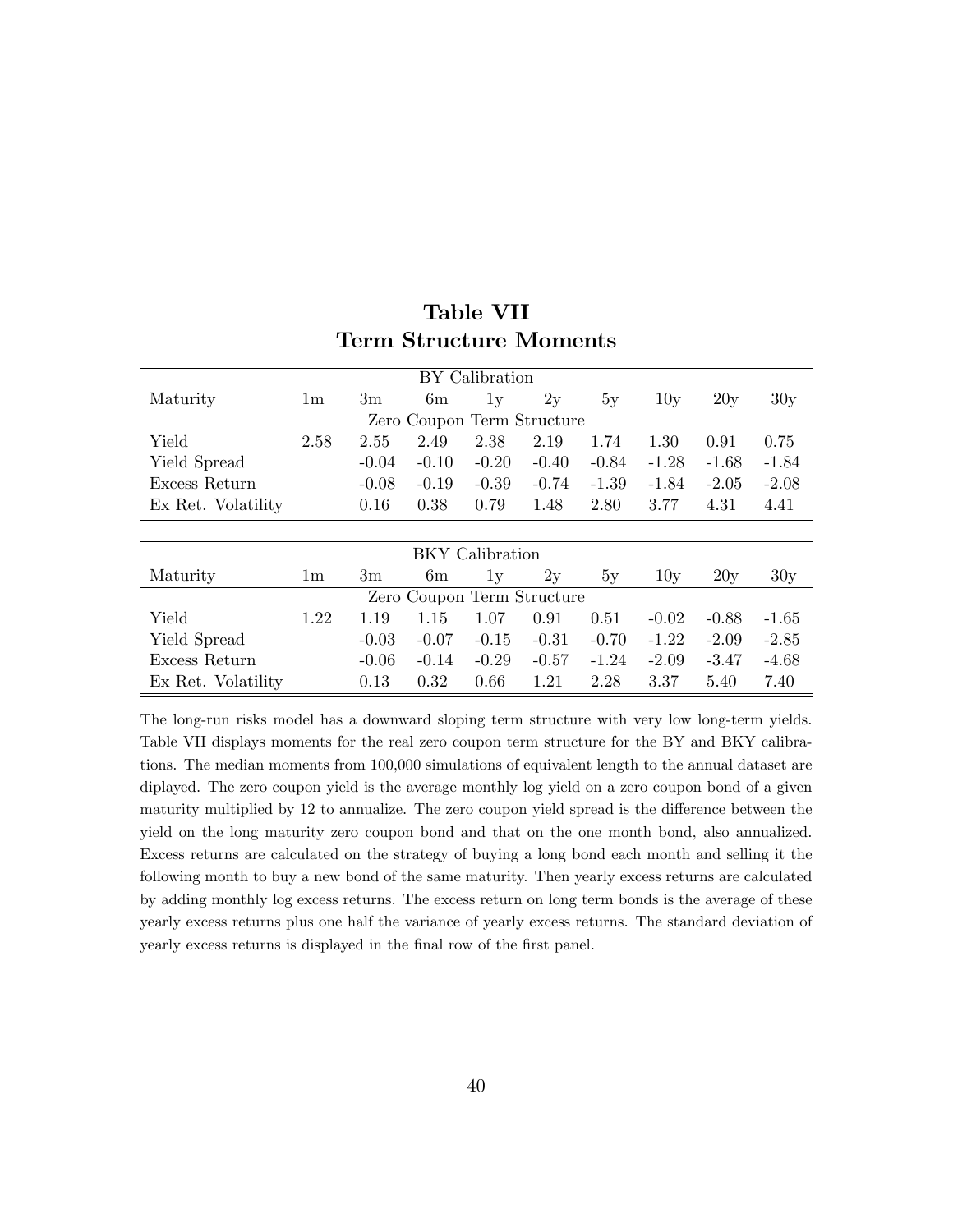| <b>Table VIII</b>          |  |
|----------------------------|--|
| Long Run Risks and the EIS |  |

| $\Delta c_{t+1} = \tau_i + \psi r_{i,t+1} + \zeta_{i,t+1}$ |               |                              |                                                                                 |                                                       |                         |                                     |  |  |  |
|------------------------------------------------------------|---------------|------------------------------|---------------------------------------------------------------------------------|-------------------------------------------------------|-------------------------|-------------------------------------|--|--|--|
|                                                            |               | $\psi$                       | $\psi(50\%)$                                                                    | $\psi(50\%)$                                          | $\%(\psi)$              | $\%(\psi)$                          |  |  |  |
| Asset                                                      | Sample        | data                         | BY                                                                              | BKY                                                   | BY                      | BKY                                 |  |  |  |
| $r_{f,t+1}$                                                | 1930-2008     | $-0.123$                     | 1.654                                                                           | 1.324                                                 | 0.000                   | 0.020                               |  |  |  |
|                                                            | 1947.2-2008.4 | 0.306                        | 1.495                                                                           | 1.343                                                 | 0.001                   | 0.017                               |  |  |  |
|                                                            |               |                              |                                                                                 |                                                       |                         |                                     |  |  |  |
| $r_{m,t+1}$                                                | 1930-2008     | $-0.041$                     | 0.041                                                                           | 0.018                                                 | 0.395                   | 0.310                               |  |  |  |
|                                                            | 1947.2-2008.4 | 0.004                        | 0.030                                                                           | 0.008                                                 | 0.471                   | 0.484                               |  |  |  |
|                                                            |               |                              |                                                                                 |                                                       |                         |                                     |  |  |  |
|                                                            |               |                              | $r_{i,t+1} = \mu_i + \left(\frac{1}{\psi}\right) \Delta c_{t+1} + \eta_{i,t+1}$ |                                                       |                         |                                     |  |  |  |
|                                                            |               | $\frac{1}{\widehat{1/\psi}}$ |                                                                                 | $\frac{1}{(1/\psi)}(50\%) - \frac{1}{(1/\psi)}(50\%)$ | $\frac{1}{1/\psi}$<br>% | $\frac{1}{\widehat{1/\psi}}$ ,<br>% |  |  |  |
| Asset                                                      | Sample        | data                         | BY                                                                              | BKY                                                   | BY                      | BKY                                 |  |  |  |
| $r_{f,t+1}$                                                | 1930-2008     | $-0.679$                     | 1.816                                                                           | 1.871                                                 | 0.001                   | 0.025                               |  |  |  |
|                                                            | 1947.2-2008.4 | 0.504                        | 1.613                                                                           | 1.694                                                 | 0.000                   | 0.007                               |  |  |  |
|                                                            |               |                              |                                                                                 |                                                       |                         |                                     |  |  |  |
| $r_{m,t+1}$                                                | 1930-2008     | $-0.137$                     | 0.428                                                                           | 0.160                                                 | 0.445                   | 0.399                               |  |  |  |
|                                                            | 1947.2-2008.4 | 1.970                        | 0.428                                                                           | 0.115                                                 | 0.845                   | 0.928                               |  |  |  |

Regression estimates of the EIS in the model are close to the true value of 1.5 while estimates in the data are close to 0. Table VIII displays the EIS estimates using both the risk free rate and the market return as the asset for the BY and BKY calibrations. Medians are from a series of 100,000 samples of equivalent length to the data (948 and 741 months). The percentile is the proportion of the 100,000 samples with an estimate at or below that of the data. The instruments are consumption growth, the log price-dividend ratio and returns for the asset, all lagged twice. In the model, the EIS is 1.5. The percentile is in bold when the data moment is rejected by a 5 percent one-sided test or a 10 percent two-sided test.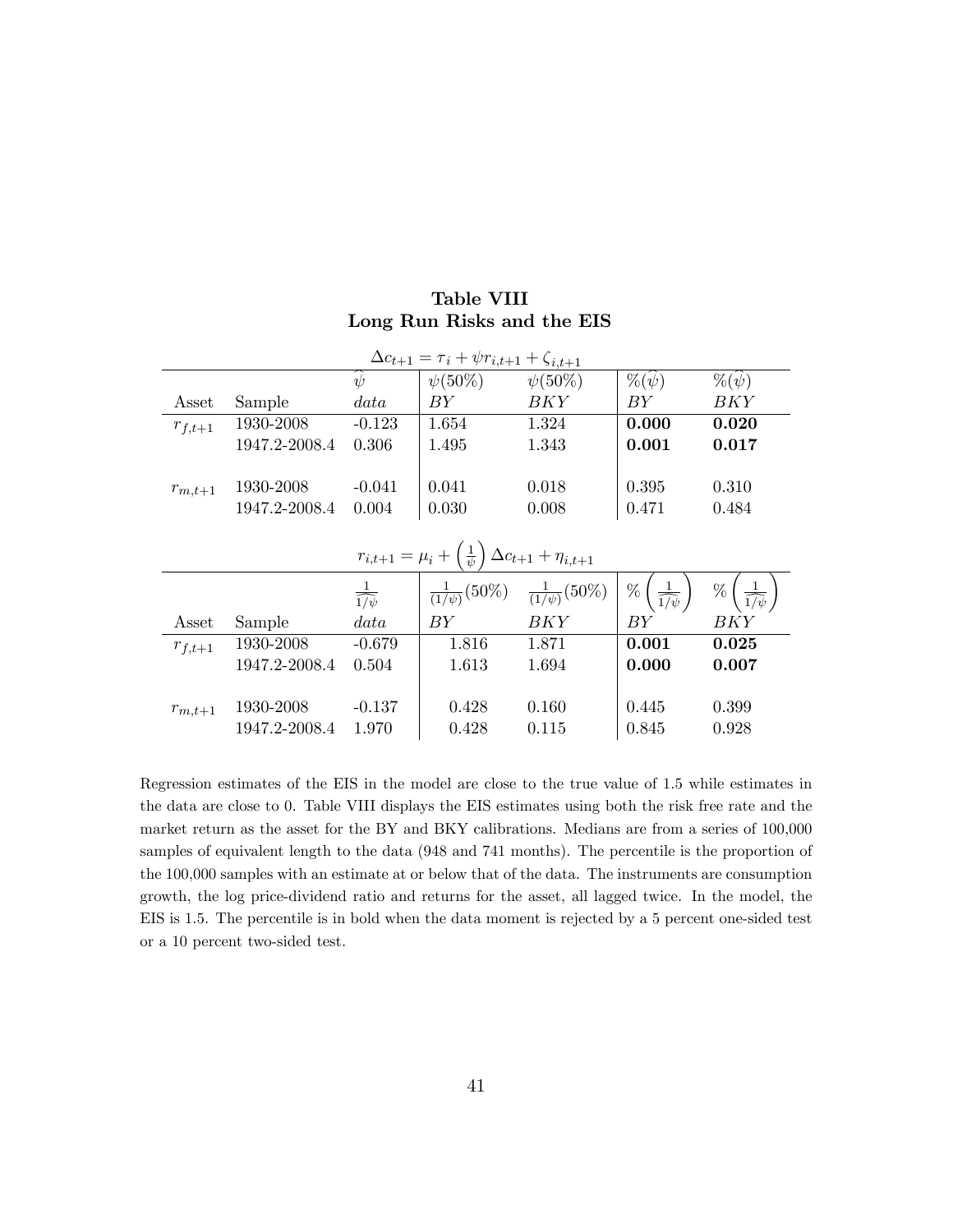

Figure I Predictability of Yearly Consumption with Leads or Lags

 $\Delta \mathbf{c}_{t+j} + \ldots + \Delta \mathbf{c}_{t+j+K} = \alpha_{jK} + \beta_{jK}(\mathbf{p}_t - \mathbf{d}_t) + \varepsilon_{jKt}$ 

Figure 1 displays the coefficients and R-squareds from a regression of consumption growth over a 1, 3 or 5 year horizon on the log price-dividend ratio at different leads and lags. Solid lines are the BY model, dashed lines the BKY model and dotted lines are the data. Each datapoint on the graph represents a different regression for that time horizon and lead or lag. Model regressions are the medians from 100,000 simulations of equivalent length to the data. The data is the 1930-2008 yearly dataset.